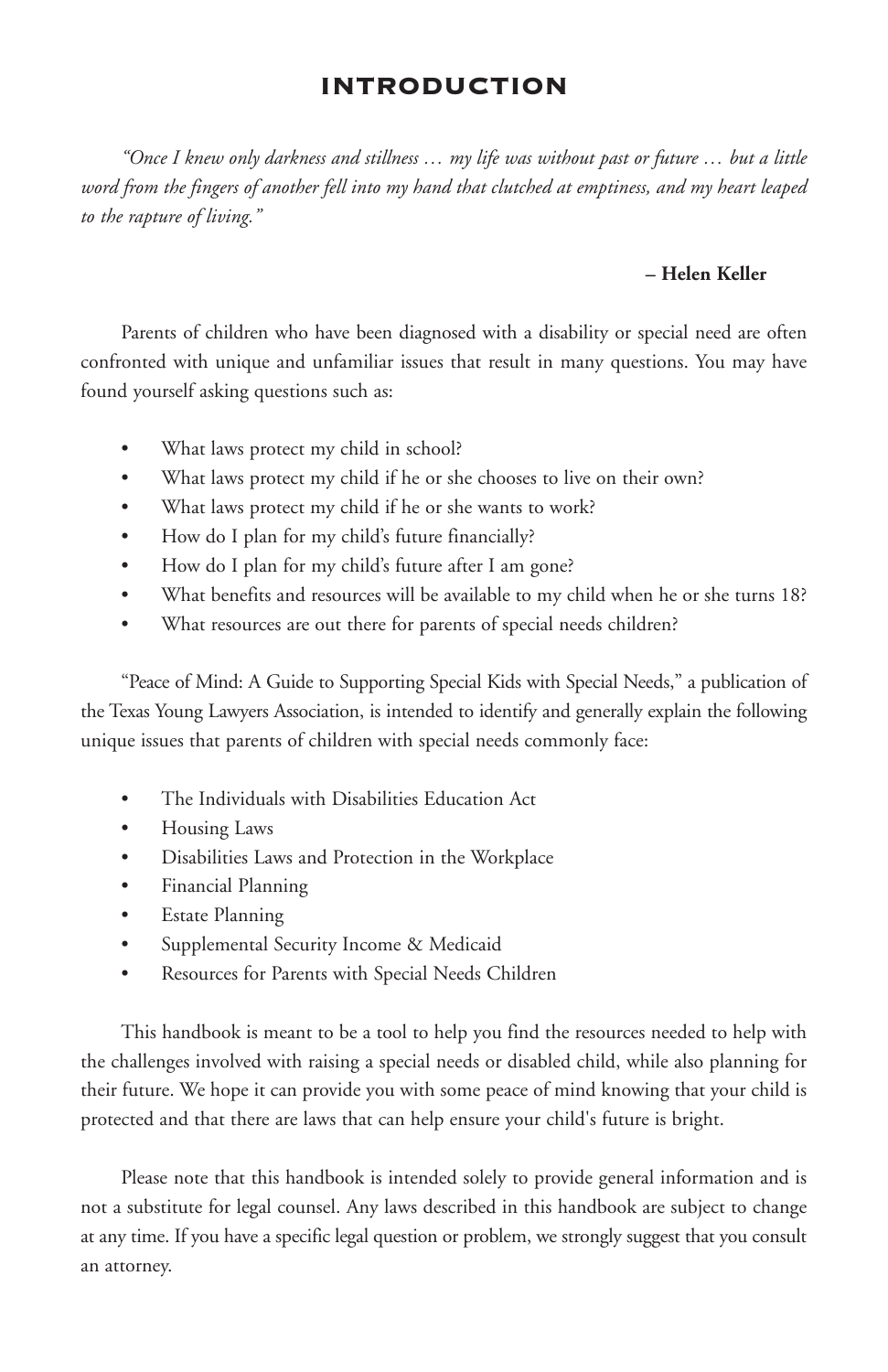

## **Produced as a public service by the Texas Young Lawyers Association**

**Texas Young Lawyers Association P.O. Box 12487, Capitol Station Austin, Texas 78711-2487 (800) 204-2222, ext. 1800 www.tyla.org**

Texas Young Lawyers Association Executive Committee

Natalie Cobb Koehler – President Alfonso Cabañas – Chair Kristy Sims Piazza – Vice President Sarah Rogers – Secretary Natasha L. Brooks – Treasurer

C.E. Rhodes – President-Elect Alyssa J. Long – Chair-Elect Jennifer Evans Morris – Immediate Past President

Texas Young Lawyers Association Family Law, Children's Rights & Seniors Committee

Co-Chairs Soraya Yanar Hanshew Leif Olson

Vice-Chairs Rebekah Steely Brooker Lacy L. Durham Celina A. Lopez

Becky Mata Amanda Navarette Erin O'Driscoll Rob D. Ramage Danny Razo Kenneth C. Riney Kimberly Smith Baylor Wortham

# **Copyright 2011 TEXAS YOUNG LAWYERS ASSOCIATION**

Curriculum materials created by the Texas Young Lawyers Association. All rights reserved. No part of these materials may be reproduced in any form or for any other purpose without the written consent of the Texas Young Lawyers Association.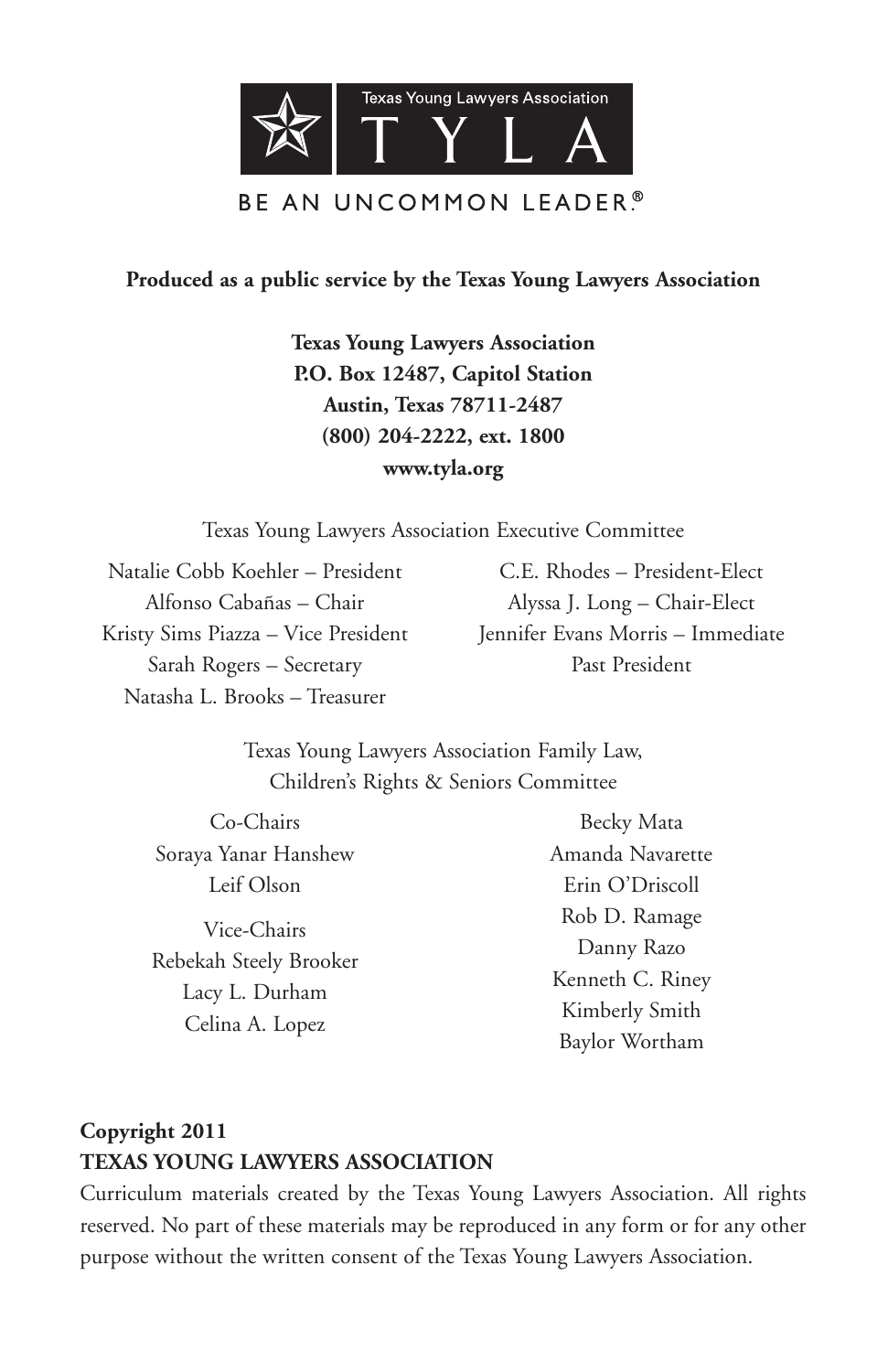# **TABLE OF CONTENTS**

| THE INDIVIDUALS WITH DISABILITIES           |
|---------------------------------------------|
|                                             |
|                                             |
| DISABILITIES LAW AND PROTECTION IN          |
|                                             |
|                                             |
|                                             |
| SUPPLEMENTAL SECURITY INCOME & MEDICAID  42 |
| RESOURCES FOR PARENTS WITH SPECIAL          |
|                                             |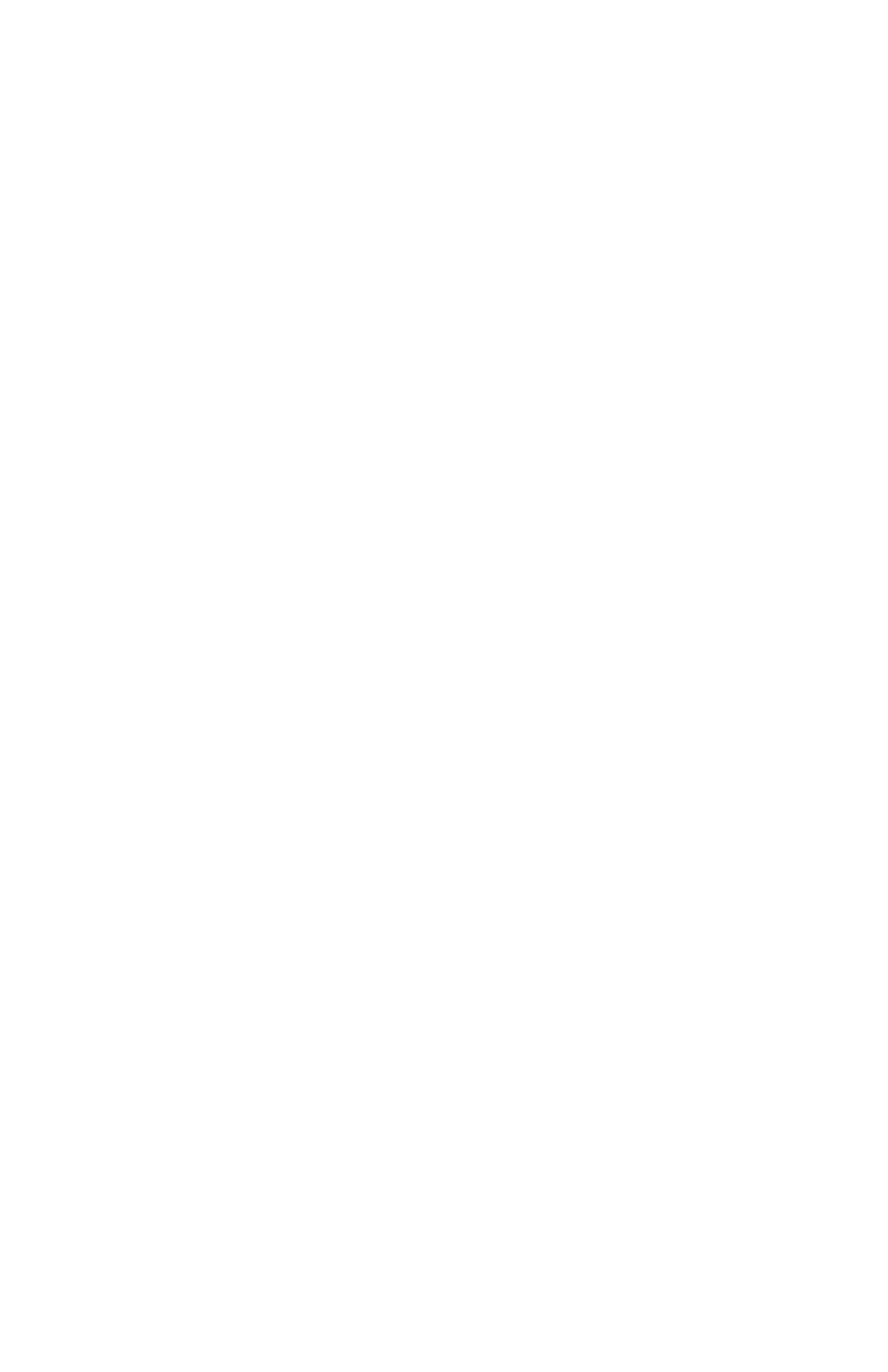# **THE INDIVIDUALS WITH DISABILITIES EDUCATION ACT (IDEA)**

### **What is the Individuals with Disabilities Education Act?**

The Individuals with Disabilities Education Act (IDEA) is a federal special education law. It covers school-aged children with particular disabilities who, because of those disabilities, need special education and related services. In Texas, most laws, regulations, and procedures relating to IDEA are administered by the Texas Education Agency (TEA).

IDEA also covers infants and toddlers who need early intervention services because they are diagnosed as delayed in cognitive, physical, communication, social, emotional, or adaptive development. It also covers infants and toddlers who have a high probability of being diagnosed with developmental delay.

IDEA also covers certain 3- to 5-year-old toddlers. These children are covered if they are diagnosed as delayed in physical, cognitive, communication, social, emotional, or adaptive development, and if that delay results in the toddler's need for special education and related services.

### **Phrases To Know and Understand**

### **FAPE: Free, Appropriate, Public Education**

Under IDEA, your child is entitled to a *free* and *appropriate public education*. Each word plays a significant role in the special education process.

#### **Free**

A child with a disability is entitled to a free education and free related services. These services may include transportation, hearing devices, adaptive technology, and speech or occupational therapy. The school must provide the resources necessary to implement the services deemed appropriate for your child.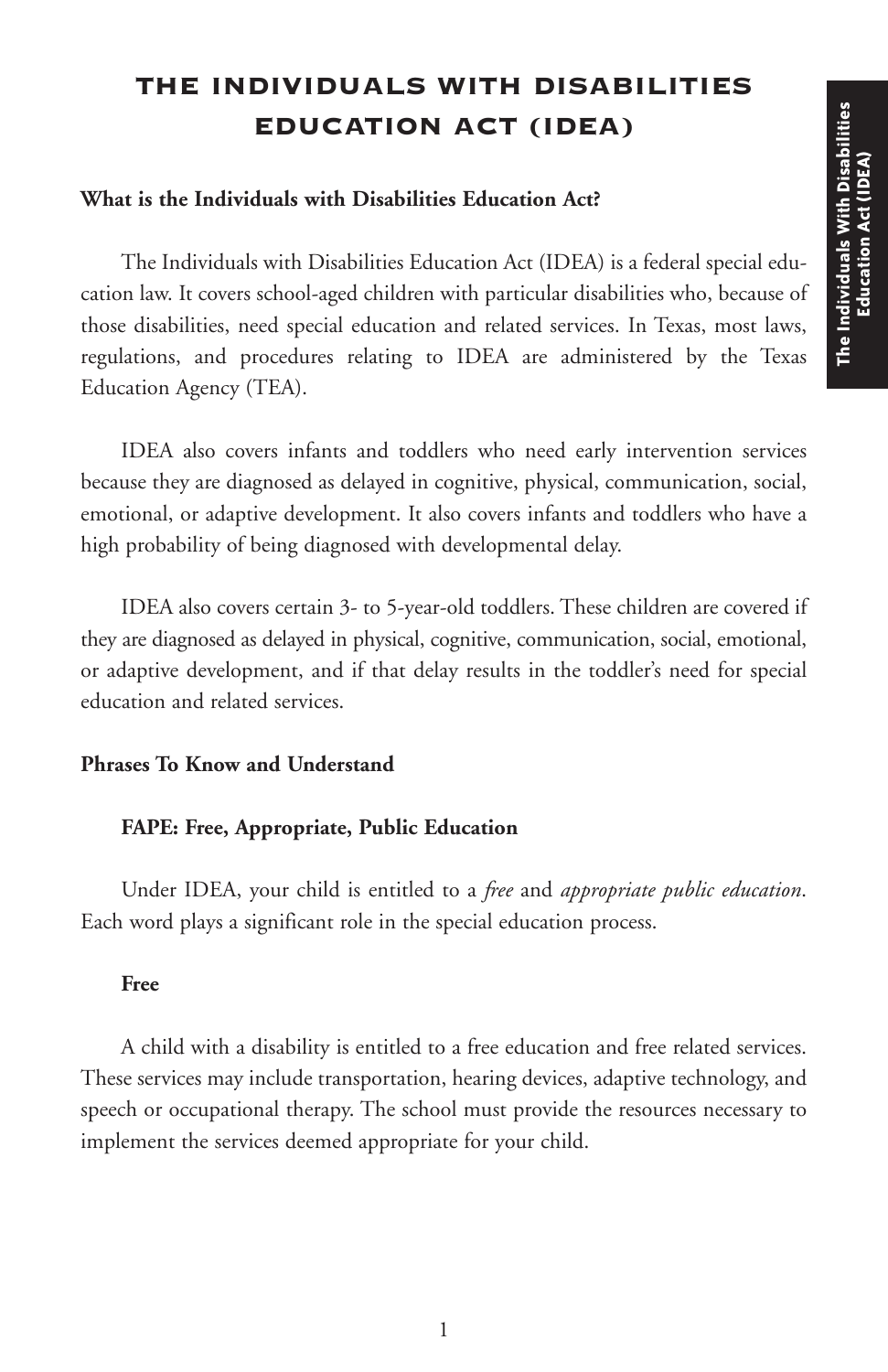### **Appropriate**

Your child's education must be appropriate to your child. Every child is different and learns in a different way. Your school should assess your child's needs and determine the appropriate education plan, textbooks, adaptations, and services particular to your child. An appropriate education should have a child ultimately mastering educational and developmental goals instead of just making progress toward the goals. A school does not have to provide the best education; only an appropriate one. A common comparison is that a child is entitled to a "Chevrolet" education, not a "Cadillac" education.

A school must first consider placing your child in a general education classroom. In a general education classroom, students should receive supplemental aids and services. This can include a special education teacher or aide and adaptations or modifications to classroom materials, textbooks, tests, or assignments.

Some children may be allowed to use a "content mastery room" to complete an assignment given by the general education teacher. Others may be taught by a special education teacher in a special education setting during a portion of the day. Some children may need to be in a special education classroom or school all day.

### **Public**

Your child is entitled to a publicly funded education, usually through the public schools. A child may be entitled to attend a private school at public expense if the child cannot obtain an appropriate education in a public school. If you believe your child needs a private placement but the school disagrees, or if you disagree with a school's determination that your child needs a private placement, you may request a Due Process Hearing to determine whether your child can be appropriately educated in the public schools.

#### **Education**

The school must actively educate your child. There must be goals set each year, and your child's progress must be assessed on a routine basis. You and the school need to ensure that appropriate goals are set and are being reached. If there is no progress, then either the goal or the education process must change.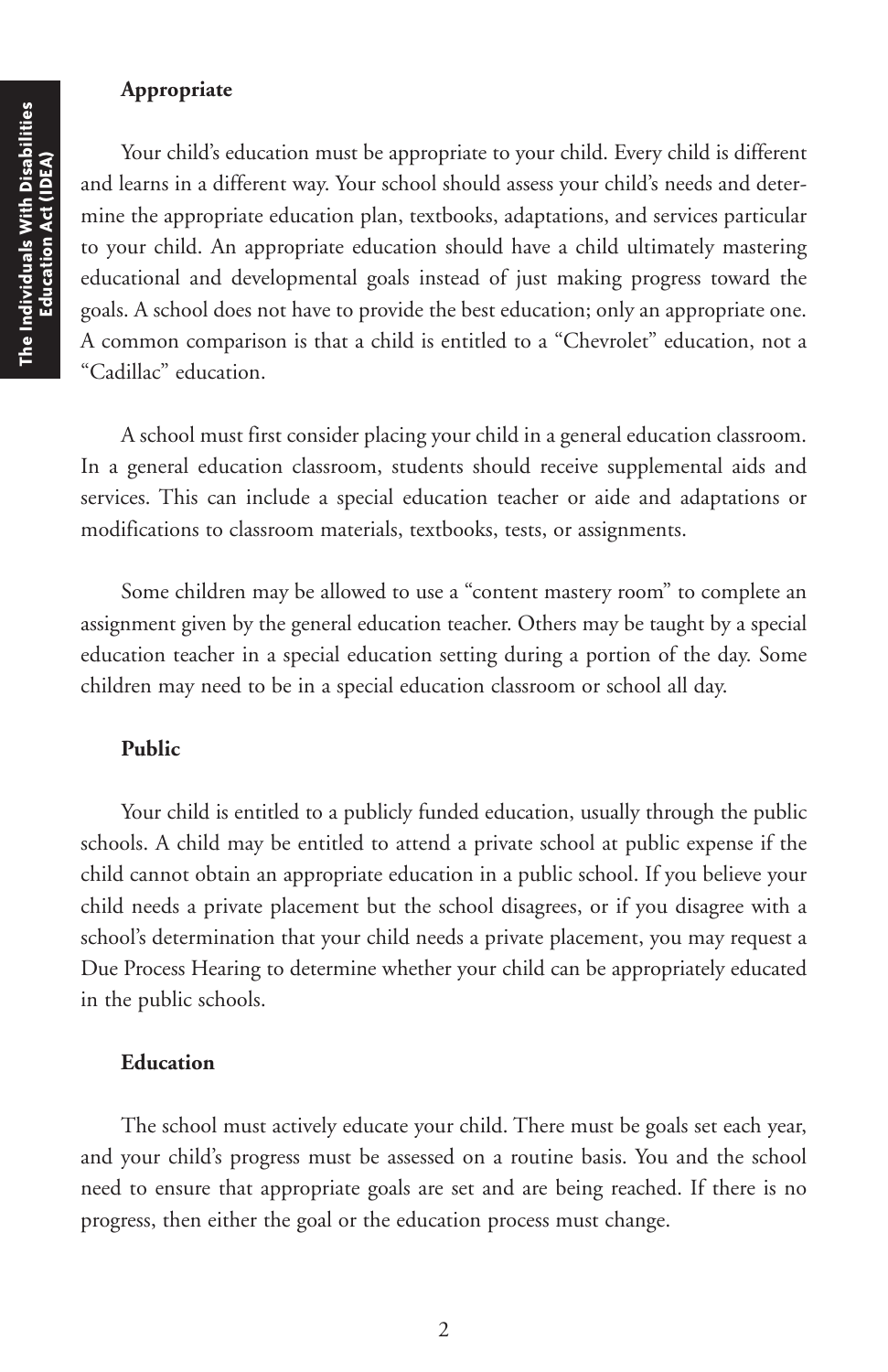### **How Your Child is Identified and Classified**

#### **What is my role as a parent?**

Depending on the type of disability, early intervention can be critical to a child's long term success. Therefore, it is important that potential disabilities be identified as soon as possible.

To receive special education and related services, your child will have to be identified, or "labeled," with a disability. As a parent, you know your child better than anyone else. Any time before your child turns 21 (under 18, in some circumstances) you can ask that your child's school conduct tests to see if your child has a disability that requires intervention, special services, or an individualized education plan. Because school districts have a duty to locate and evaluate children who may need special education and related services, the school may ask you if it can test your child for a disability.

Services are available even for very young children, so if you suspect that your child may have a disability, you do not need to wait until the child is of school age to request testing. In Texas, children younger than the age of 3 may qualify for services under a program known as Early Childhood Intervention (ECI). Once the child turns 3, services from ECI can be transferred, if necessary, to special education programs.

You might not realize until school begins that your child may need special education services. You might notice poor performance in school or a change in your child's behavior. Remember that you have the right to ask the school for testing at any time. You should always put your request for testing to the school in writing.

### **Identifying Your Child: The FIE**

The first test of your child is called a Full and Individual Evaluation (FIE). The school has 60 days to complete an FIE after you consent to the test. These evaluations are provided at the public's expense.

Your observations and concerns regarding your child's developmental, educational, physical, and social needs are an important part of your child's assessment, so share them with the evaluator. Provide copies of evaluations or reports from your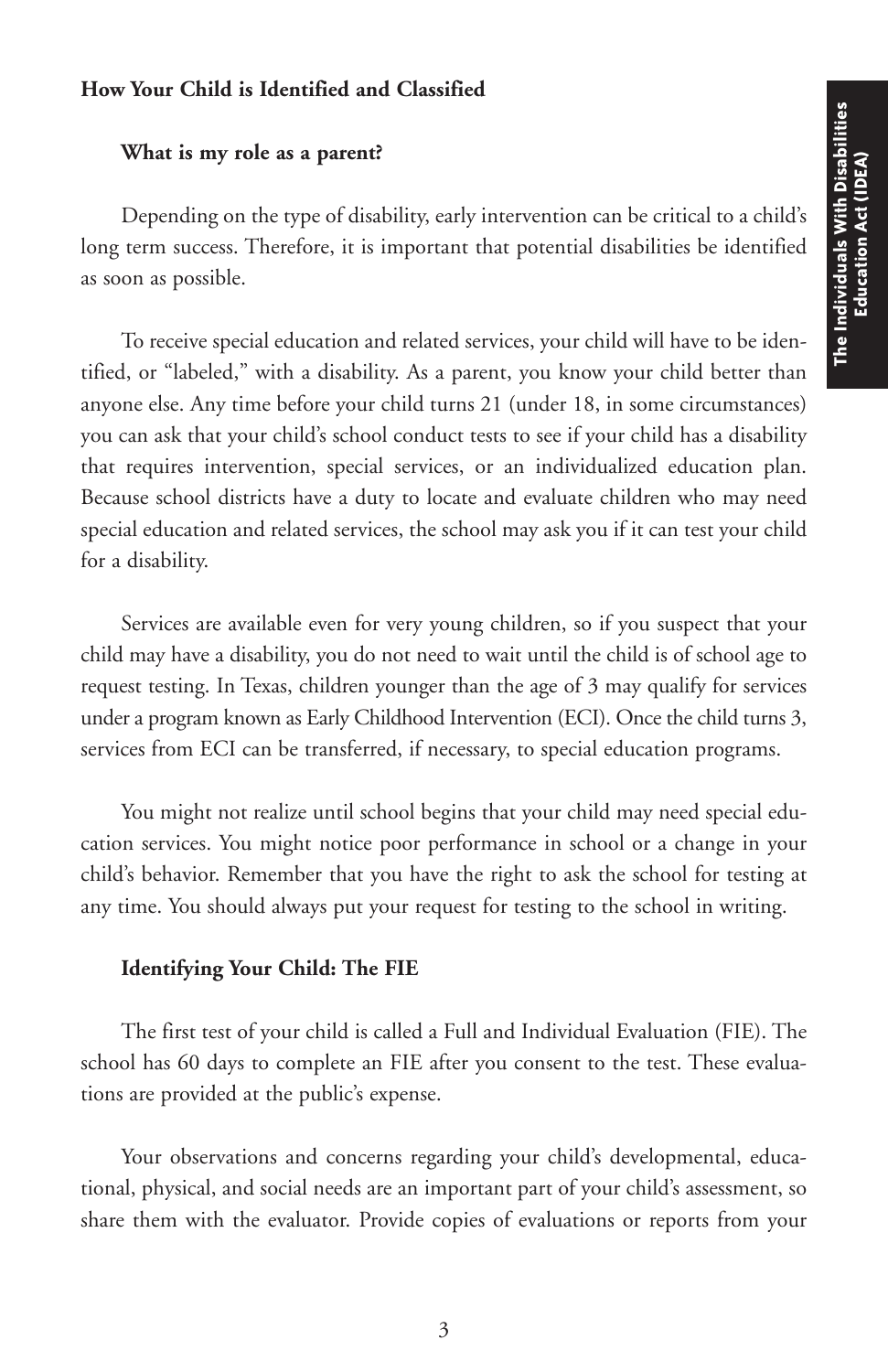child's doctors or therapists. The school may ask that you sign a release or permission form that will allow it to exchange information with your child's doctors and specialists.

The FIE should determine all of your child's individual needs. These include not just educational needs, but needs for related services such as transportation, occupational therapy and physical therapy, the need for an aide, etc.

If you disagree with the assessment, you have the right to ask for an Independent Educational Evaluation (IEE). Your child will be evaluated at the school's expense by a private party who is not related to the school district. The school district does not have to pay for the IEE if the evaluator you choose does not meet the district's guidelines. The evaluator will give the IEE results to you and the school. The school must then consider the recommendations from the IEE. The school must also consider the recommendations from an evaluation that you pay for yourself.

A school can refuse to perform an FIE if it does not suspect a disability. A school can also refuse to pay for an IEE. You can challenge the school's refusal, and the school can ask for permission not to pay for the IEE, by filing a request for a Due Process Hearing through the TEA.

### **ARD: Admission, Review and Dismissal**

Once your child qualifies for special education and related services, you will be asked to attend an ARD—an Admission, Review, and Dismissal meeting. The purpose of an ARD is to develop plans for your child's education.

There are many rules and regulations governing ARDs. This pamphlet is designed to give you basic information about those rules and regulations. TYLA's handbook "Special Education Laws and the School Environment: A Guide to Understanding Your Rights as a Parent" discusses these rules and regulations in greater detail. http://tyla.org/tasks/sites/tyla/assets/File/37665SpecialEdBookletLoRes.pdf

#### **What is the ARD process?**

An ARD involves you as the child's parent and several school personnel such as your child's teachers, a school administrator, a special education representative, and a person who can interpret evaluations of your child. It can also be attended by anyone else who has knowledge or special expertise regarding the child. The school must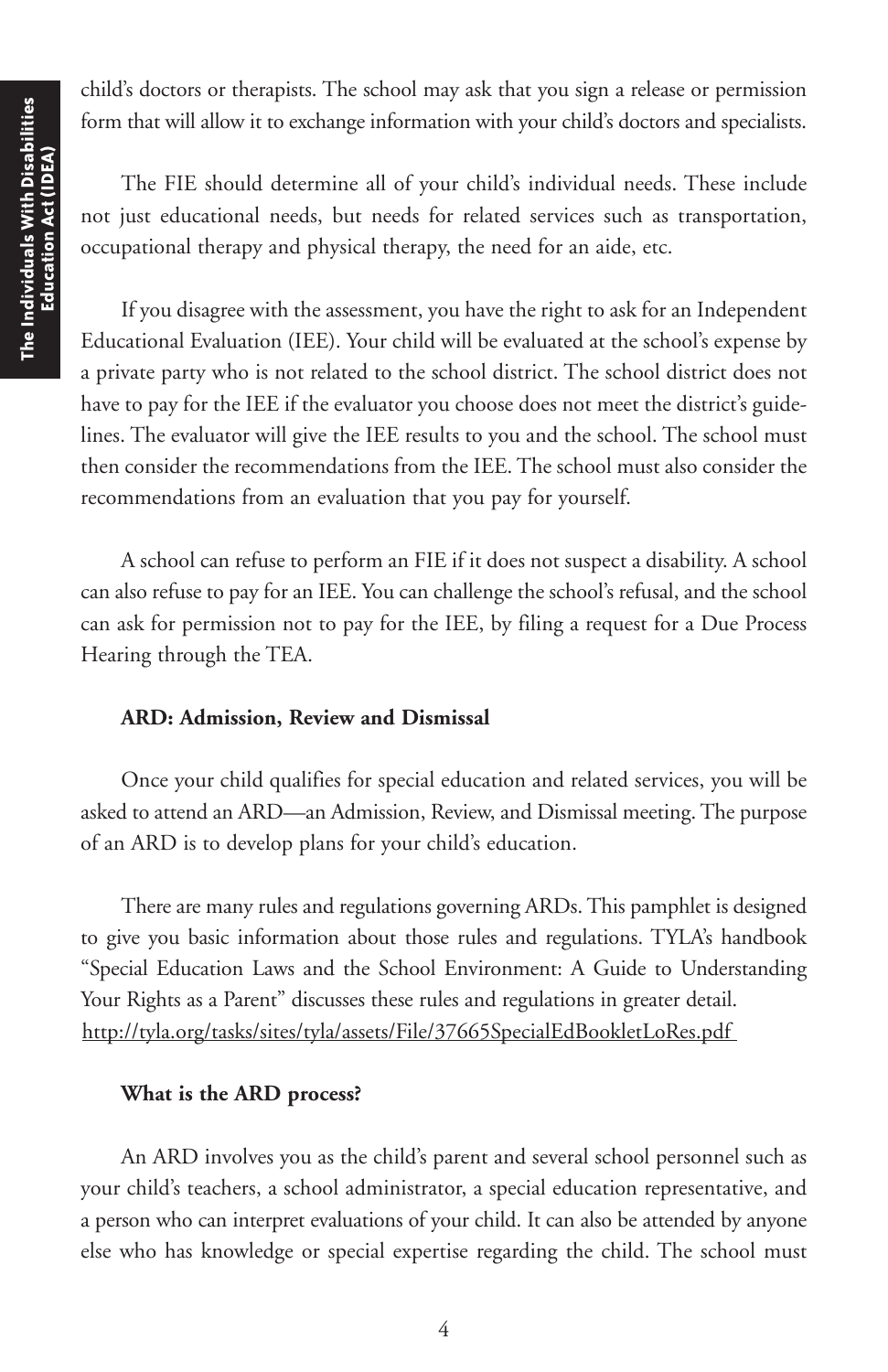hold an ARD at least once a year. Both you and the school can request an ARD at any time. There are often ARDs throughout the year so you and the school can assess your child's progress.

You have the right to receive written notice of the ARD five school days before the meeting. The notice should list the topics to be discussed. If you have something to discuss at the ARD, inform the school about it in writing a reasonable amount of time before the ARD.

If you want to attend but cannot because of your schedule, give the school a written request to reschedule the ARD. If you do not, the school can hold the ARD meeting without you. If you wish to bring a parent advocate or lawyer with you, inform the school in writing. If you do not inform the school, the school may postpone the meeting so that its lawyer can also attend.

The ARD attendees will discuss the child, the child's educational strengths and weaknesses, the disability, and the need for services. They will then discuss your child's placement in the general or special education classroom, along with appropriate adaptations, modifications, and related services for your child.

During the ARD, voice your concerns or observations regarding your child's needs or lack of progress. Discuss evaluations of your child by doctors or therapists. If you do not understand something or disagree with something, say so. If you do not, no one will know and the issue cannot be addressed.

At the end of the ARD, you will be asked if you agree with what was discussed and the plans the school proposed. Ask any questions and raise any concerns that you might have. By signing the ARD documents, you are agreeing to the plan that defines your child's education.

If you do not agree with something, you can disagree in writing with the disputed portions. Check "I Agree" to the undisputed portions on the ARD paperwork so those portions can be implemented immediately. If you disagree with something, you have the right to have another ARD meeting within ten school days to discuss and try to resolve the disputes. If you still cannot agree, the school can implement the entirety of its proposed plans after giving you five school days notice. You can challenge this by asking for a Due Process Hearing. The school will then continue educating you child under the old plans until that hearing is concluded.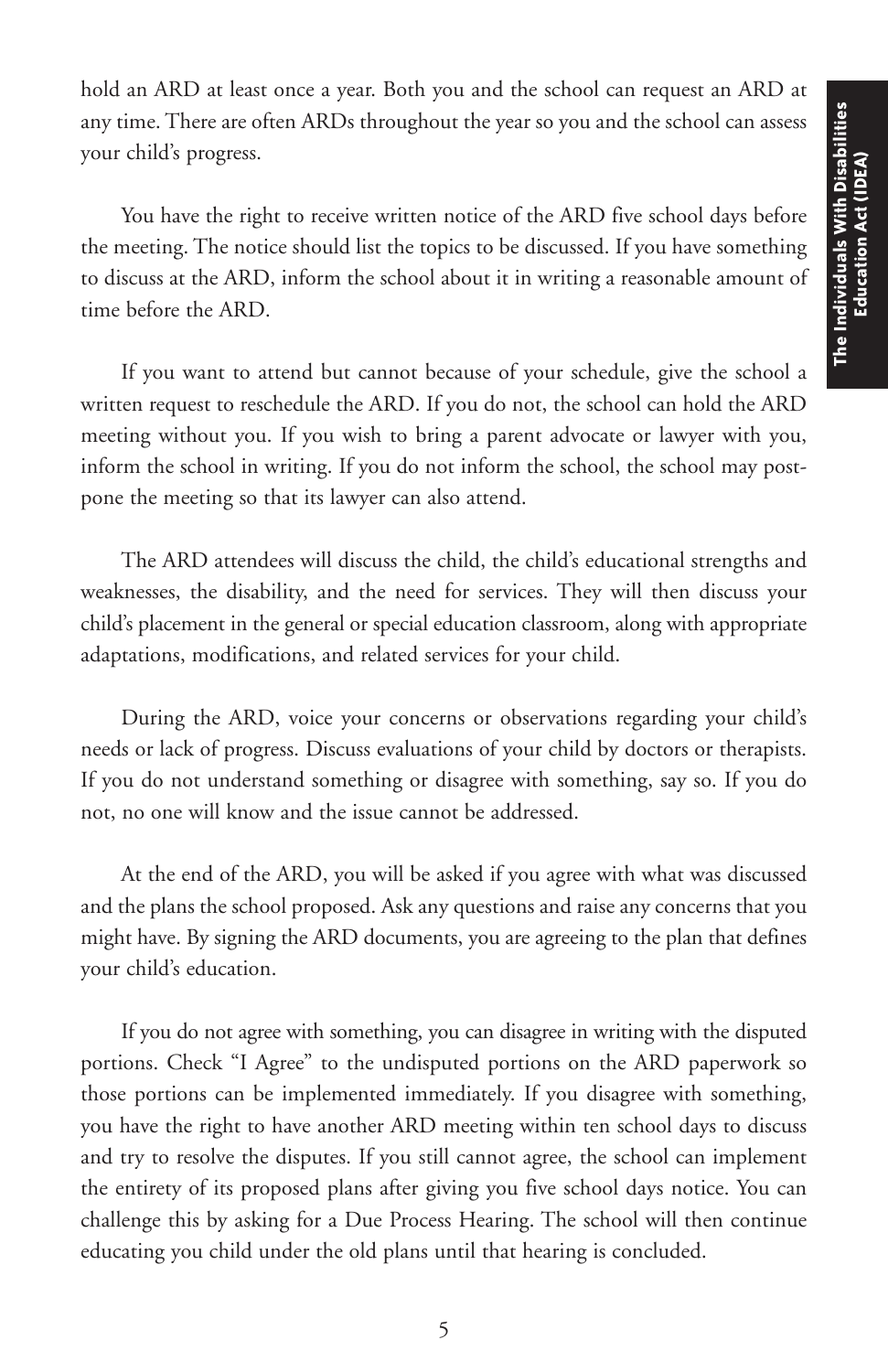#### **IEP: Individual Education Plan**

The ARD Committee develops a written Individual Education Plan (IEP) for each child. The IEP lists the special education and related services the child needs, sets goals, and states how progress on the goals will be assessed. The plan will also list any accommodations your child will require and the special education services your child will receive.

An IEP must be in place before each school year starts. This usually means that there will be an ARD in the spring semester of the prior school year. Refer to this IEP throughout the year to ensure the school is following it. The school must give you periodic reports on how your child is progressing on the IEP. You will usually receive these reports at the same time grades are reported.

The school must review the IEP at least once a year unless everyone agrees it is not necessary. Your child should be making progress toward mastering the majority of the goals. If your child is not making this progress, you and the school should re-evaluate whether the education is appropriate to meet your child's individual needs.

#### **BIP: Behavior Intervention Plan**

An IEP may also contain a Behavior Intervention Plan (BIP). The BIP will include a list of goals, progress points, and modifications about your child's behavior in the classroom. The BIP determines how the school will handle your child's behavior and discipline matters, which will most likely differ from the other children in the classroom. A BIP is just as individually tailored as an IEP.

As with the IEP, be sure to monitor carefully whether the BIP is being implemented by the school. In addition, monitor your child's discipline throughout the year. A BIP that sounds good on paper could be unworkable in the classroom. If that happens, request an ARD and have the BIP modified. The teacher is bound by the BIP, so simply discussing your concerns will not ultimately change the situation. The BIP must be followed until it is formally changed in writing.

#### **Informed Consent**

Before the school can change your child's IEP, BIP, or other resources or education plan, it has to inform you of the changes and obtain your consent to the changes.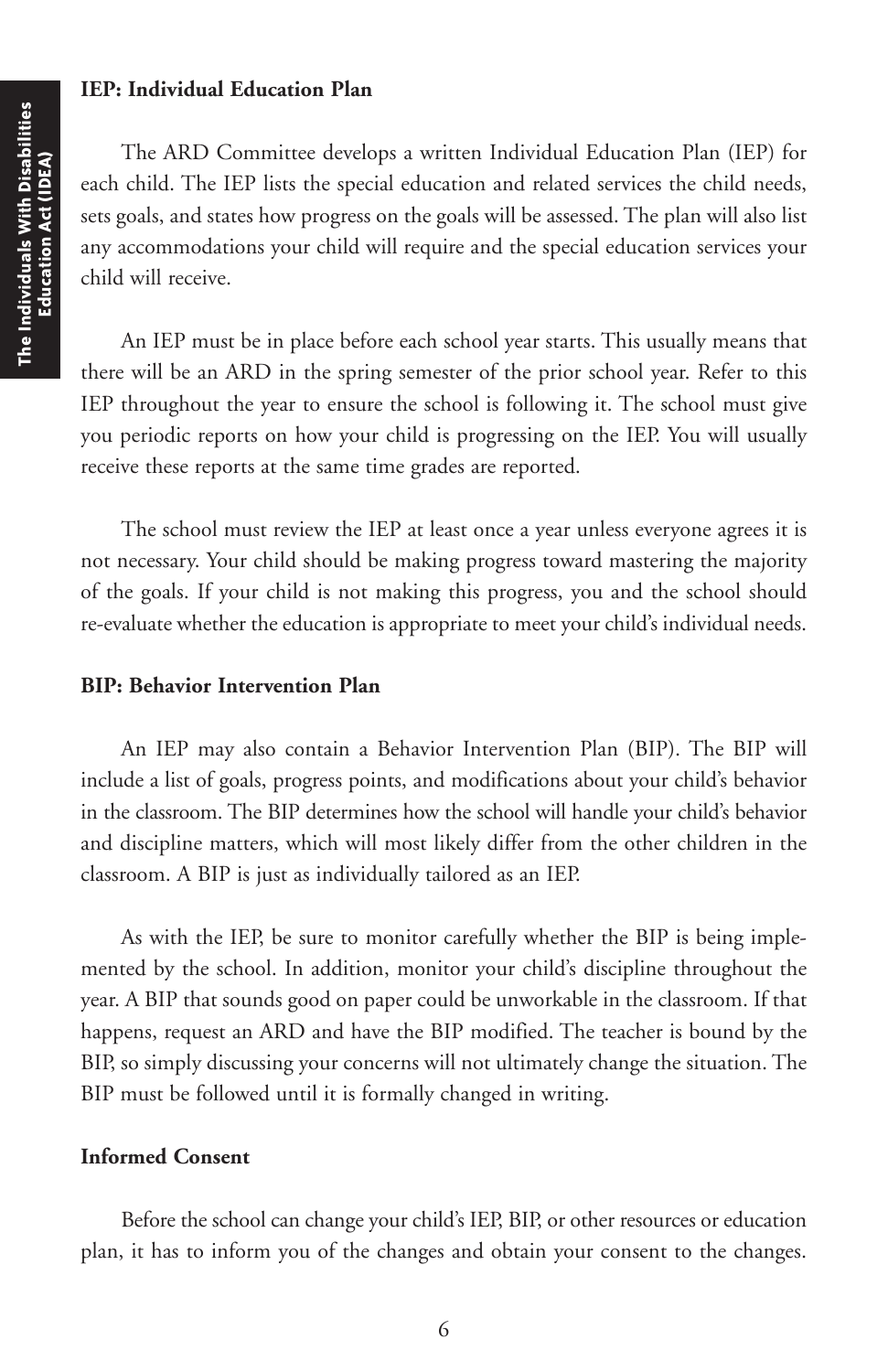This is called informed consent. Generally, changes can only be implemented after a parent is informed of the changes and consents to the changes in writing.

Changes to your child's placement, special education, IEP, and BIP must be made in writing. If the changes are not in writing, either in an agreement or a decision following an ARD meeting, the school will not have to follow them.

#### **Dispute Resolution**

There may be times when, despite your best efforts, you simply do not believe your child's needs are being met. If this occurs, you have several options.

**Informal discussion.** Consider an informal meeting with the teacher, therapist, principal, special education director, other district administrators, or an advocate (such as a lawyer or parent advocate). You can discuss problems and see if you can reach an amicable solution. If you do reach such a solution, agree to the changes or resolution in writing. If the changes affect the IEP or BIP currently in place, be sure to hold an ARD to have the paperwork reflect the changes made.

**Request an ARD.** If talking directly with the teacher or others does not solve the problem, request an ARD to attempt to resolve any disputes.

**Mediation.** Mediation is not required under the law, but it often helps to resolve problems. Mediation is when parties work together in an informal setting in an attempt to reach an agreed solution. You may contact the TEA and ask for an unbiased, independent mediator who knows special education laws. The mediator does not make decisions, but instead helps the parties reach their own agreements. Attempts to settle in mediation cannot be used in a later hearing.

**File a TEA complaint.** You may file a formal Special Education Complaint with the TEA. Visit the TEA website www.tea.state.tx.us/ and search for "Special Education Complaint Forms." The deadline to file a complaint is one year after the violation. You must give a copy of the complaint to the school district or public agency involved in your child's education. The TEA will review the complaint and may conduct an investigation. It must issue a decision within 60 days after the complaint is filed.

**Request a Due Process Hearing.** You may also file a request for a Due Process Hearing with the TEA. Once you file a request, the TEA will contact you within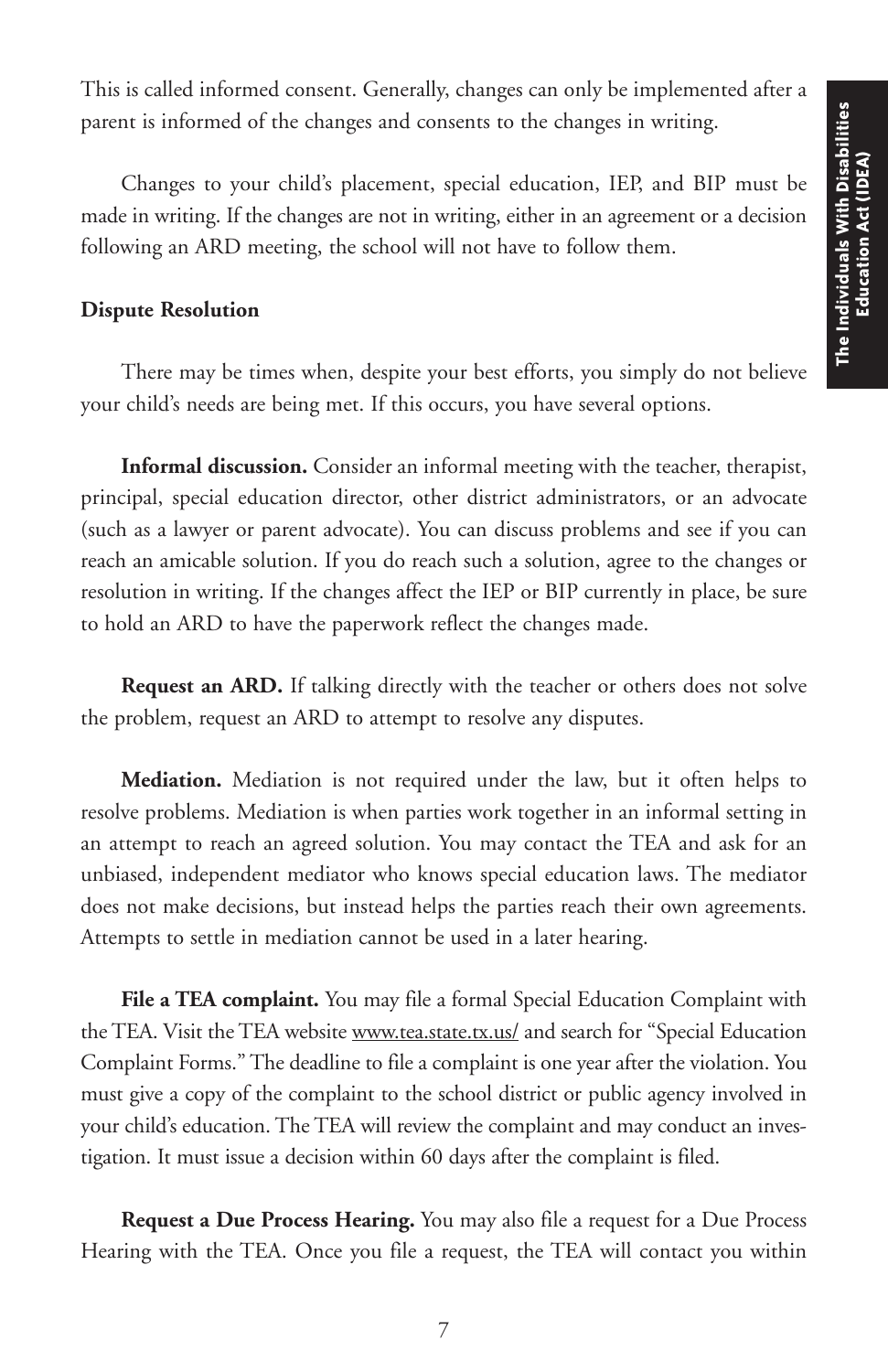5 business days with the name of the Hearing Officer assigned to your case. A matter must be fully resolved within 45 days of your request for a hearing unless the Hearing Officer extends that deadline.

A school district has 15 days after receiving notice of the hearing request to schedule a "resolution session" with you. If the district cannot resolve the matter within 30 days of the hearing request, the hearing process must move forward.

The Due Process Hearing is much like a courtroom proceeding. You have the right to have the district give you information about your child's case before the hearing, but the district can charge for copying. At the hearing, there are opening statements, a presentation of evidence through testimony and introduction of exhibits, and closing statements. There is usually a court reporter and the Hearing Officer usually follows the Texas Rules of Evidence and Texas Rules of Civil Procedure.

The Hearing Officer must make a written decision addressing each disputed issue. If you win, the school may be required to pay your legal fees. But if the Hearing Officer finds that your request was (or became) frivolous, unreasonable, or without foundation, you may have to pay the school's legal fees.

If you disagree with the Hearing Officer's ruling, you have 90 days to appeal the decision to a state or federal district court.

### **Resources**

#### **Special Education Rules and Regulations**

www.tea.state.tx.us/special.ed/rules

The Texas Education Agency has a side-by-side Federal law (a portion of IDEA), Commissioner's rules, and State law handbook to review. In it, every law is written "as is" and may be difficult to read. However, it is extremely useful for checking timelines, requirements, etc.

#### **Special Education in Texas Resources**

www.tea.state.tx.us/special.ed/

This part of the TEA website provides a lengthy list of forms, question & answer sheets, informative handbooks, reports, laws, etc.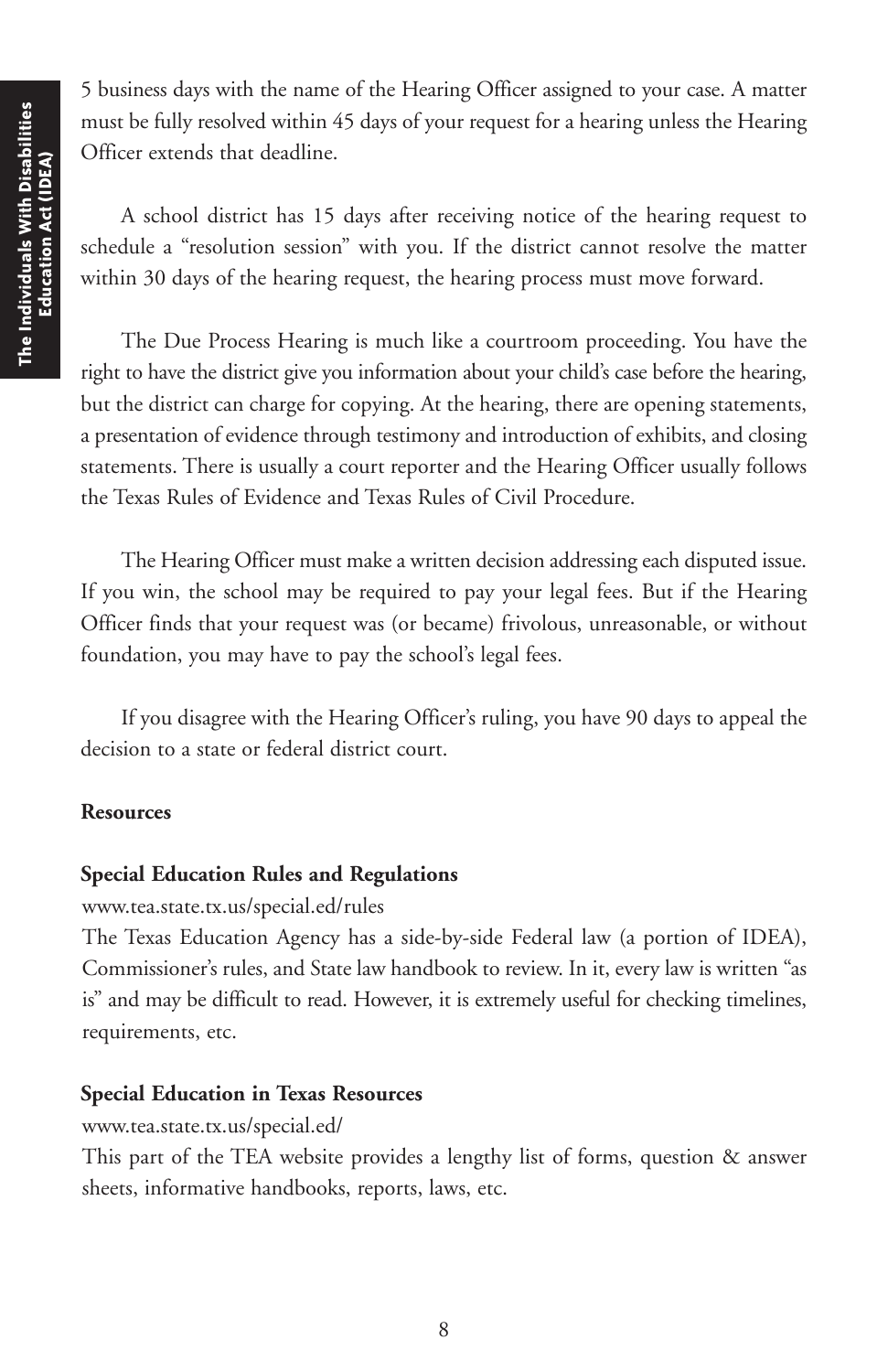# **Wrights Law**

www.wrightslaw.com

Pete and Pam Wright are lawyers who routinely practice before the Supreme Court of the United States on behalf of special education students. They have authored several "How-To" manuals and have prepared several forms for parents to use as a guide when writing letters, attending ARDs, reviewing and understanding IEPs and BIPs, etc. This site links to many other parent advocacy sites.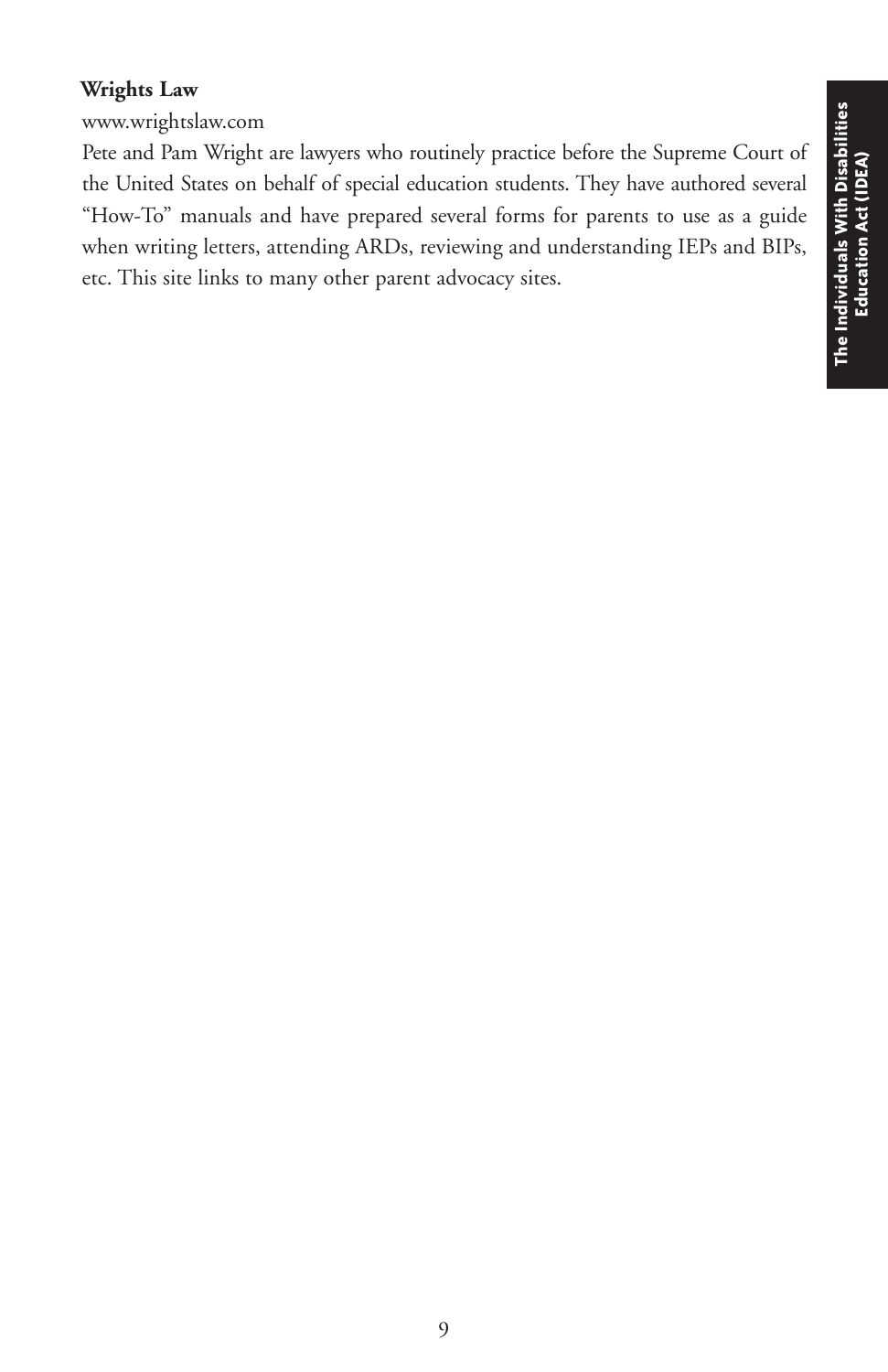# **HOUSING LAWS**

Under federal and state law, a landlord must accommodate a person's disability by changing or modifying a rule or policy if necessary to allow a disabled person equal opportunity to enjoy his or her housing. The requested accommodation must be reasonable and necessary because of the person's disability. Whether a request is reasonable depends primarily on whether it will cost the landlord money or significantly alter the nature of the administration of the housing provided by the landlord.

Your child may qualify for a reasonable accommodation if he or she has a physical or mental impairment which substantially limits one or more of his or her major life activities.

#### **What are some common reasonable accommodations?**

- Providing enough handicapped parking spaces
- Allowing a person with a disability to have a service animal, such as a seeing eye dog, even if the landlord has a "no pets" policy
- Allowing a disabled person who was living in a hospital to submit other types of references since that person may not have other landlord references
- Allowing a person with a disability to pay rent by mail rather than going to the office in person.

# **What can I do if my adult child needs a reasonable accommodation in order to apply for housing?**

A landlord must grant an accommodation if necessary to allow for an individual to apply for housing unless it costs too much or will result in a significant change in the housing program. For example, if an individual needs assistance in filling out the application or needs the application mailed to his or her home instead of going to the office to pick it up, the individual needs to disclose the disability and ask for the accommodation.

### **If my adult child did not have a disability when he or she moved in, is he or she entitled to a reasonable accommodation if he or she now has a disability?**

Yes. An individual is entitled to a reasonable accommodation the moment one is needed. It does not matter that the individual did not have a disability when initially moving in.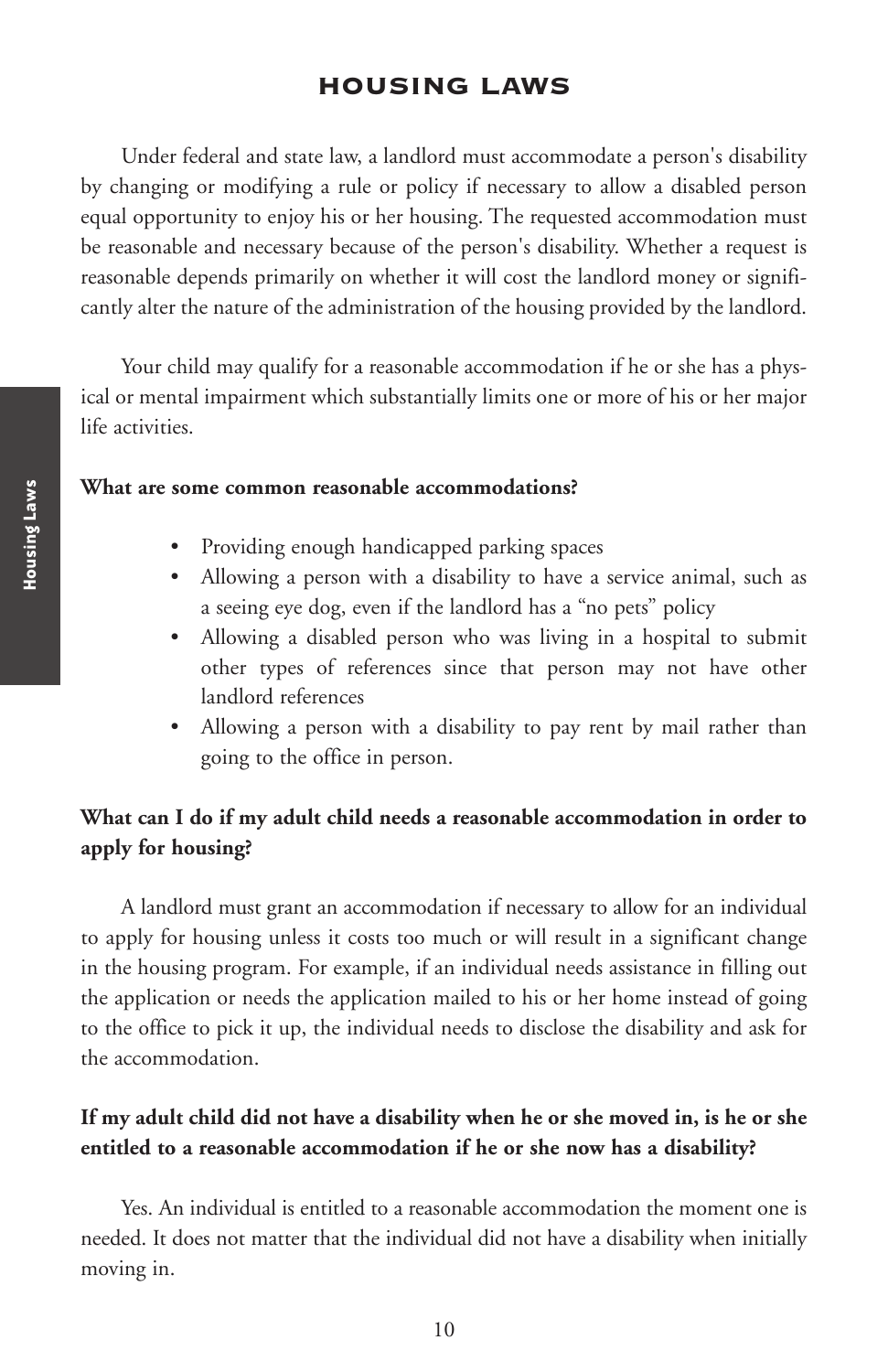# **If my adult child had a disability when applying for housing but did not notify the landlord, did he or she give up the right to ask for a reasonable accommodation later?**

No. An individual is entitled to request a reasonable accommodation whenever one is needed.

# **If my adult child did not need a reasonable accommodation when he or she moved in, but will need one later, can it be requested later?**

Yes. If your adult child has a disability, he or she is entitled to a reasonable accommodation whenever one is needed.

### **How should a reasonable accommodation be requested?**

A request for a reasonable accommodation may be made orally or in writing. An individual may wish to first make the request orally and follow up with a written request if the landlord does not act promptly on the request. A copy of the request for a reasonable accommodation should be retained so there is proof that an accommodation was requested. Be sure the following is included in the written request:

- List the specific accommodation needed and explain why the accommodation is needed;
- Give the name, phone number, and address at which the landlord may contact your adult child to verify the need for your accommodation; and
- Sign and date the request.

### **Does my adult child have to prove that a reasonable accommodation is needed?**

Yes, if the landlord requests information. A landlord has the right to ask for proof that the individual has a disability and that an accommodation is needed. The proof necessary will depend on the disability. The most common way to show the need for the requested accommodation is a letter from a medical professional stating that the accommodation is needed.

Make sure that the landlord is provided with documentation that shows the requested accommodation is necessary. If the landlord refuses to grant the requested accommodation even after proof of the need has been submitted, then contact an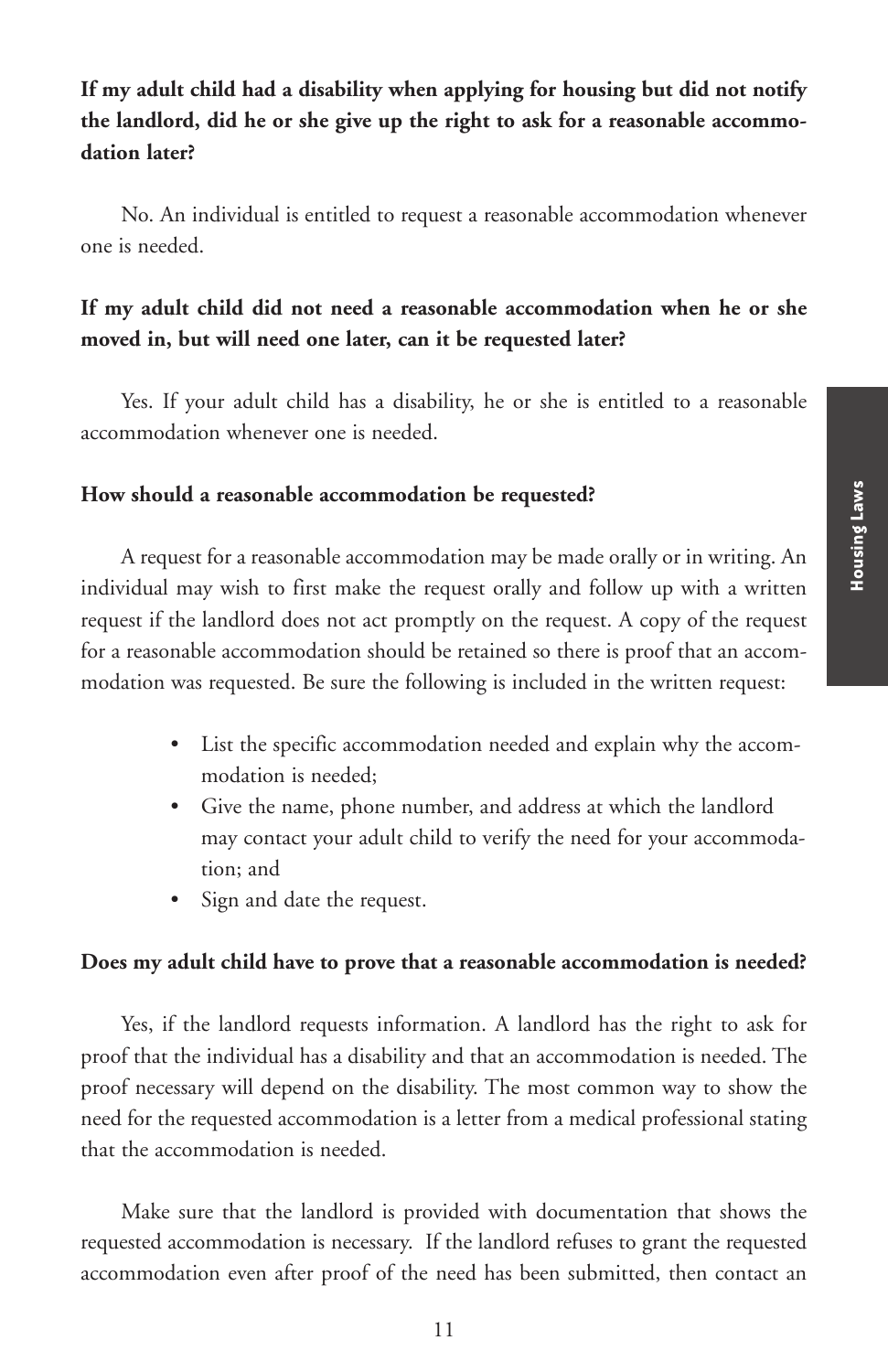attorney or file a discrimination complaint with the United States Department of Housing and Urban Development (HUD).

# **What if a reasonable accommodation is requested but the landlord offers to provide a different accommodation?**

Decide whether to accept the alternative accommodation offered by your landlord. Under federal and Texas law, a landlord must make an effort to provide the accommodation requested. However, if a landlord can still accommodate the needs with an alternative accommodation and it will work just the same, then the alternative accommodation may suffice. If the landlord's proposed accommodation will not work, explain to the landlord why it will not work. If the landlord still believes that it will work, the individual has the following choices:

- 1. Agree to the accommodation;
- 2. Give the landlord a letter from a doctor explaining why it will not work;
- 3. Contact an attorney to help; or
- 4. File a housing discrimination complaint with HUD or the Texas Human Rights Commission.

# **Is there a limit on the number of reasonable accommodations an individual can request?**

No. An individual can request any number of reasonable accommodations so long as they are necessary to allow the individual to enjoy the housing in the same manner as other tenants.

# **What if the landlord wants to evict my adult child because of a request for an accommodation?**

An individual has the legal right to a reasonable accommodation under federal and Texas law. Therefore, if a landlord wants to evict your adult child because he or she exercised their legal right, he or she will have a defense to the eviction. Contact an attorney if you believe your adult child's legal rights are being violated, or file a complaint with HUD or the Texas Human Rights Commission.

# **What if my adult child violated the lease but thinks he or she would not be in violation if the landlord provides a reasonable accommodation?**

Immediately request a reasonable accommodation in writing.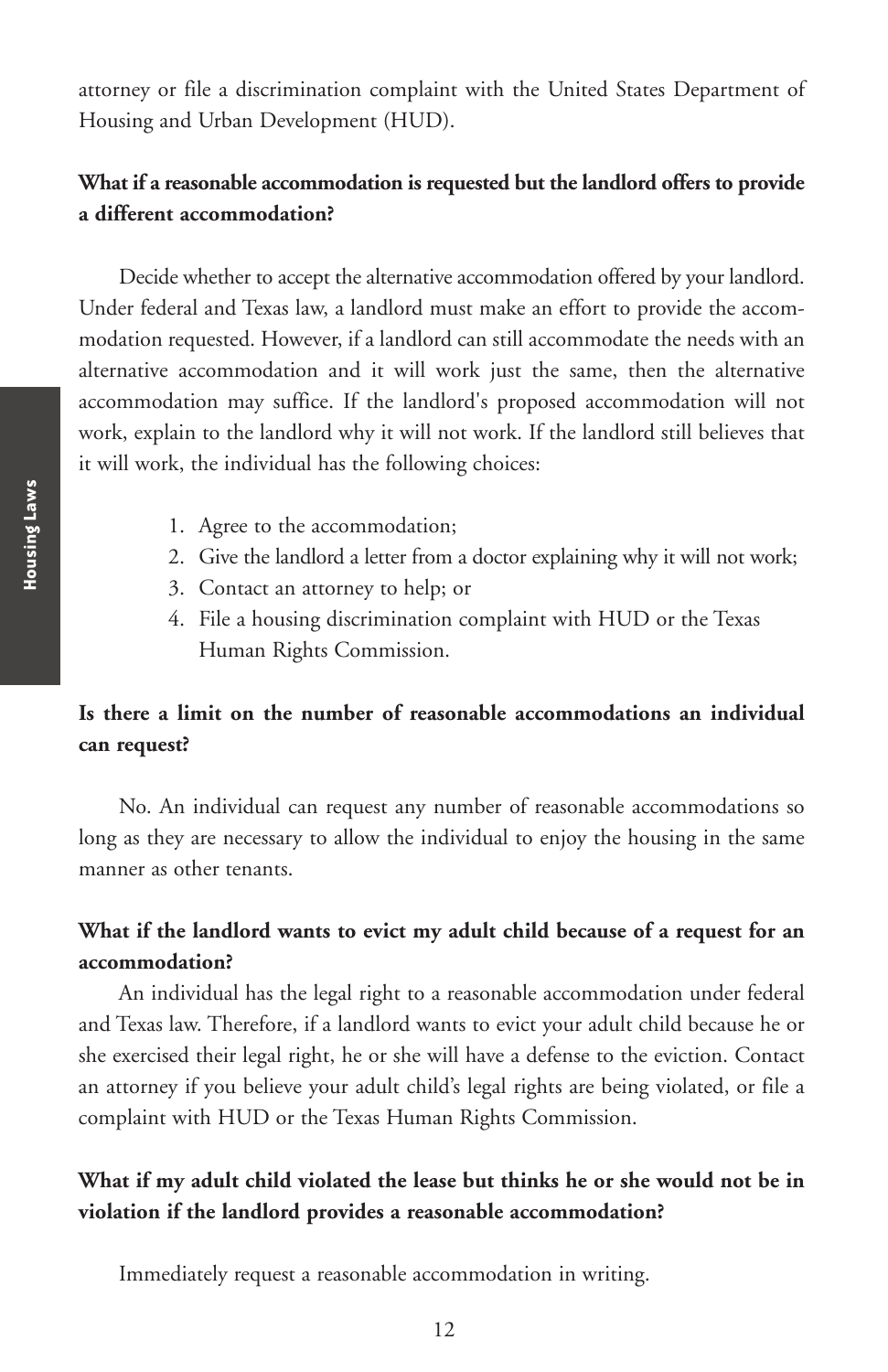### **How do you recognize Housing Discrimination?**

Under the Fair Housing Act and Texas Fair Housing Act, it is against the law for a landlord to do any of the following as a result of an individual's disability:

- Refuse to rent or sell an individual housing
- State that housing is unavailable when it is in fact available
- Show an individual apartment or homes in certain neighborhoods only
- Advertise housing to preferred groups of people only
- Refuse to provide an individual with information regarding mortgage loans, denies a mortgage loan, or imposes different terms or conditions on a mortgage loan
- Deny property insurance
- Conduct property appraisals in a discriminatory manner
- Refuse to make certain modifications or accommodations for persons with a mental or physical disability
- Fail to design and construct housing in an accessible manner
- Harass, coerce, intimidate, or interfere with an individual's fair housing rights
- Harass, coerce, intimidate, or interfere with an individual because that individual assisted others in exercising their Fair Housing Rights

### **What should my adult child do if he or she experience housing discrimination?**

First, file a discrimination complaint with the Texas Workforce Commission Civil Rights Division. There are three ways to file a complaint alleging housing discrimination:

- 1. File the complaint in person at the Division office located at 1117 Trinity St., Room 144-T in Austin, Texas.
- 2. Call the Division office using the toll free number, 1-888-452-4778, between the hours of 8:00 AM and 5:00 PM.
- 3. Write the Division at Texas Workforce Commission, Civil Rights Division, 1117 Trinity Street, Rm. 144-T, Austin, Texas 78701

An investigator will then be assigned to the complaint. The investigator will explain what is required to file a complaint, how the complaint will be investigated, and assist in preparation of the complaint.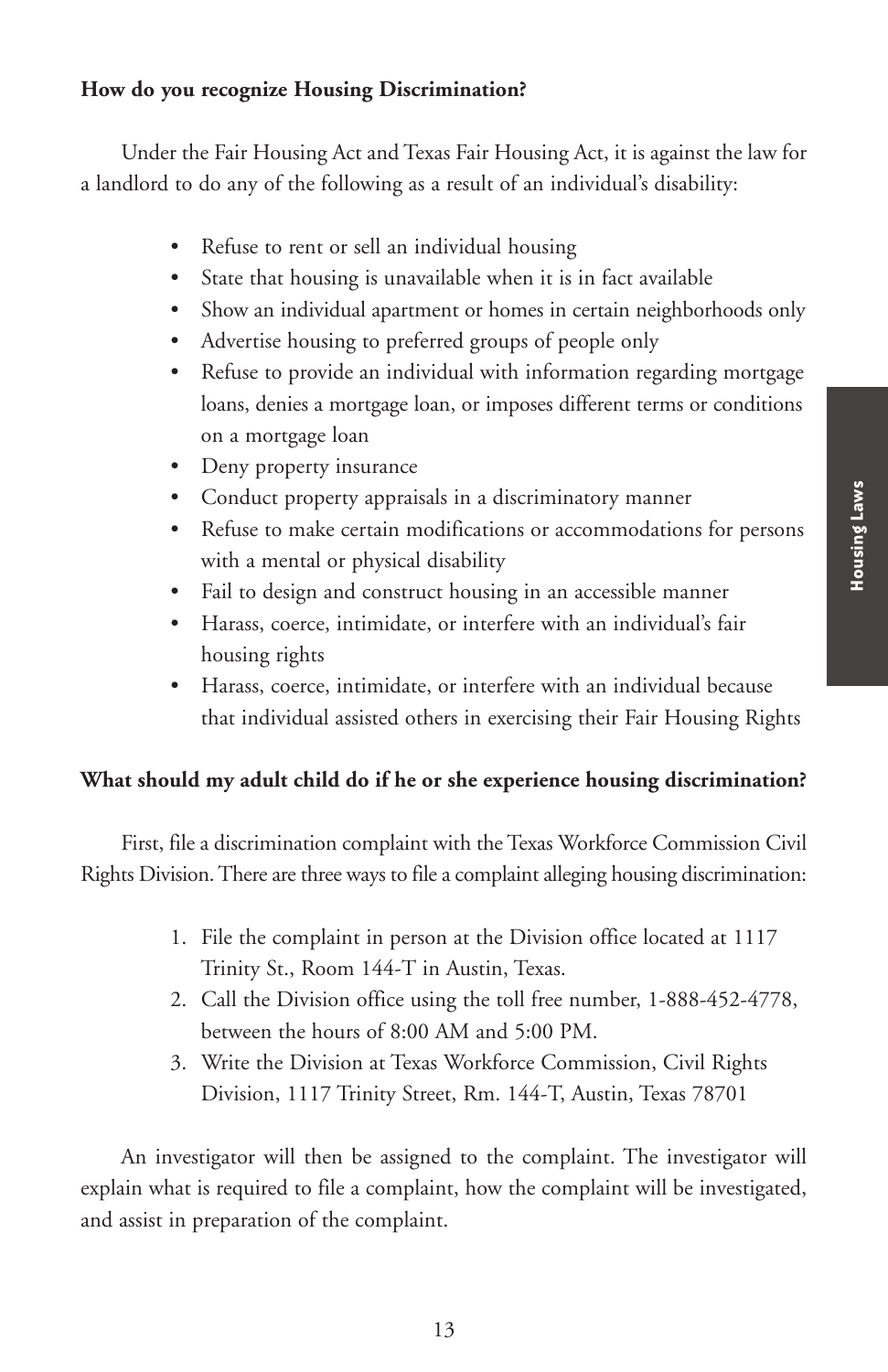Also, an individual may file a complaint with the U.S. Department of Housing and Urban Development (HUD). HUD may be contacted at U.S. Department of Housing and Urban Development, Southwest Office of Fair Housing and Equal Opportunity, 801 Cherry Street, P.O. Box 2905, Fort Worth, Texas 76113-2905 or **1-888-560-8913**.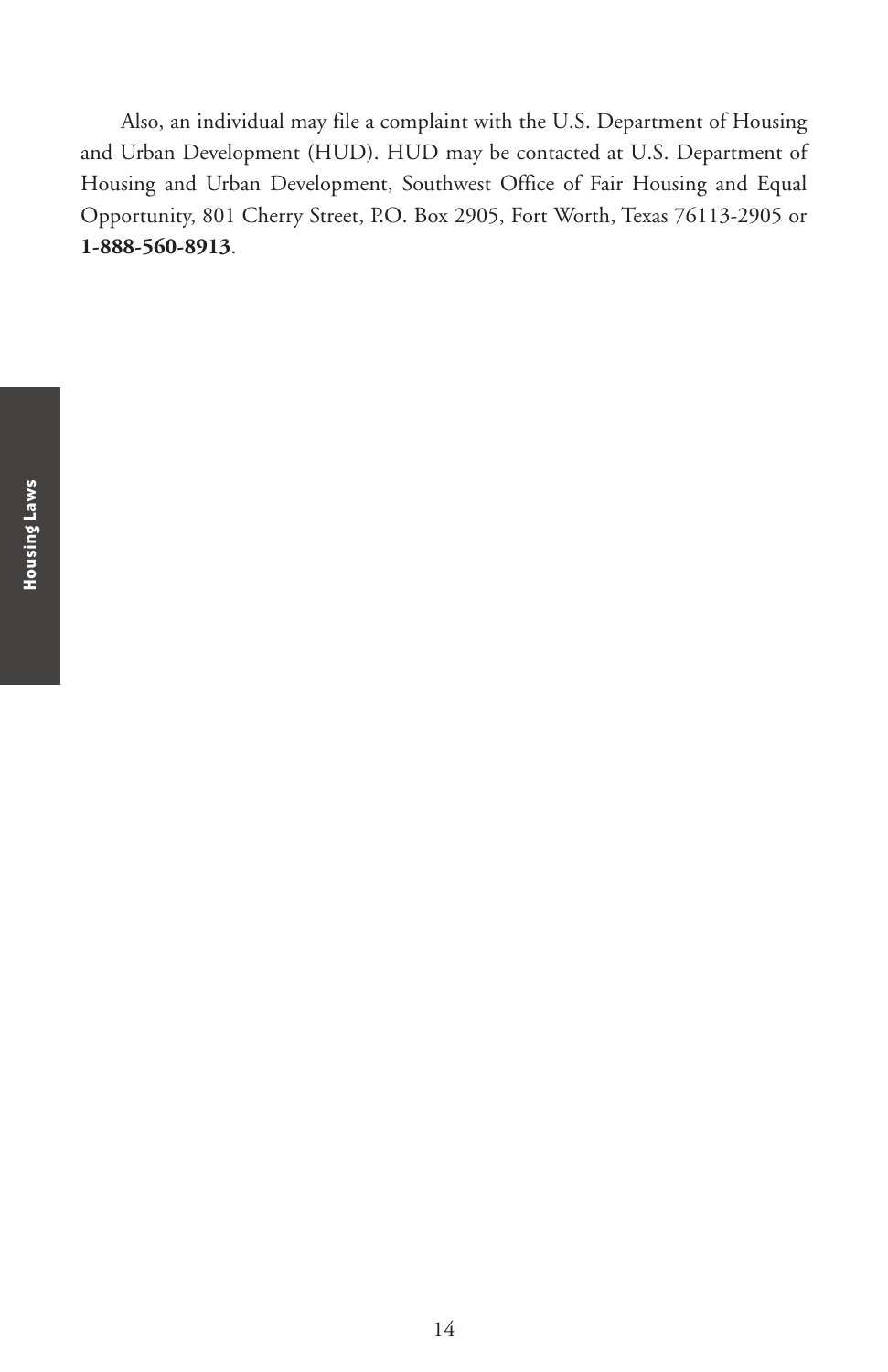# **DISABILITIES LAW AND PROTECTION IN THE WORKPLACE**

# **Are there resources for persons with disabilities who seek pre-employment training and employment?**

The Texas Department of Assistive and Rehabilitative Services, which has four distinct units: Blind Services; Rehabilitation Services; Early Child Intervention; and Deaf and Hard of Hearing, provides resources such as evaluations, testing, counseling, work training, orientation, and transportation, for purposes of assisting a disabled person in leading an independent and productive life. For more information on the Department of Assistive and Rehabilitative Services, visit their website at www.dars.state.tx.us.

11% of parents of adult children with disabilities report that their child is employed full time, 19% part-time, and 39% working for pay in some manner. With these statistics in mind, it is important to know your adult child's rights to help put the best foot forward to obtain and sustain a job long-term. Persons with disabilities have rights, and special protections have been put in place to encourage diversity (including persons with disabilities) in the workplace.

# **Do discrimination laws protect my adult child if he or she receives Social Security disability benefits?**

Your adult child may be protected, but it is not automatic because the definition of "disability" is different under the Social Security Administration and the Americans with Disabilities Act.

### **What is the purpose and scope of the Americans with Disabilities Act?**

The purpose of the Americans with Disabilities Act (ADA) is to dispense with misconceptions and stereotypes regarding individuals with disabilities and to prevent disability discrimination in employment. The U.S. Equal Employment Opportunity Commission (EEOC) is the federal agency responsible for enforcing the ADA and for establishing the regulations regarding the scope of protections offered by the Act. Texas also has a state counter-part agency called the Texas Workforce Commission. For more information on these agencies, visit their websites at www.eeoc.gov and www.twc.state.tx.us/customers/jsemp/jsempsubcrd.html.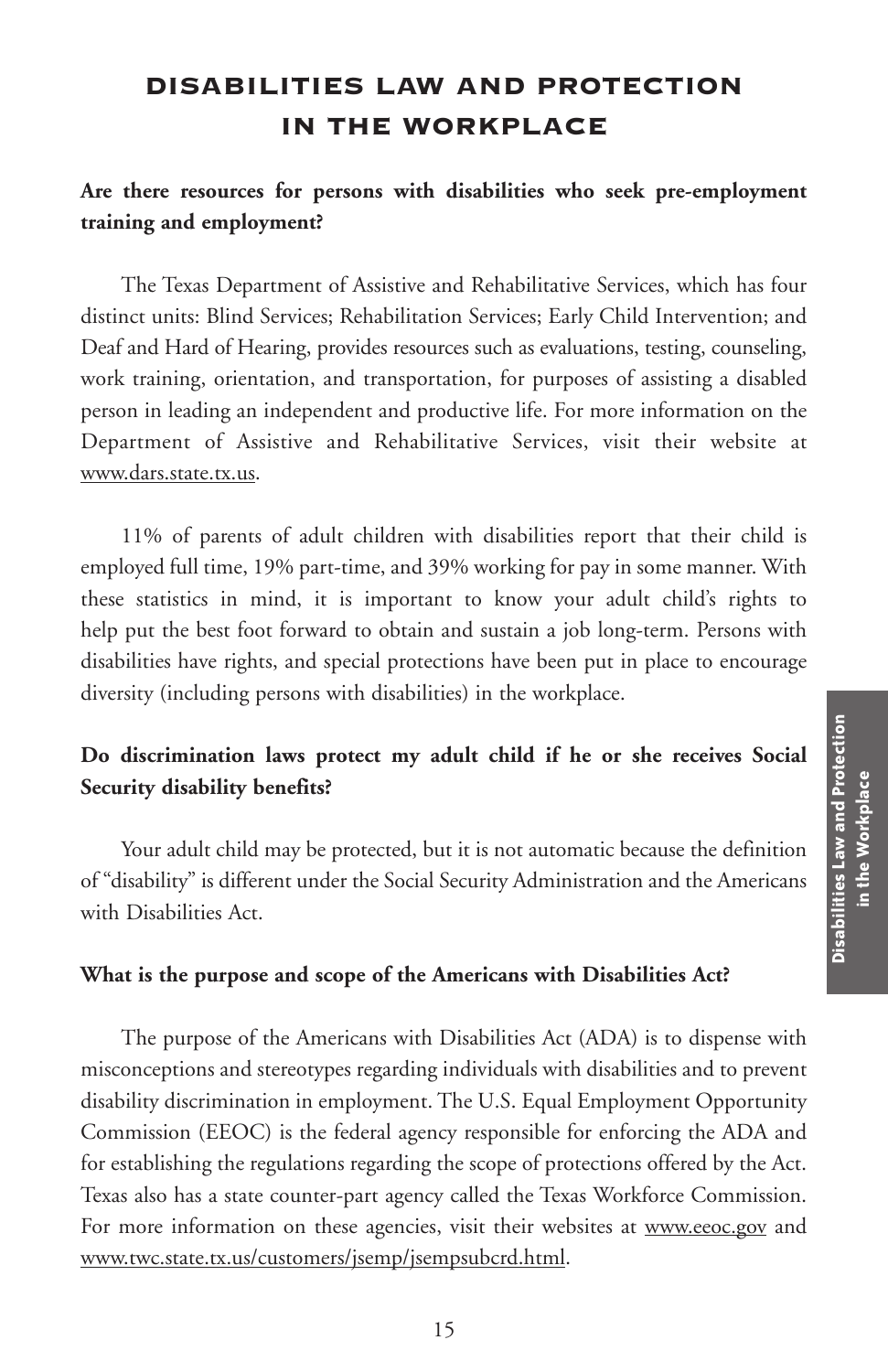Title I of the ADA applies to private employers that employ fifteen or more employees for twenty or more calendar weeks in the current or preceding calendar year. The ADA prohibits discrimination against a qualified individual with a disability and offers protection for both employees and job applicants.

### **What is a "disability" under the ADA?**

An individual is "disabled" under the ADA if he or she: (1) has a physical or mental impairment that substantially limits one or more major life activities; (2) has a record of such impairment; or (3) is regarded as having such an impairment.

#### **ADAAA Expanded Definition of "Disability"**

Under the Americans with Disabilities Act Amendments Act (ADAAA), the legal definition of "disability" is more broadly defined. The ADAAA expanded the list of major life activities and added a category to include "major bodily functions," specifically: the immune system, digestive system, cell growth, neurological and brain functions, respiratory and circulatory systems, endocrine, and reproductive functions. The regulations also added hemic, lymphatic, musculoskeletal, special sense organs and skin, genitourinary, and cardiovascular to bodily functions. In this same vein of broadening the definition of "disability" the regulations also call for a "common sense approach" to determining protection under this statute. The regulations also provide even more specific examples of impairments that will consistently meet the definition of a disability.

#### **What is a "major life activity"?**

Major life activities are those activities that the average person in the general population can perform with little or no difficulty. Major life activities include, but are not limited to, caring for oneself, performing manual tasks, interacting with others, speaking, seeing, hearing, learning, sleeping, walking, standing, lifting, bending, learning, reading, concentrating, thinking, communicating, working, breathing, eating, and reproduction. In some instances, "working" can be considered a major life activity, but only where the individual is significantly restricted in a class of jobs or broad range of jobs in various classes as compared to the average person having comparable training, skills, and abilities.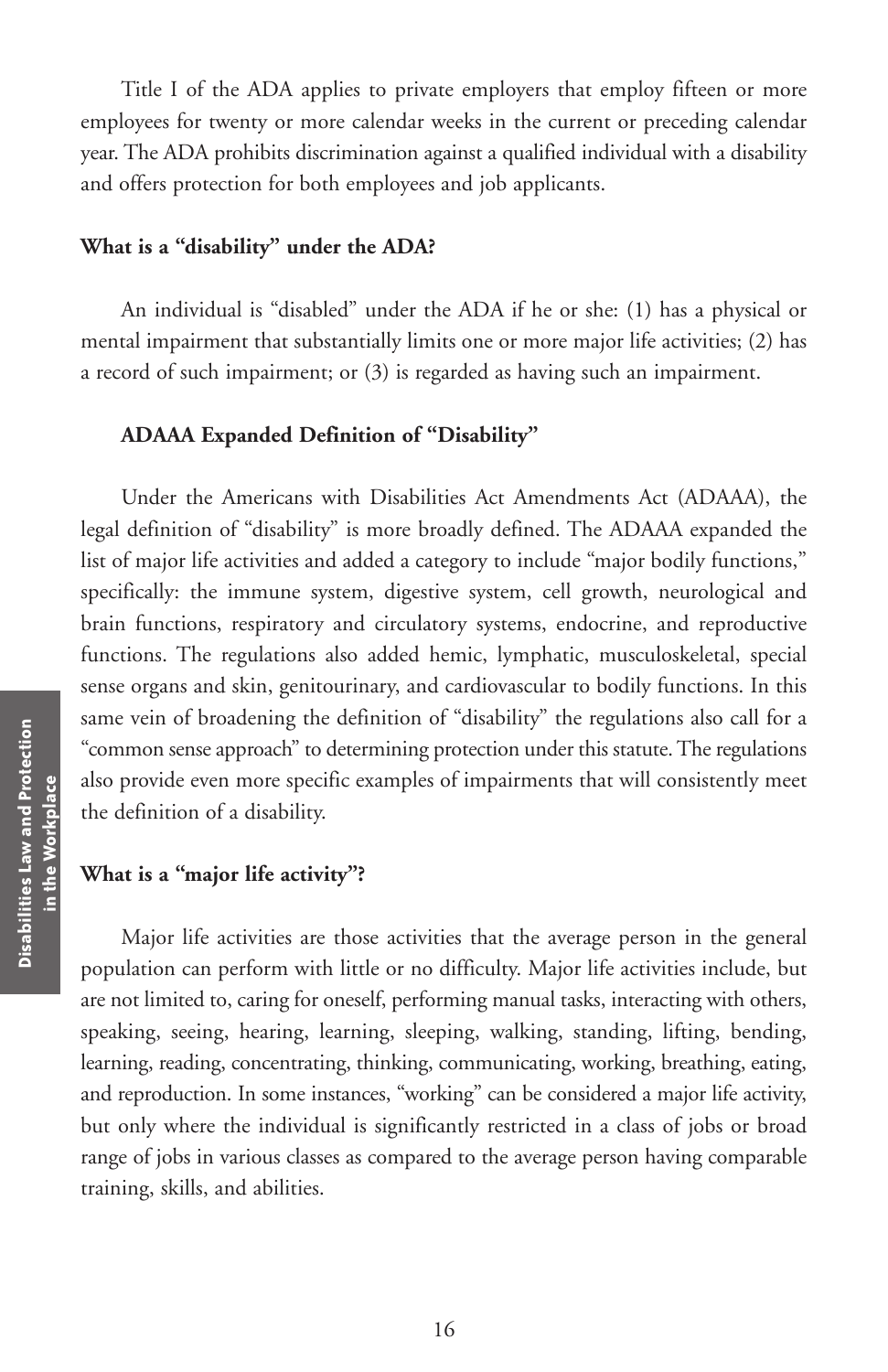#### **What does it mean to be "substantially limited" under the ADA?**

Determining whether an individual is "substantially limited" in a major life activity requires a case-by-case assessment of the individual's condition, including: (1) the nature and severity of the impairment; (2) its duration or expected duration; and (3) its permanent or expected permanent or long-term impact.This determination is made by comparing the individual to the average person in the general population. Therefore, occasional or intermittent occurrences of an impairment are often not severe and permanent enough to be considered substantially limiting under the ADA.

However, impairments that are episodic or in remission are nonetheless considered disabilities so long as they would substantially limit a major life activity when active. How are "mitigating measures" considered? In determining whether an individual is substantially limited in a major life activity under the new regulations, the ameliorative effects of mitigating measures (with the sole exception of eye glasses) are not to be considered in weighing a disability. Therefore, an individual's use of medication, and other medical equipment or supplies will not preclude an individual claiming impairment, and thus the individual may still meet the substantially limited requirement in order to be "disabled" under the ADAAA.

#### **Who is entitled to a reasonable accommodation under the ADA?**

Under the ADA, a covered employer is required to provide reasonable accommodations to the known physical or mental limitations of an otherwise qualified individual with a disability, unless the employer can demonstrate that the accommodation would impose an undue hardship on the operation of its business. However, persons "regarded as disabled" are not entitled to a reasonable accommodation. Moreover, while persons associated with persons who are disabled may be entitled to protection from discrimination (such as a family member of a disabled person); they are not entitled to an accommodation.

#### **Who is a "qualified individual with a disability"?**

An individual is a "qualified individual with a disability" when that individual can perform, with or without a reasonable accommodation, the essential functions of the position held or desired. Essential functions are those functions that are fun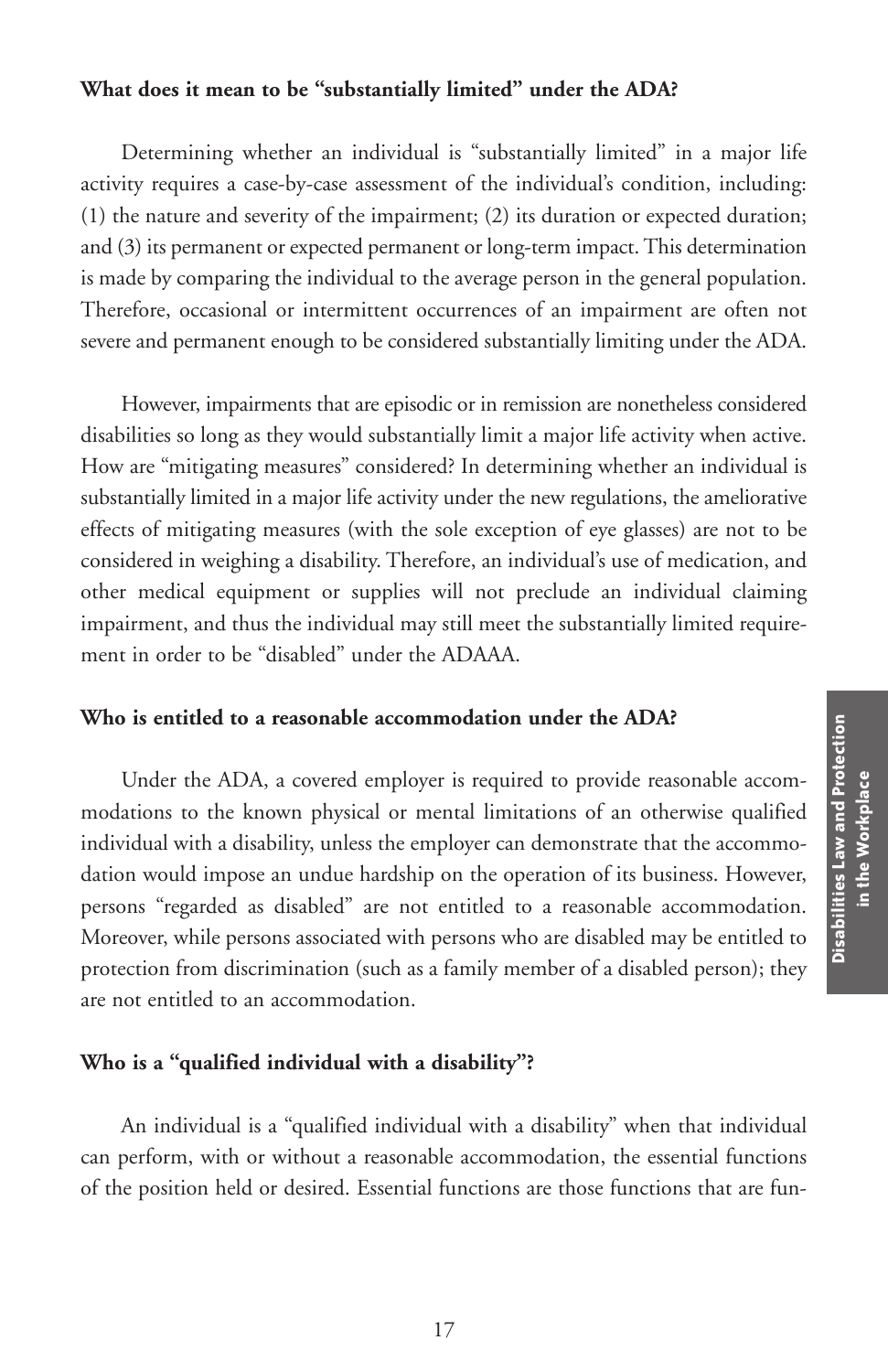damental to the position, not marginal. A function may be essential if: (1) the reason the position exists is to perform that function; (2) there are a limited number of employees available to perform the function; and/or (3) the incumbent in the position is hired based on specialized expertise relating to such function. In determining whether a function is essential, several factors are considered, including: (1) the employer's judgment as to what functions are essential; (2) written job descriptions for the position; (3) the amount of time spent on the job performing the function; (4) the consequences of not requiring an employee to perform the function; (5) the terms of any collective bargaining agreement with a union (where applicable); and (6) the past and current work experience of employees in the same position. This determination must be made on a case-by-case basis.

#### **How does my adult child request a reasonable accommodation?**

There are no magic words necessary to request a reasonable accommodation. Rather, the employee need only provide sufficient information to put the employer on notice that he or she needs an accommodation based upon a covered disability. Once the employee has requested an accommodation, the "interactive process" between the employer and employee begins. This process is an interactive and ongoing discussion between the employer and employee to determine whether the employee needs an accommodation and, if so, what accommodation is reasonable and appropriate under the circumstances. Throughout this process, the employee and, where applicable, the employee's doctor, will inform the employer of the nature and limitations of the employee's disability and suggest possible accommodations to enable the employee to perform the essential functions of the position. Since the passing of the ADAAA, it is expected that the focus will be less on whether an employee has a "qualifying disability" and more on an employer's response to a request for accommodation to determine whether a right under the ADA has been violated.

#### **What are some examples of reasonable accommodations?**

Reasonable accommodations must be tailored to the specific individual in need of an accommodation. Indeed, there may be as many possible accommodations as there are individuals requesting them. Examples of such accommodations include: (1) job restructuring; (2) providing time off of work or a modified schedule (for treatment or other medical needs); (3) simple physical changes to the workplace; (4) modifying a workplace policy; (5) reassigning non-essential functions to others;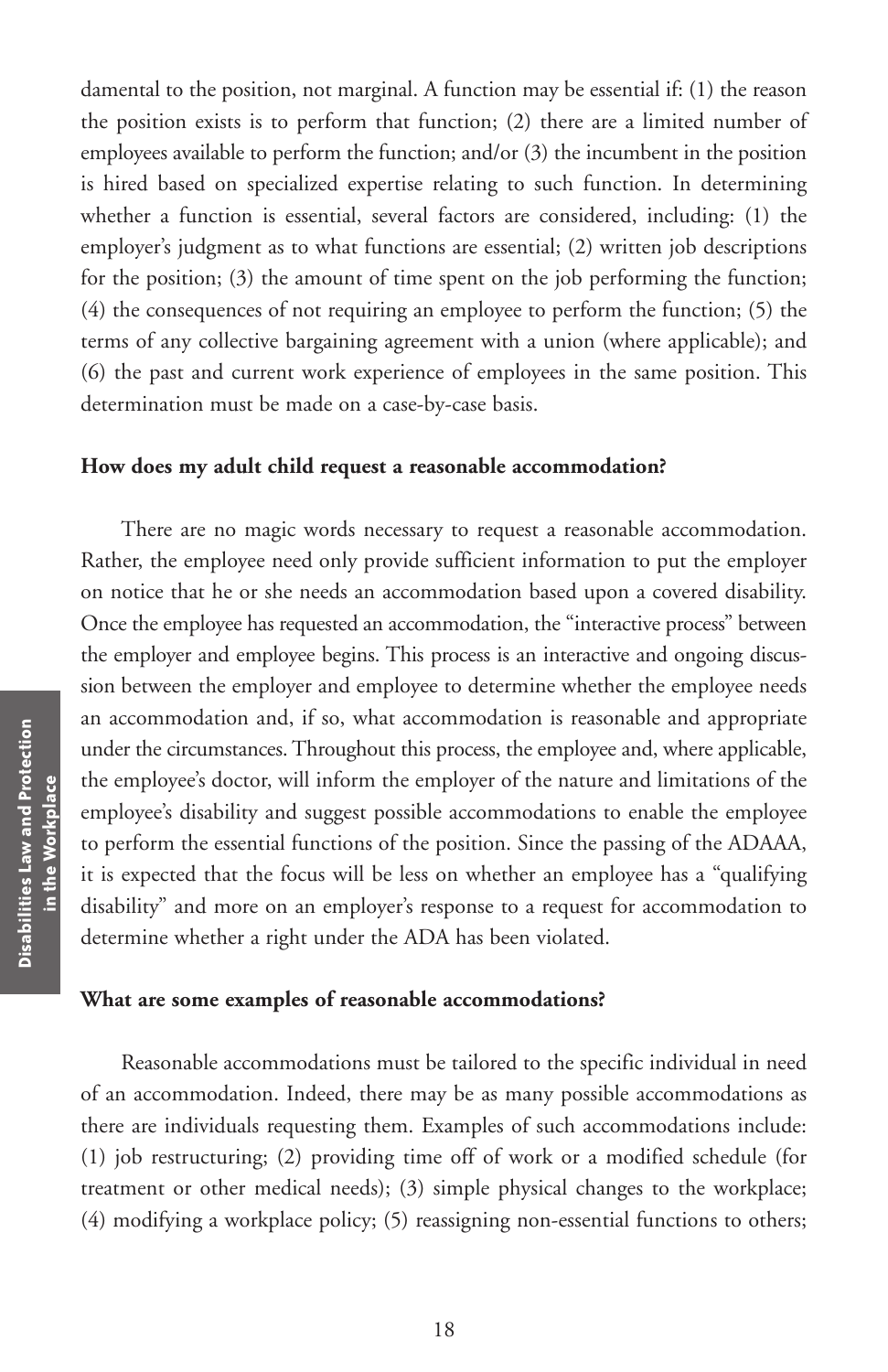and (6) reassigning the employee to a different (vacant) position. Importantly, the accommodation selected by the employer need not be the one the employee selects or prefers, as long as it effectively accommodates the employee. But an employer is not required to provide an accommodation that results in an undue hardship.

Your adult child does not have to pay for the accommodation if one is needed. In addition, an employer cannot pay your adult child less because a reasonable accommodation is needed.

# **Can an employer request medical certifications and other documentation in response to an accommodation request?**

Yes. An employer may request reasonable medical documentation, including, but not limited to, documents substantiating that the employee: (1) has a covered disability under the ADA; and (2) needs a reasonable accommodation. The employer may not, however, seek the employee's entire medical file or any documents that do not otherwise relate to the employee's reasonable accommodation request. Documentation will generally be considered sufficient if: (1) it is offered by a health care professional with the necessary expertise; (2) it describes the nature, severity, and duration of the impairment; (3) it describes the activities limited by the impairment; (4) it explains the extent to which the impairment limits the employee's functional ability; and (5) it substantiates why the requested accommodation is needed. An employer may not use such requests as a means of retaliating against an employee who has requested an accommodation under the ADA. If the employee fails to provide sufficient documentation, the employer can request the missing information. The employer, however, should explain why the previous documentation was insufficient and give a reasonable period of time for the employee to provide the additional information needed. The employer can also ask the employee for permission to consult directly with the employee's physician (with a release from the employee) or even request an examination by an employer-selected doctor, as long as the examination is limited to determining whether the employee is disabled under the ADA, the scope of any functional limitations, and any possible accommodations needed by the employee. All costs related to an employer-requested medical examination must be paid by the employer.

#### **What is an "undue hardship"?**

An "undue hardship" is an action that requires "significant difficulty or expense." Factors considered in determining whether an accommodation constitutes an undue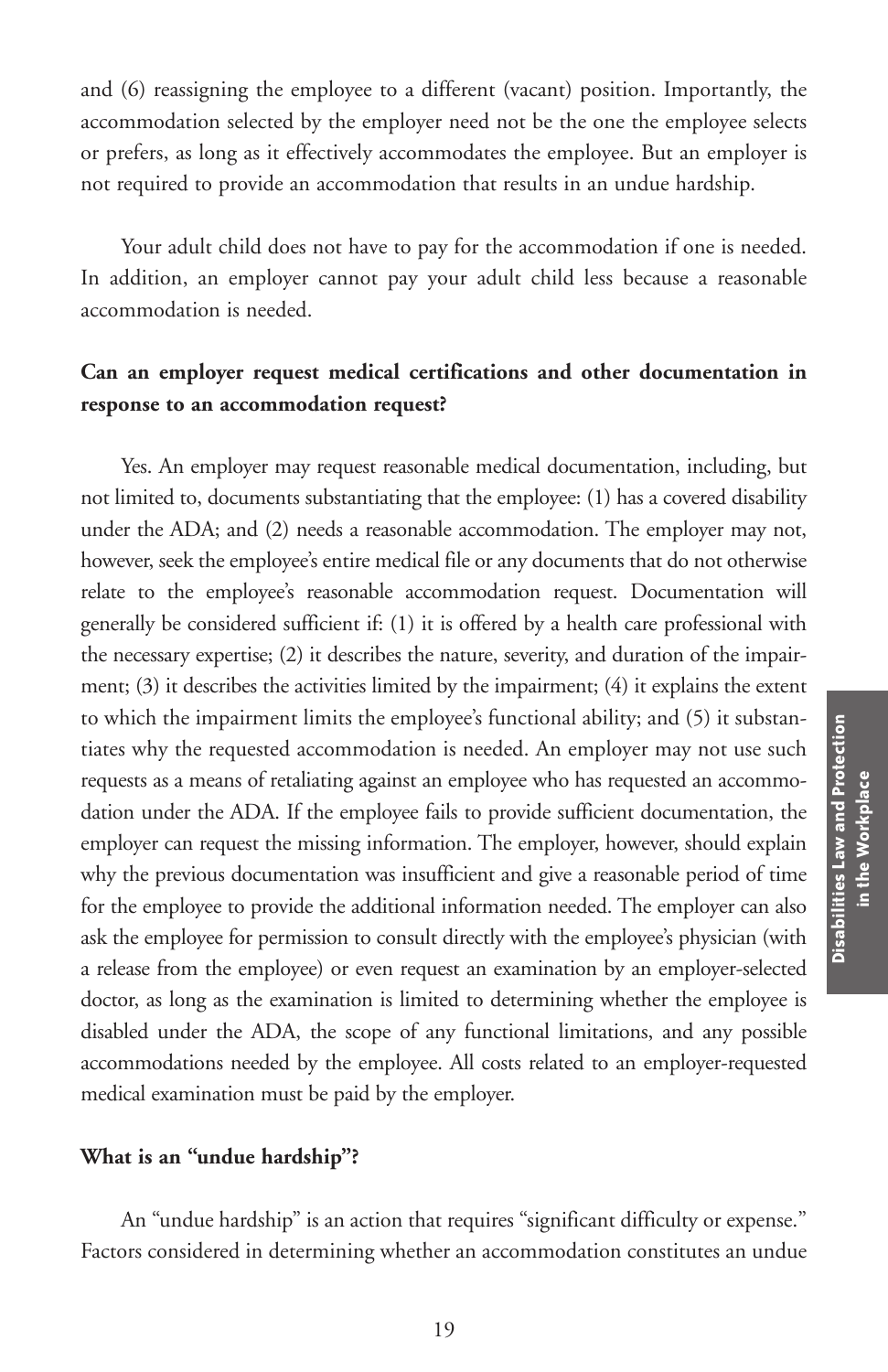hardship include, but are not limited to: (1) the nature and cost of the accommodation at issue; (2) the overall financial resources of the employer's facility, number of persons employed at the facility, the effect on the expenses and resources of the facility, or the impact otherwise of such accommodation on the operation of the facility; (3) the overall financial resources and overall size of the business of the employer; and (4) the type of operation engaged in by the employer, including the composition, structure, and functions of the workforce.

#### **Are there any limitations on pre-employment medical examinations or inquiries?**

Yes. An employer cannot inquire into whether an applicant has a disability before the potential employer has made a conditional offer of employment. For example, an employer cannot inquire as to whether the applicant has or had a disability. But the employer may inquire as to whether the applicant can perform job-related functions. Once a conditional offer of employment has been made, an employer may conduct medical exams, but only if: (1) all applicants for the same job category are required to take such examinations; and (2) any examination criteria that screens out individuals is based on medical standards that are job-related and consistent with business necessity (and a reasonable accommodation will not allow the individual to perform the essential functions of the job).

# The EEOC website has additional information on this issue. For more information, visit www.eeoc.gov/laws/practices/inquiries\_disability.cfm

Employers who are federal agencies or federal government contractors/subcontractors may ask a person who is applying for a position to self-identify as a person with a disability. This is because these entities are required to maintain affirmative action plans, which require them to report certain numbers to the Department of Labor and other government agencies.

An employer need not give your adult child preference because he or she has a disability. An employer is obliged to select the most qualified applicant for a position; however the decision must be based on reasons that are not related to a disability.

#### **Are there any limitations on medical examinations or inquiries of employees?**

Yes. An employer cannot conduct medical examinations or inquire as to whether an existing employee has a disability, unless the examination and/or inquiry is *job-related and consistent with business necessity*. This does not prohibit an employer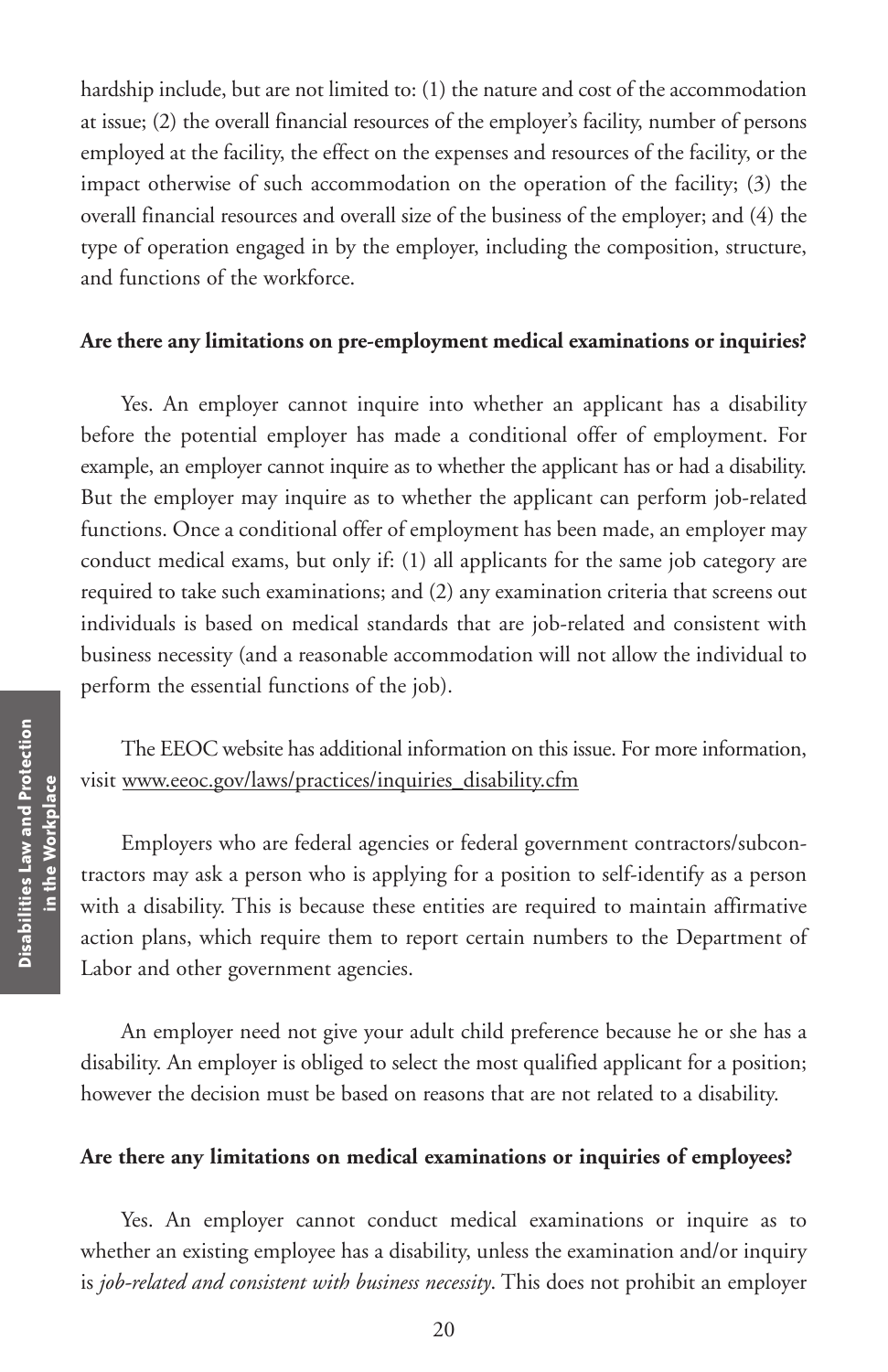from seeking medical examinations or making inquiries with respect to whether an employee can perform the essential functions of the position.

Also, if an employer asks about family medical history or conducts genetic tests, the employer may have violated other laws besides the ADA, such as the Genetic Information Nondiscrimination Act (GINA).

If a person with a disability is not hired because of the results of such a medical exam, or as the result of his/her answers to questions about a disability, the employer must show that the person (1) would probably not be able to perform the job, even if they were given a reasonable accommodation, or (2) would pose a "direct threat" in the workplace (i.e. a significant risk of substantial harm to the health or safety of the individual or others) that cannot be eliminated or reduced below the level of a "direct threat" by giving a reasonable accommodation.

### **What does it mean to be "regarded as" disabled, or have a "record of" a disability?**

The ADA also offers protection to those "regarded as" having or with a "record of" a disability. Thus, an employer may not treat an individual differently based on the individual's "history" or "record of" an impairment that substantially limits one or more major life activities. Further, an individual may come within the "regarded as" protection of the ADA if an employer either: (1) mistakenly believes an individual has an impairment that substantially limits one or more major life activities; or (2) believes that an actual, non-limiting impairment substantially limits one or more major life activities.

#### **Is extended leave a reasonable accommodation under ADA?**

The law is still developing with respect to the extent to which a leave of absence can serve as a reasonable accommodation under the ADA. The EEOC takes the position that flexible leave policies should be considered as a possible reasonable accommodation where appropriate and that while any additional leave need not be a paid leave, employers should consider allowing the use of accrued leave or leave without pay, where it will not cause an undue hardship. Unlike the Family and Medical Leave Act, there is no annual limit for leave (as a reasonable accommodation) under the ADA. Still, some courts have held that lengthy, indefinite periods of time may constitute an undue hardship on the employer. Thus, while additional leave may be available as a reasonable accommodation, the requested time period must be reasonable under the circumstances.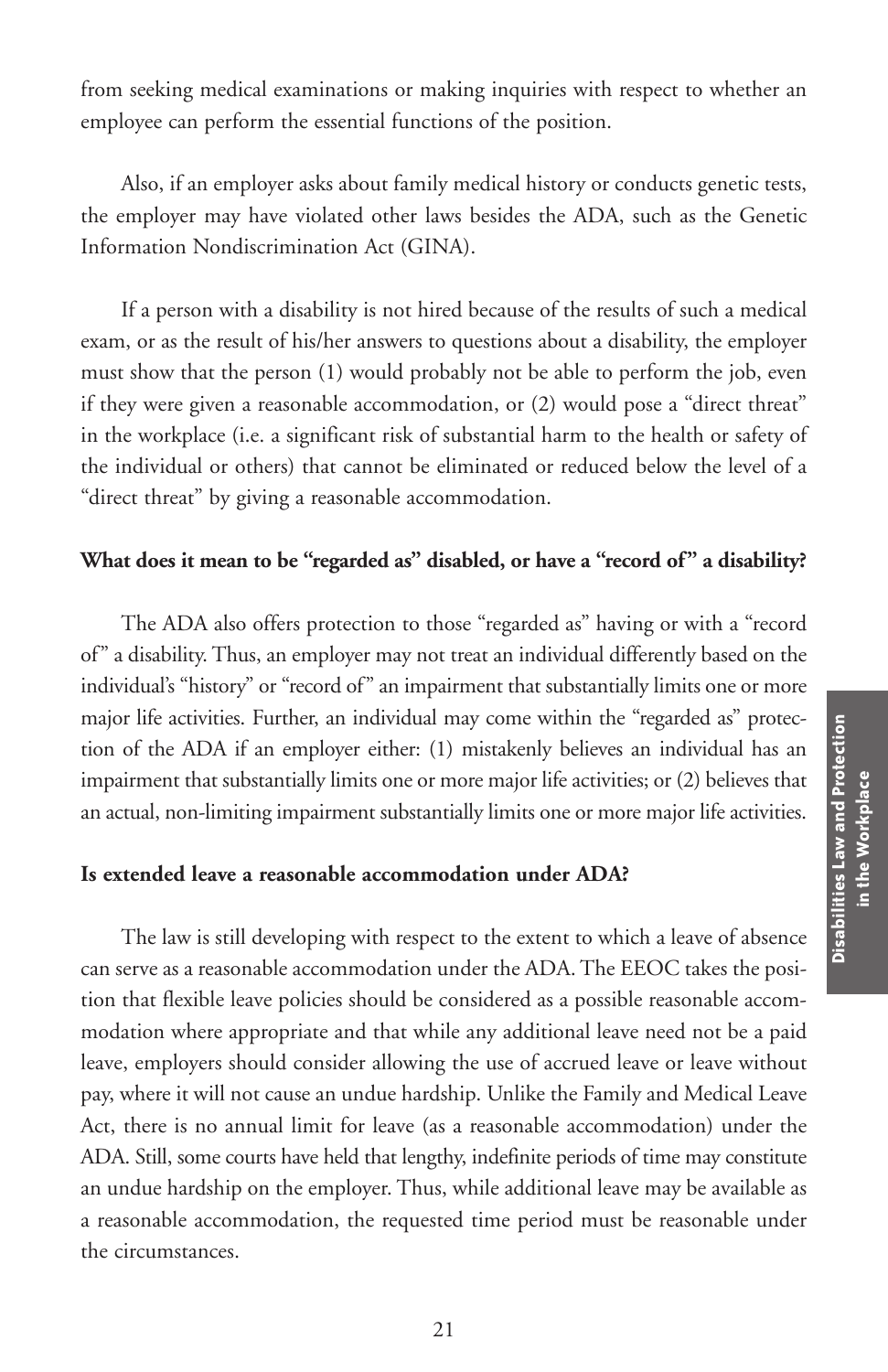#### **Are lawsuits the best answer to a possible employment discrimination claim?**

Not necessarily. In many cases, lawsuits can be costly and time-consuming endeavors that may not result in addressing the alleged discrimination in the best possible way. It is therefore advisable to take steps that reduce an employee's exposure to potential discrimination. If the employee nevertheless experiences discrimination, he or she should attempt to resolve the matter internally with the employer. If these steps fail, then the employee may consider pursuing legal action.

## **What steps can my adult child take to reduce or remove the chance of discrimination in employment?**

There are several steps that your adult child can take to reduce or remove the possibility of discrimination in the workplace. These steps include: (1) not volunteering that he or she has or had a disability, unless necessary, such as when it directly impacts his or her ability to perform the job (and even then, only to those who have a need to know); (2) focusing on your adult child's ability to perform the essential functions of the position, rather than any limitations that he or she may have; (3) always being aware of your adult child's employment rights and the scope of permissible medical examinations and inquiries (ask for clarification if it appears that the employer has requested more than is permissible by law); and (4) applying for positions and promotions that your adult child is qualified to perform.

# **What initial steps can my adult child take in response to possible workplace discrimination?**

At the outset of any employment relationship, you should familiarize yourself with the employer's equal employment opportunity policies, including any complaint-reporting procedure (usually contained in the employee handbook). If you believe your adult child has been discriminated against and/or the subject of retaliation for asserting his or her rights under the ADA or otherwise, your adult child should promptly follow the employer's internal procedure and report the conduct. The complaint reporting procedure may require reporting the conduct to a supervisor, member of management, or a member of the human resources department.

Once reported, your adult child should give the employer a reasonable amount of time to investigate and address the matter. Using this procedure may resolve the matter promptly and allow your adult child to stay focused on his or her job, rather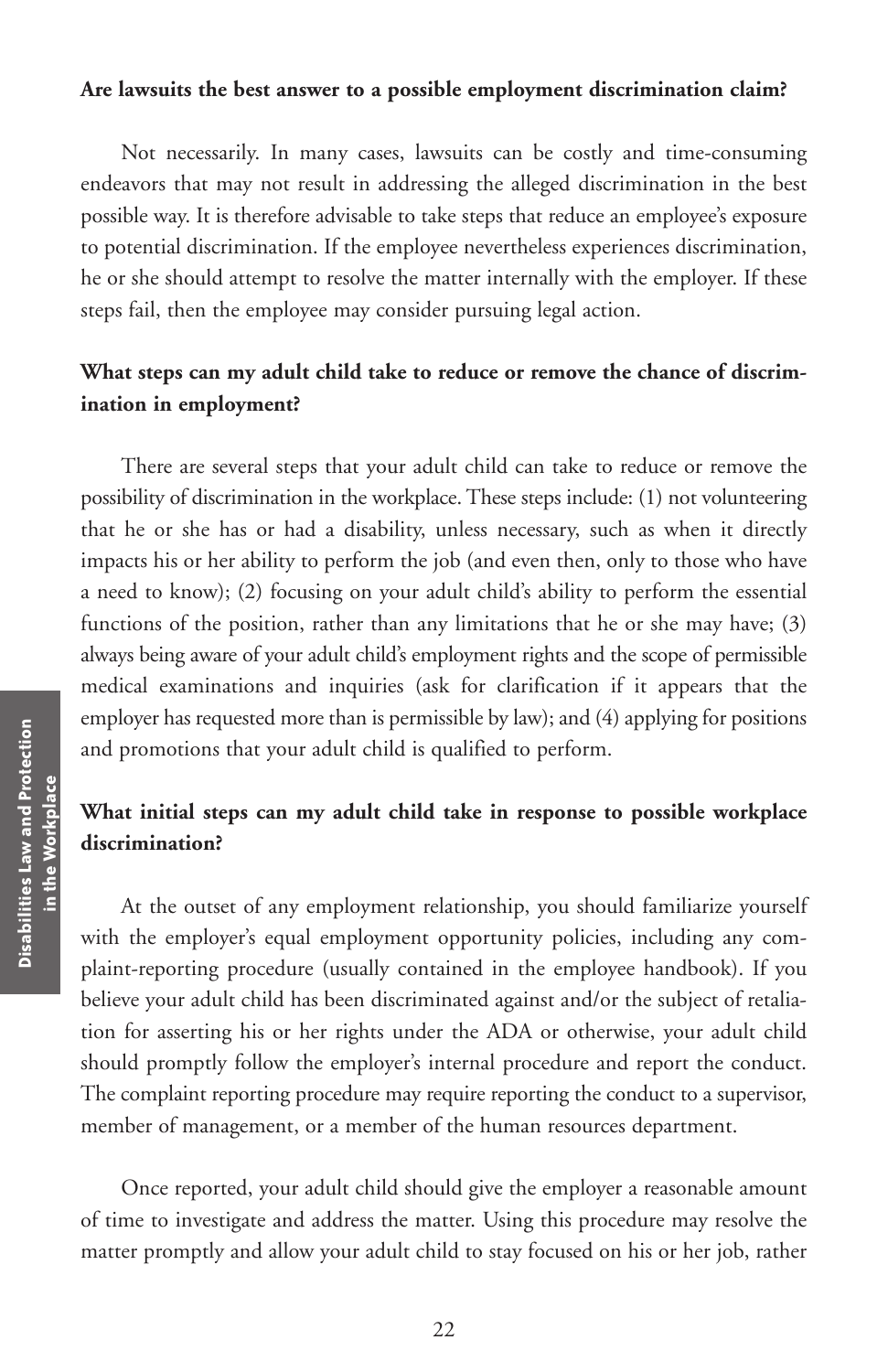than focusing on potential litigation and dealing with a likely adversarial relationship with the employer.

In some instances, failure to report the conduct internally can also adversely impact any future lawsuit. For example, under a number of state and federal employment laws, an employer can argue that it is not liable for the allegedly discriminatory conduct of its employees where a complaining employee failed to put the employer on notice of the conduct via the complaint-reporting procedure and, thereby, prevented the employer from investigating – and possibly resolving – the matter.

It is also important to note that a spouse or parent who assists with the adult child's care is also protected against discrimination and retaliation in the workplace. For example, an employer cannot discriminate against a family member that carries the medical insurance for fear of costly medical bills due to a disability.

The law also protects against disability-based harassment if the harassment rises to a requisite level.

#### **How are legal rights enforced under the ADA?**

In Texas, an individual will generally have 180 days (or a maximum of 300 days because Texas is a dual-filing state) from the alleged discriminatory incident or "violation" to file a Charge of Discrimination with the EEOC, which is a mandatory prerequisite to bringing a private civil action under the ADA. Failure to satisfy this administrative remedy can bar any further legal action by the person claiming discrimination. Once filed, the EEOC will process the Charge and conduct an investigation. Thereafter, the EEOC will issue its determination and articulate whether it believes that there is "cause" or "no cause" to believe that discrimination took place. The EEOC will then issue a Notice of Right to Sue letter, which will allow the individual (or "charging party") to commence litigation. The individual can also request a Notice of Right to Sue before completion of the administrative process (without waiting on a determination). In any event, an individual will have 90 days from receipt of the Notice of Right to Sue to file a lawsuit.

If a Charge of Discrimination is filed with a state agency, such as the Texas Workforce Commission, the deadline to file a lawsuit is within two years of the day the charge is filed or 60 days from the date the right-to-sue letter is received, whichever comes first. Under state law however, an individual does not need to wait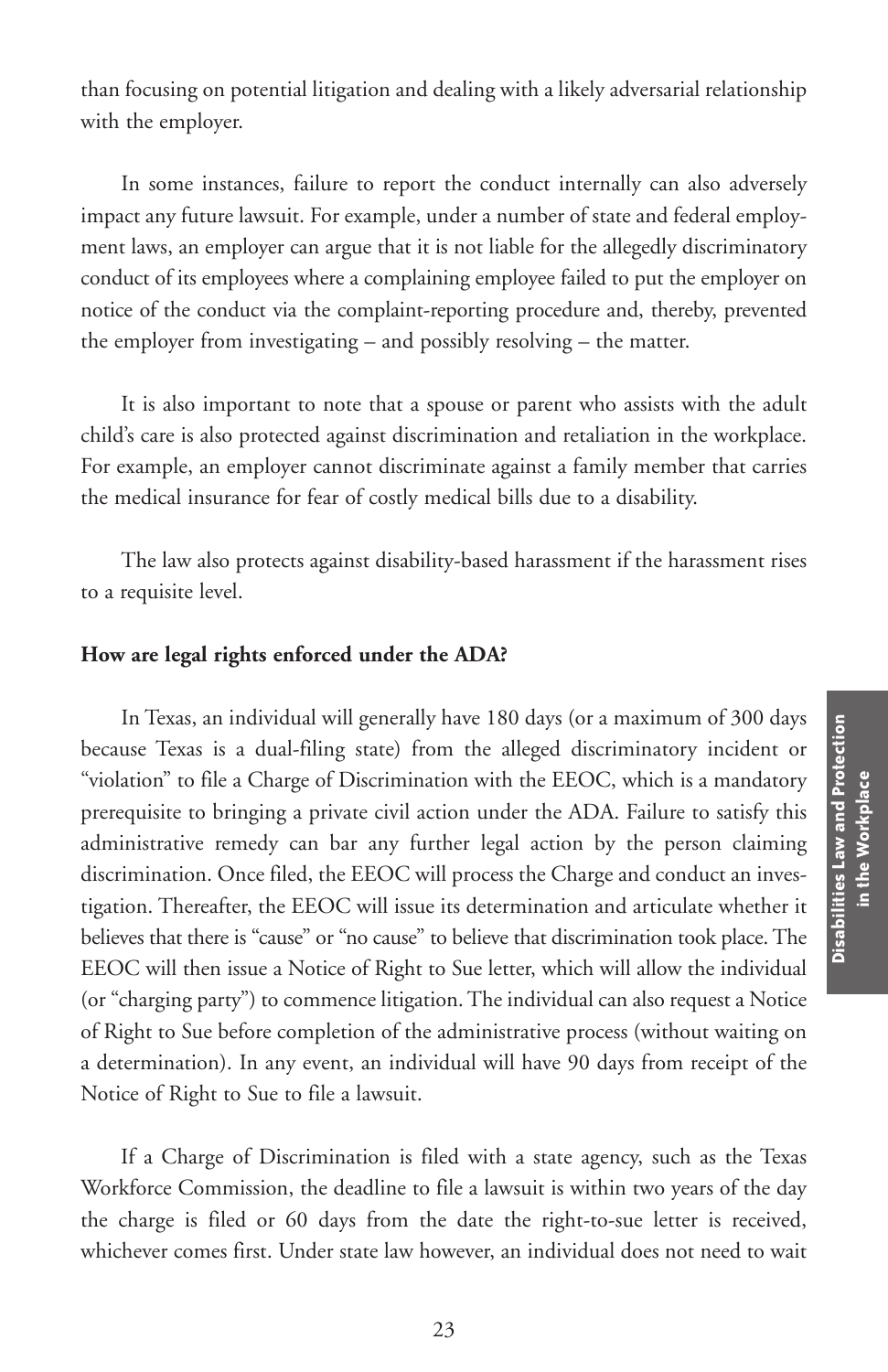until the right-to-sue notice is actually received before filing suit. In fact, under state law, an individual must file any lawsuit before the two-year deadline regardless of whether the right-to-sue letter is received.

Employees of the United States government have a shorter period of 45 days to make a complaint of discrimination.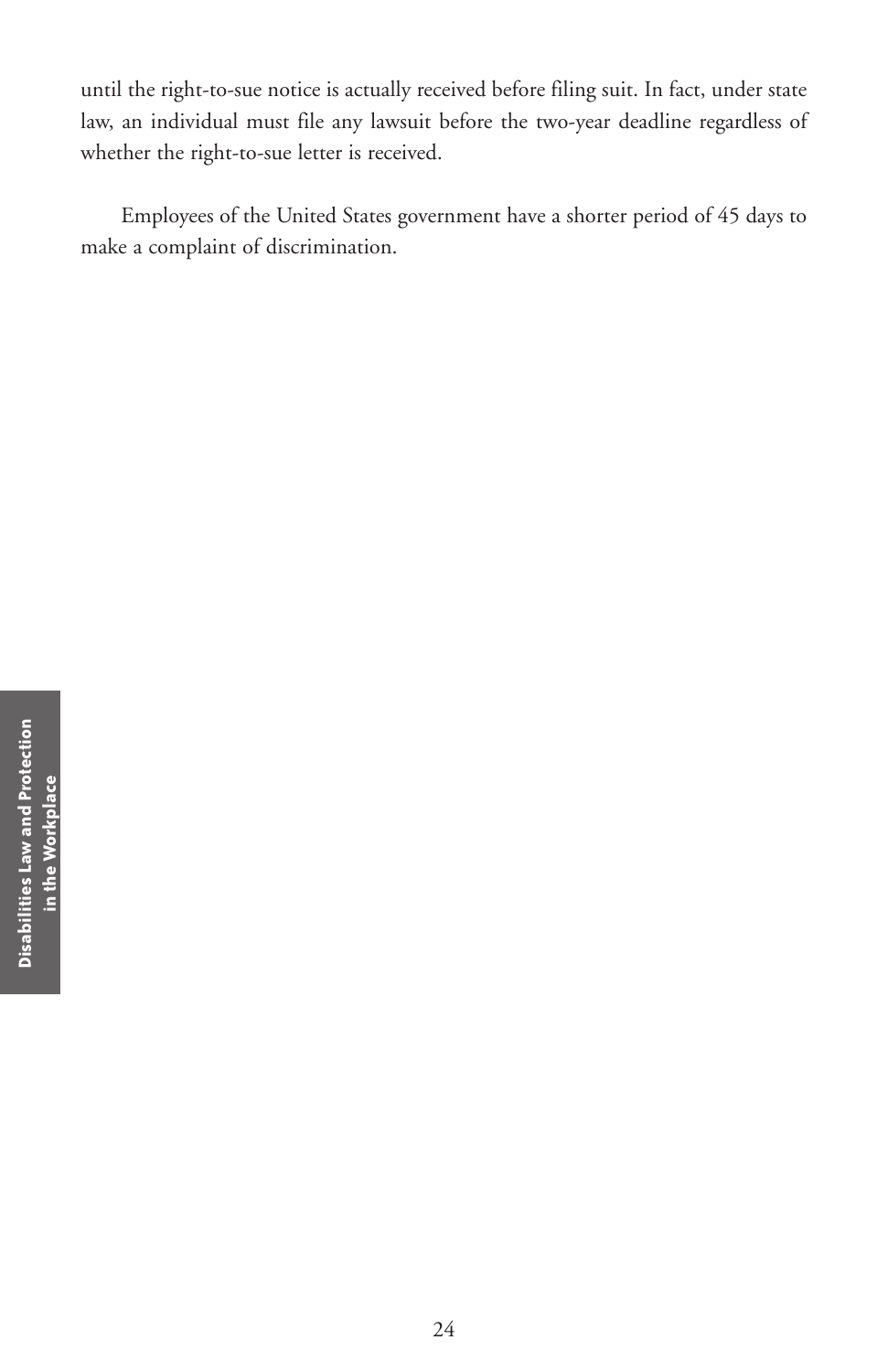## **FINANCIAL PLANNING**

#### **Why should I plan for my child's financial future?**

Planning for the long-term financial security of a special needs child can be very complex; however, there are many tools and information available to assist you in ensuring your child will be taken care of financially throughout their life. Careful planning is required when considering your child's financial future.

#### **Should I consult particular types of professionals?**

In addition to consulting a financial planner, you should consult a lawyer and an accountant. Special needs financial planning will require consideration of several aspects of estate planning and tax consequences. If your estate is valued at over \$1 million, you should consider working with a lawyer who is also familiar with special needs trusts and estate tax planning. You should also consult an accountant to determine any additional impact on your financial plan.

#### **What should I consider when planning for the financial future of my child?**

There are several financial considerations that families with a special needs child should think about to help them prepare for the child's future. A Letter of Intent is an informal letter that a parent or caregiver writes that emphasizes a day in the life of their child. It should address several items such as their likes and dislikes and what the parent's hopes and expectations are for them. It is a great tool to use in conjunction with an estate plan. The Letter of Intent should consider the following:

#### **Family History**

Include information about your family history such as where and when you were born, raised, married and other special or important information about siblings, grandparents, and other relatives, special friends. Also, include a description of your special child's birth, when, where, your feelings, etc.

### **General Overview**

Include a brief overview of your child's life to date and your general feelings about the future.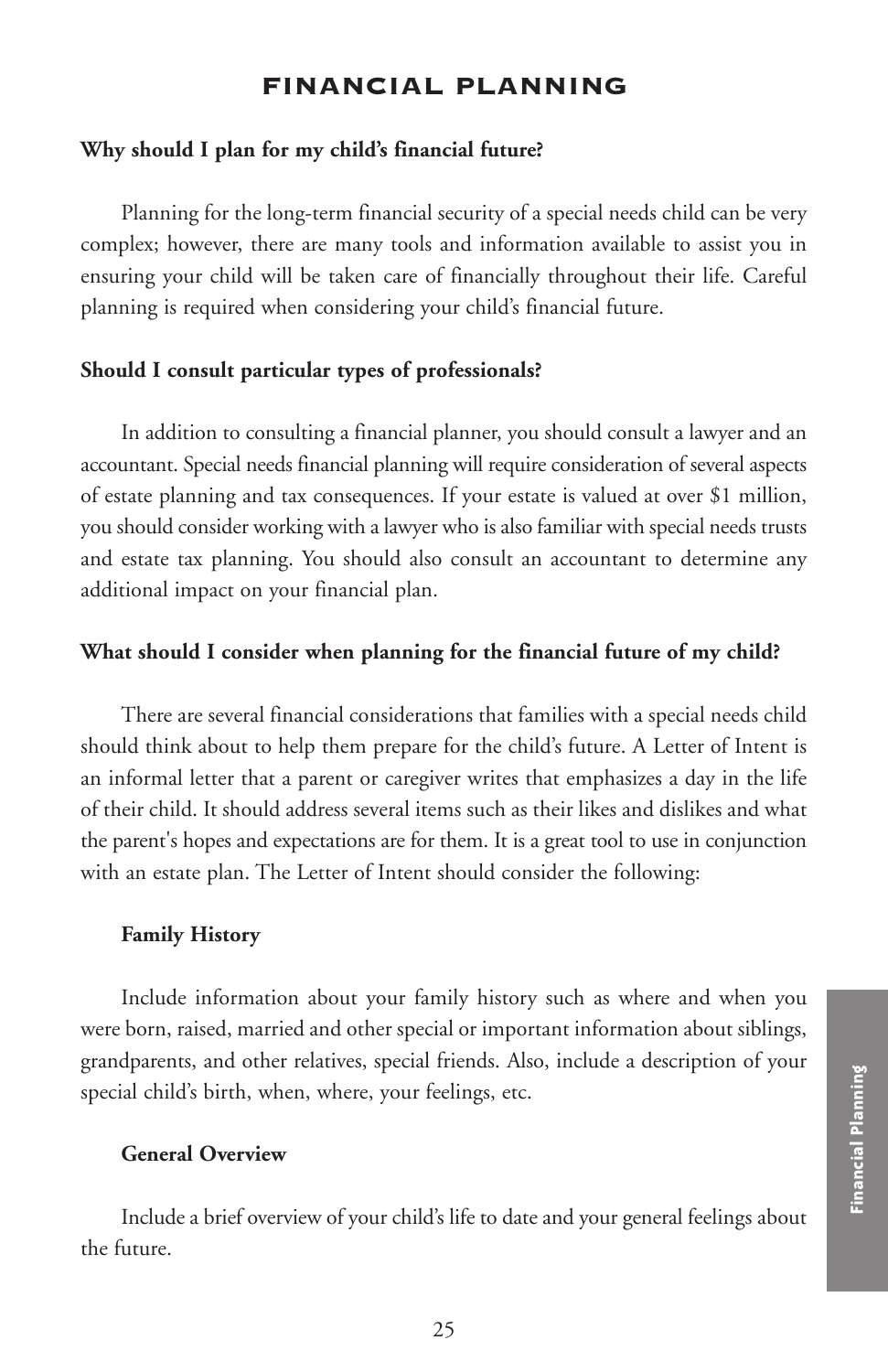#### **Education**

Include a summary of educational experiences and desires for future education (i.e., regular classes, special classes, special schools, related services, mainstreaming, extracurricular activities and recreation); types of educational emphasis, (i.e., vocational, academic, total communication, etc.); and names of specific programs, schools, teachers, and related services providers you desire for your child.

#### **Employment**

Include types of work your child may enjoy (i.e., open employment with supervision, sheltered workshop, activity center, etc.); and companies that you are aware of that may be of interest to your child that provides employment in the community.

#### **Residential Environment**

Include your desires for your child to live with relatives or friends or other people. Identify the specific people; and, if those people pass away or cannot take your child in, your other options (i.e., a group home or institution in your community). Describe the size of your child's preferred living arrangement – single room, small home, etc.

#### **Social Environment**

Mention types of social activities your child enjoys (i.e., sports, dances, movies, etc.); should they have spending money and how they should spend it; favorite foods and eating habits; and whether your child takes or enjoys vacations.

#### **Religious Environment**

Specify your family's religion; local place of worship your family attends; local clergy that may be familiar with your family; and whether there has been religious education that interests your child.

#### **Medical Care**

List current doctors, therapists, clinics, hospitals etc. and how frequently your special needs child attends and for what purpose; current medications, how it's given, **Medical Care**<br>**Example 1**<br>**Example 1**<br>**Example 1**<br>**Example 1**<br>**Example 1**<br>**Example 1**<br>**Example 1**<br>**Example 1**<br>**Planning**<br>**Planning**<br>**Planning**<br>**Planning**<br>**Planning**<br>**Planning**<br>**Planning**<br>**Planning**<br>**Planning**<br>**Planning**<br>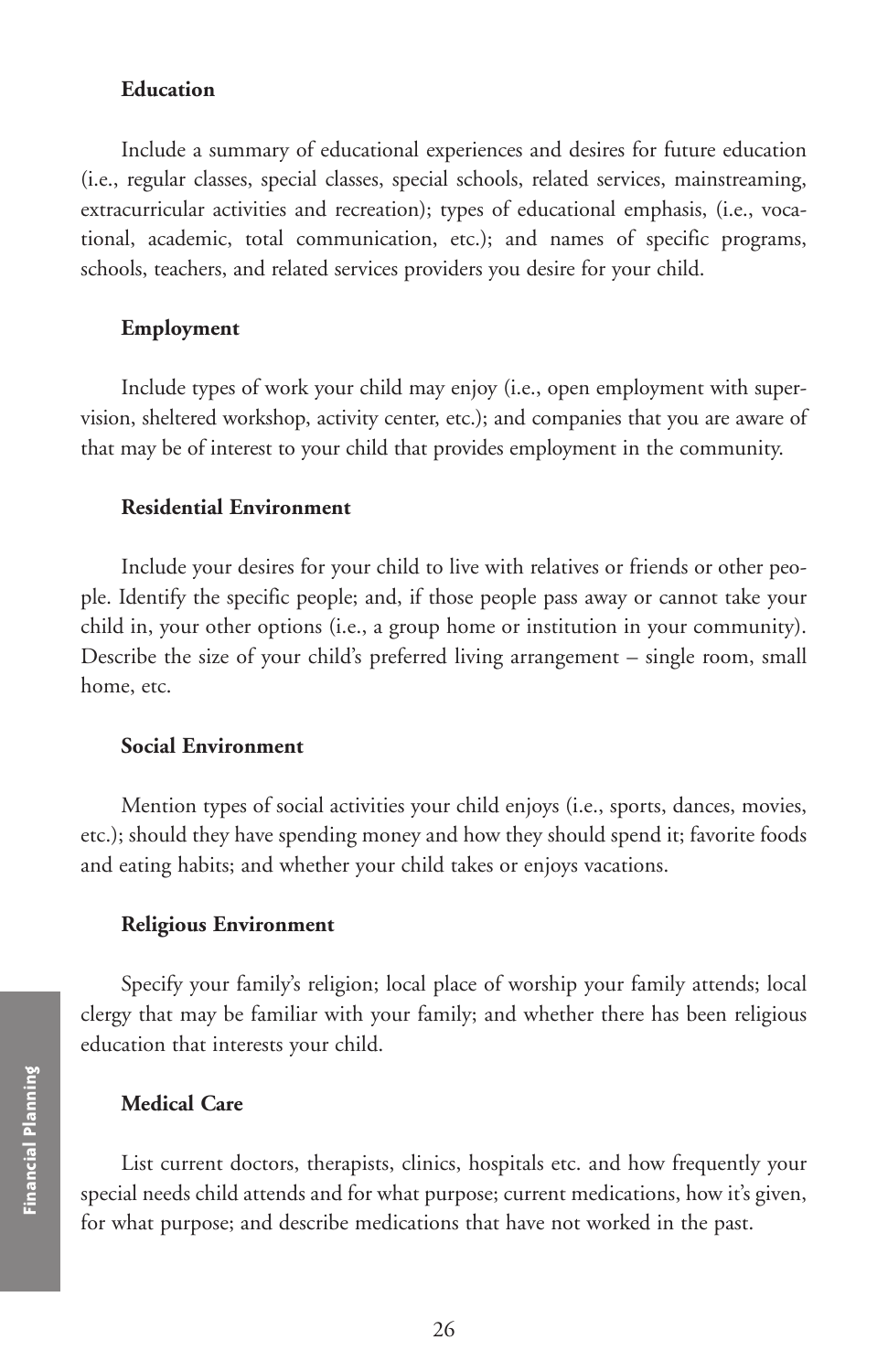#### **Behavior Management**

Describe any current behavior management program that is being used, as well as other behavior management programs that have not worked in the past.

#### **Final Arrangements**

Include desires for your child's funeral arrangements, including prearrangements you have made (if any), choice of funeral home, cremation or burial, cemetery, monument, religious service and clergy.

#### **Other Information**

You may include any other information you feel will help the person caring for your child provide the best possible care.

Once you write the letter, it should be signed and dated. You should re-evaluate the Letter of Intent each year and change it according to the changes in your circumstances. The Letter of Intent may be used effectively in conjunction with Estate Planning tools. It is common to share your Letter of Intent with a lawyer and financial planner and store it with other important legal documents. See the *Estate Planning* section for more information.

### **Should I obtain insurance to help plan for the future of my special needs child?**

You may consider several forms of insurance, including life insurance, to help plan for the future of your special needs child. You should first examine your overall current financial situation in order to evaluate how much money your child will need in order to maintain stability in the future or in the event that something happens to you or the primary caregiver. You should also consider specifically designating the proceeds of the policy to be allocated to the special needs of your child. Your individual needs and the needs of your child will help determine which type of insurance is best for you. Insurance policies often contain limitations, exclusions, reductions of benefits and terms for keeping them in force. You should consult an insurance agent that specializes in helping families with special needs children. Be sure to ask for full details regarding the policy, terms, and its costs. See the *Estate Planning* section for more information.<br>
However, the product of the main imitations, exclusions, reductions of<br>
benefits and terms for keeping them in force. You should consult an insurance agent<br>
that specializes in helping families with spec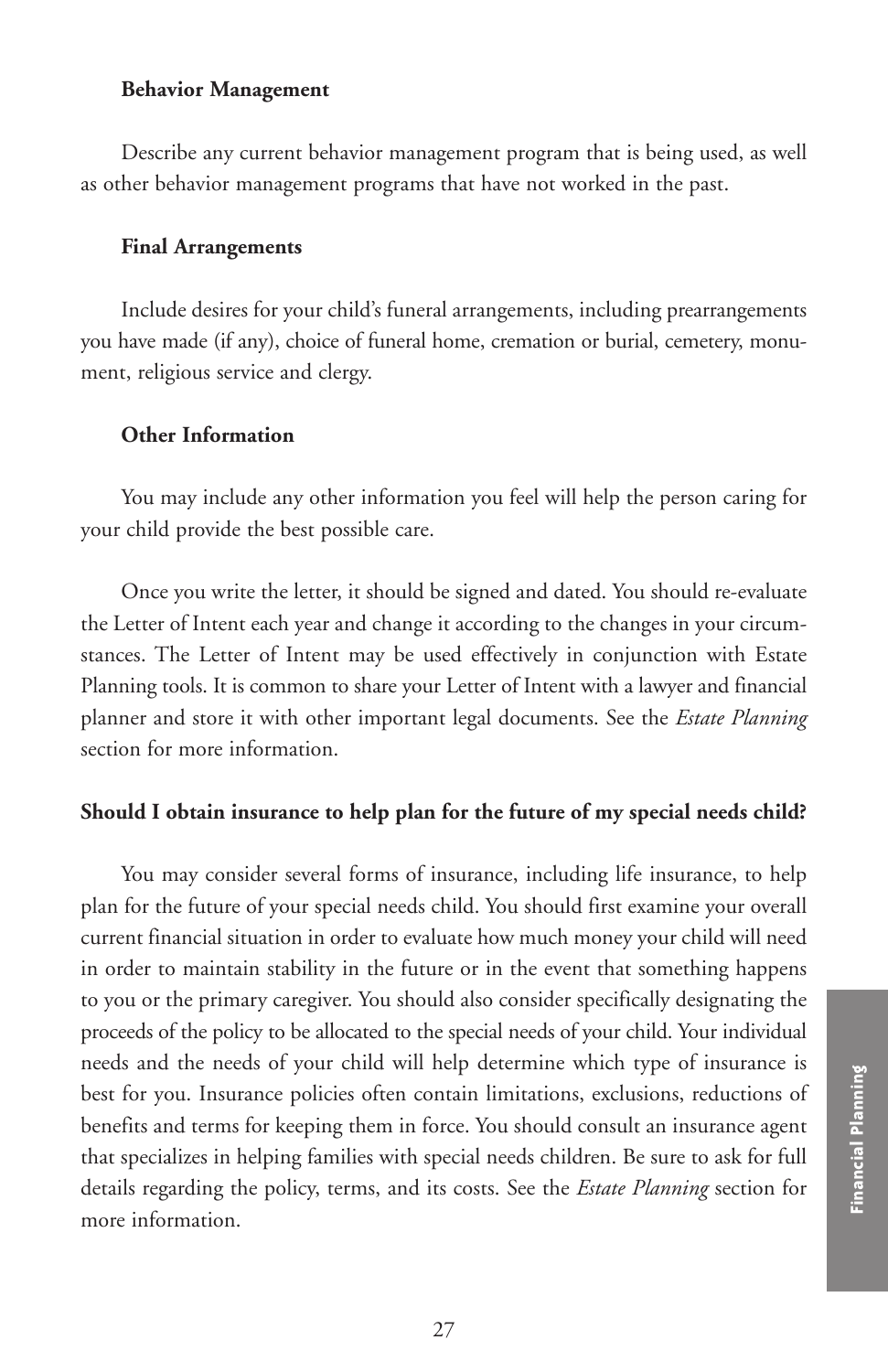# **What are the different types of life insurance to consider in funding a Special Needs Trust and what are the advantages and disadvantages of each?**

Life insurance is a great financial planning tool. Your need for life insurance to plan for the financial future of your special needs child will depend on your personal circumstances, including your current income, your current expenses, your current savings and your family's goals.

It is important to know that life insurance comes in many forms, and not all policies are created equal. The type of insurance that is best for you will depend on your circumstances. You should consult a financial planner to assist with understanding insurance policies and how they can impact your estate. See the *Estate Planning* section for more information.

In addition, you should consider insurance as a way to fund a Special Needs Trust. There are several types of life insurance that are available to fund a Special Needs Trust:

#### **Term Life Insurance**

Term life insurance offers protection that insures the policyholder for a defined period of time, usually anywhere from 1 to 30 years, during which time premiums are paid. A term policy pays a benefit if the policyholder dies during the period covered by the policy. After that period ends, the policyholder can choose to continue to pay for the policy or end coverage. If the policyholder stops paying premiums, the insurance stops. Term life insurance policies do not build cash value. Generally, term life is the most inexpensive way to insure a parent or caregiver's life and is therefore a favored choice for short-term needs. The premiums for term policies typically increase each year as the insured gets older or are level for a specified number of years. However, a major concern with term life insurance is the possibility that the policyholder will outlive the term of the policy, leaving a trust short on necessary funds. If you already have a term policy and need to fund a Special Needs Trust, you could consider converting your term policy to a whole life policy with the same insurer.

#### **Whole Life Insurance**

Whole life insurance lasts for the policyholder's entire lifetime and provides both death benefit protection and cash value. Part of the premium paid by the policyholder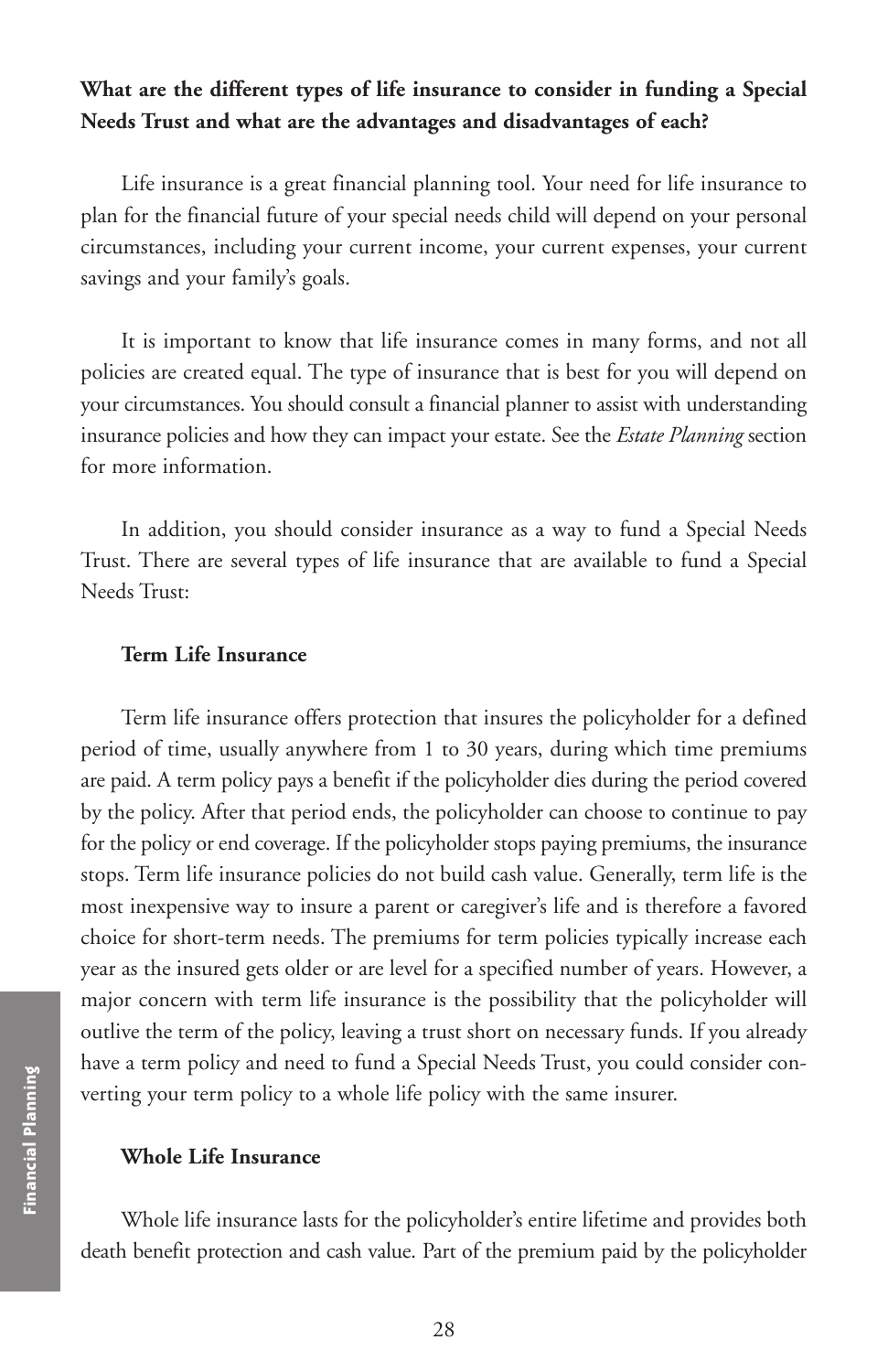goes into a cash account which accumulates over time. The cash value tends to accumulate at a higher rate when the policyholder is younger and lessens as he or she ages. In addition, many whole life insurance policies pay dividends, which provide an additional value. Policyholders may withdraw money from their whole life policy but will be charged a fee or, in the case of a loan, the policyholder will have to pay back the borrowed amount with interest. Whole life insurance is advantageous because it could provide funds for a Special Needs Trust no matter when the parent or caregiver dies.

#### **Universal Life Insurance**

Universal life insurance is interest-sensitive and permits the policyholder to adjust death benefits and premium payments to fit any change of circumstances. As a general rule, premiums can be credited to an accumulation fund from which premium costs are deducted and to which interest is credited. Universal life insurance also builds cash value and the policyholder may withdraw it or borrow against it at any time.

#### **Variable Life Insurance**

With a variable life insurance policy, the cash value is tied to the performance of financial markets. The policyholder has the advantage of deciding among several investment options to invest the net premiums. While monies invested in the investment options have potential for growth, the disadvantage is that the policy needs a lengthier timeframe in order to endure unpredictability in the financial markets and policyholders should be ready to see fluctuations in cash value and premium payments. Variable life insurance may be risky because you may make or lose money depending upon the performance of the market and the investment options you select.

#### **Survivorship Life Insurance**

Survivorship life insurance is a special type of whole life policy that typically insures both parents (the mother and father) in one policy. This type of policy is also commonly known as a second-to-die policy. The policy only pays out upon the death of the second spouse. It is generally more favorable because it is less expensive than buying two separate life insurance policies for the parents or caregivers. The disadvantage is that after the death of the first spouse, the surviving spouse will have to consider whether he or the second spouse. It is generally more favorable because it is less expensive than buying two<br>separate life insurance policies for the parents or caregivers. The disadvantage is that after<br>the death of the first spouse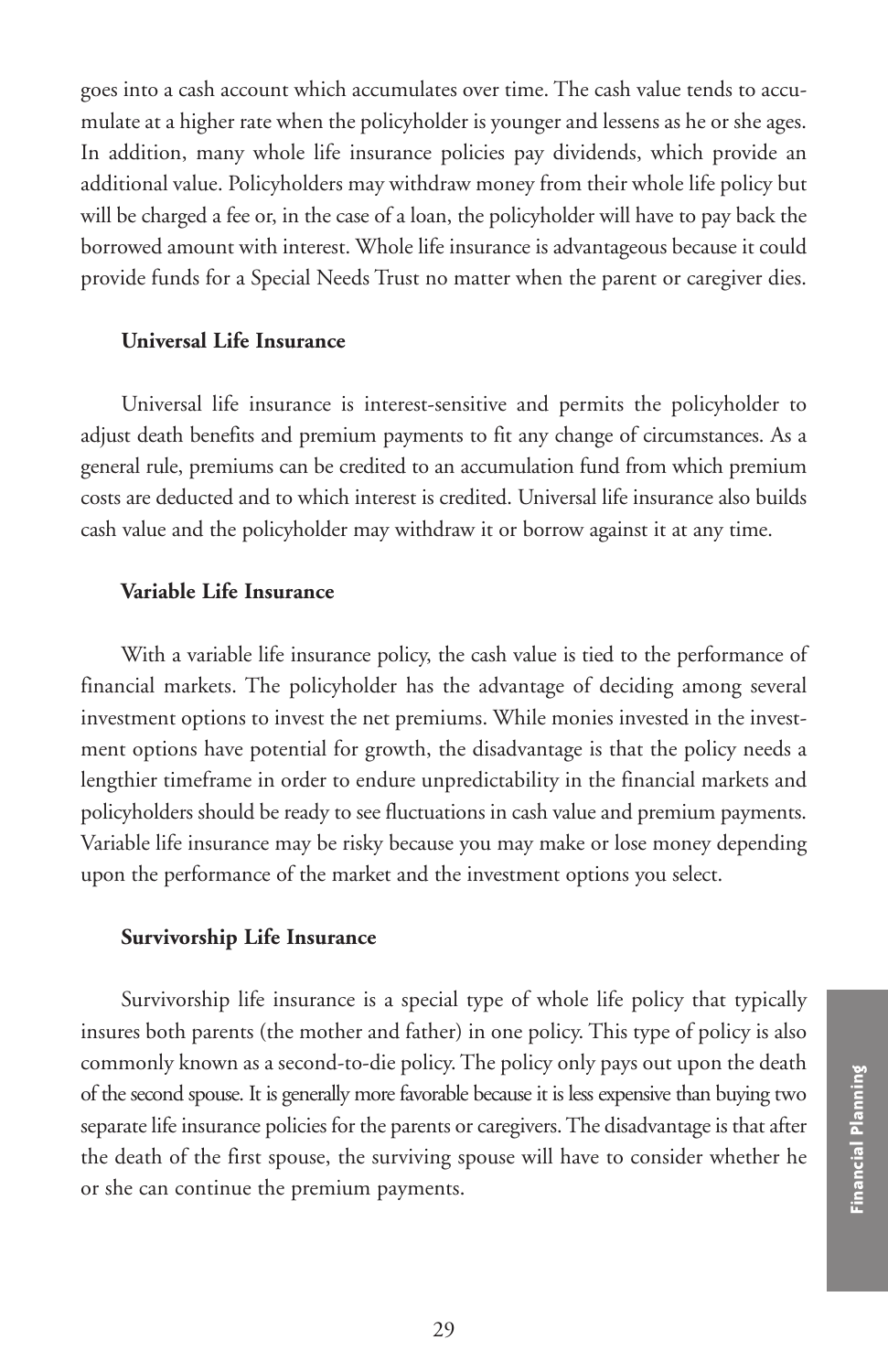#### **What other tools should I consider in my financial planning?**

In addition to life insurance, it is important in caring for a special needs child to consider some legal options in conjunction with your financial planning activities. You will also want to consider other tools such as a Guardianship, Powers of Attorney (Durable and Medical), Living Will, and a Special Needs Trust, in addition to your Last Will and Testament that will dispose of your property. See the *Estate Planning* section for more information.

# **Is there other financial assistance available other than government benefits for my special needs child?**

Some agencies have financial assistance specifically available to help defray costs of unique supplies, equipment, treatments, and procedures a special needs child may need. Consult state and federal government programs, community resources, private foundations, employee assistance programs and other special education resources for help in answering financial assistance questions.

#### **What if my child has assets in his or her name?**

Some of the most common mistakes in financial planning result from assets being held in a child's name. In some instances, assets held in a child's name may disqualify the child from certain governmental benefits and affect your long-term financial planning. That's because under federal law, any assets in a child's name totaling \$2,000 or more can disqualify an individual from federal assistance.

It is important to know that a child can acquire assets in his or her name in several ways: 1) titling assets in a child's name directly, such as opening a joint bank account in a child's name or the child's name is placed on property deed; 2) leaving assets to the child as an inheritance; or 3) specifically naming the child as a beneficiary, for example, of a life insurance policy, annuity or retirement plan.

All of these actions could disqualify the child from eligibility for critical government benefits and services. In addition, the child's assets could be subject to any bankruptcy or other legal proceeding, creditors, or seizure. One option to safeguard assets is to transfer the assets to a Special Needs Trust for that child's benefit. However, you should consult an attorney to discuss your options. See the *Supplemental Security Income and Medicaid* and *Estate Planning* sections for more information.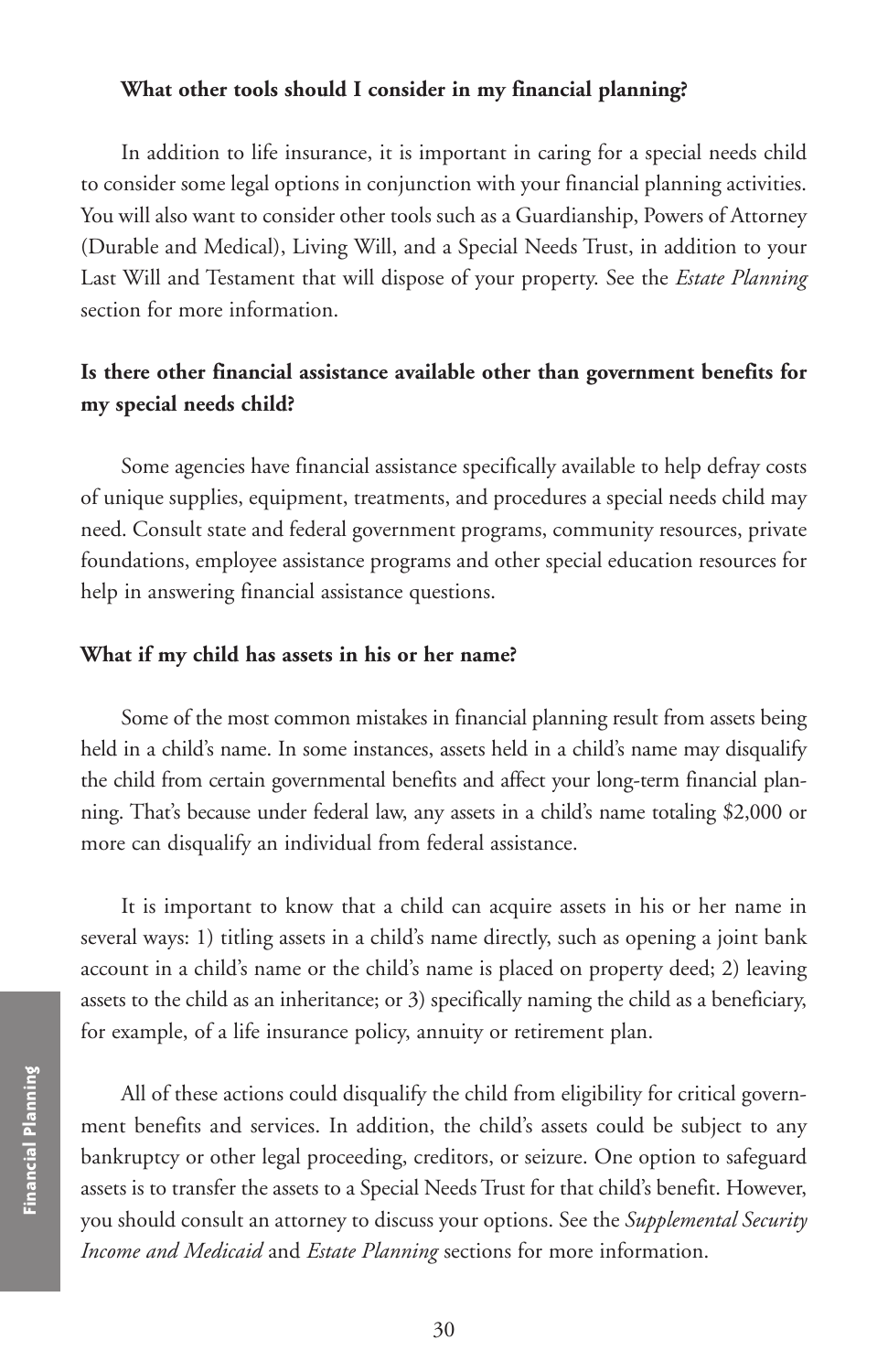### **Am I eligible for any tax benefits for caring for a special needs child?**

Parents and caregivers of children with special needs may be eligible for certain special tax benefits such as exemptions, deductions, and credits based on your child's disability. You may be able to claim your child as a dependent regardless of age if the child is permanently and totally disabled. Generally, for tax purposes, "permanently and totally disabled" means 1) that your child cannot engage in any substantial gainful activity because of a physical or mental condition; and 2) a doctor determines the condition has lasted or can be expected to last continuously for at least a year or can lead to death. Internal Revenue Service (IRS) publications are the most accessible form of guidance to the tax rules for the general public. In addition, you should consult your accountant for more information.

#### **Credit for the Disabled (or Elderly)**

You may be able to claim this credit if you are a citizen or a resident alien and you are under the age of 65 at the end of the tax year and retired on permanent or total disability.

#### **Dependent with a disability working at a Sheltered Workshop**

You may be able to claim a dependency exemption for a qualifying child or qualifying relative. Gross income does not include income from services the individual performs at a sheltered workshop; however, they must still meet the other dependency tests. See IRS Publication 501 for more information.

#### **Adoption Credit**

You may be able to claim an adoption credit and exclude employer-provided adoption benefits from your income if you adopt a child with special needs. See IRS Publication 907 for more information.

#### **Earned Income Tax Credit (EITC)**

You may qualify for this credit if your qualifying child is permanently and totally disabled regardless of age, as long as you meet the other requirements. This credit is based on the amount of your earned income. You can get the credit if your adjusted gross income for the tax year is less than the statutory limits. See IRS Publication 596 for more information.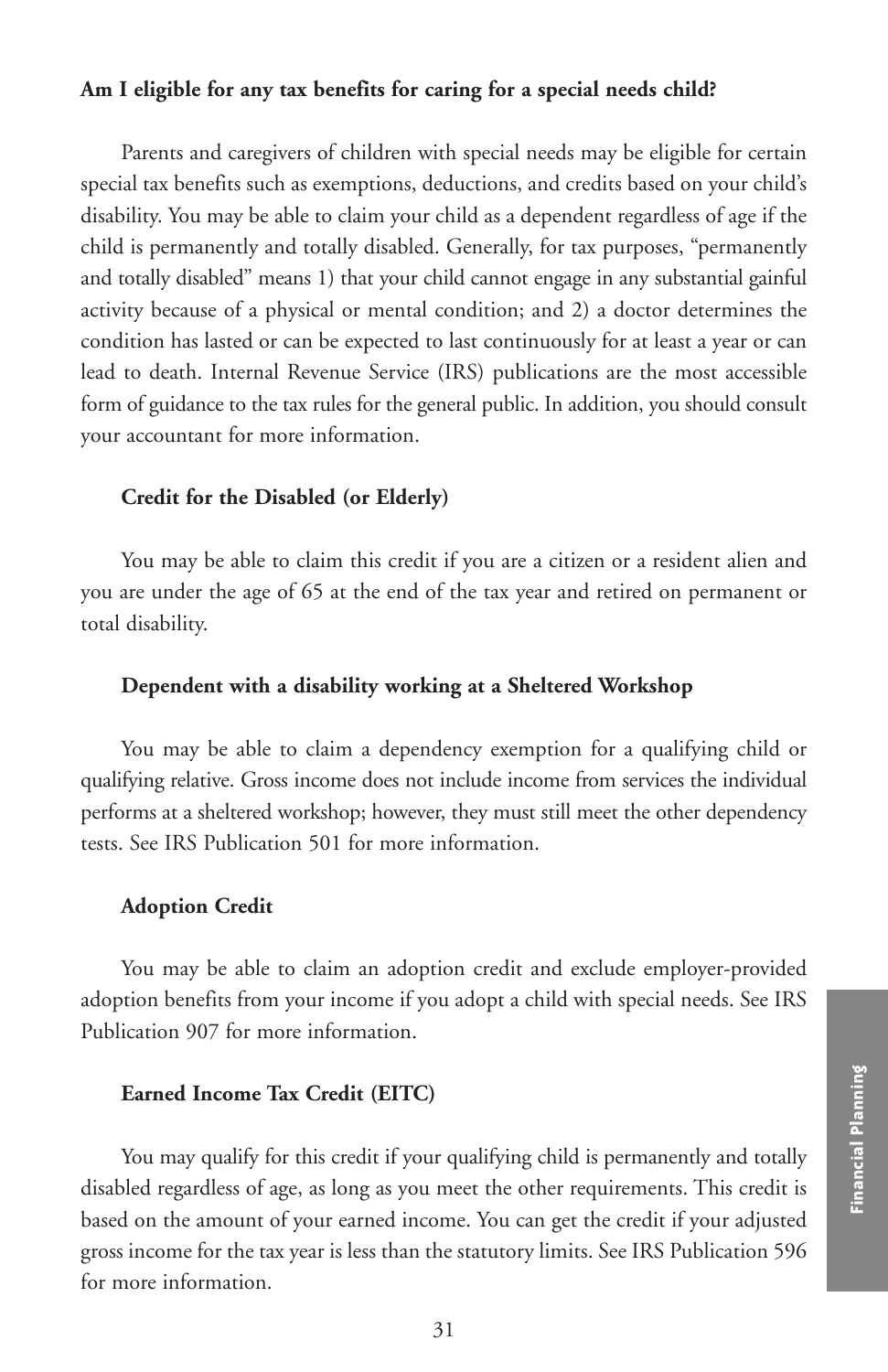#### **Child or Dependent Care Credit**

You may be entitled to this credit if you pay someone to come to your home and care for your dependent or spouse regardless of their age if they are unable to care for themselves. Generally, persons who cannot dress, clean, or feed themselves because of physical or mental problems are considered not able to care for themselves. Also, persons who must have constant attention to prevent them from injuring themselves or others are considered not able to care for themselves. To qualify, you must pay these expenses so you can work or look for work. There are several specific requirements that a dependent must meet in order to receive this credit. See IRS Publication 503for more information.

#### **Medical Conferences**

You can include in medical expenses amounts paid for admission and transportation to a medical conference if the medical conference concerns the chronic illness of yourself, your spouse, or your dependent. See IRS Publication 502 for more information.

Business credits may also be available for those who have made accommodations for those affected with disabilities.

## **For More Information**

Special Needs Financial Planning www.specialneedsplanning.com

Special Needs Alliance www.specialneedsalliance.com

MetLife Center for Special Needs Planning www.metlife.com/specialneeds

Northwestern Mutual www.northwesternmutual.com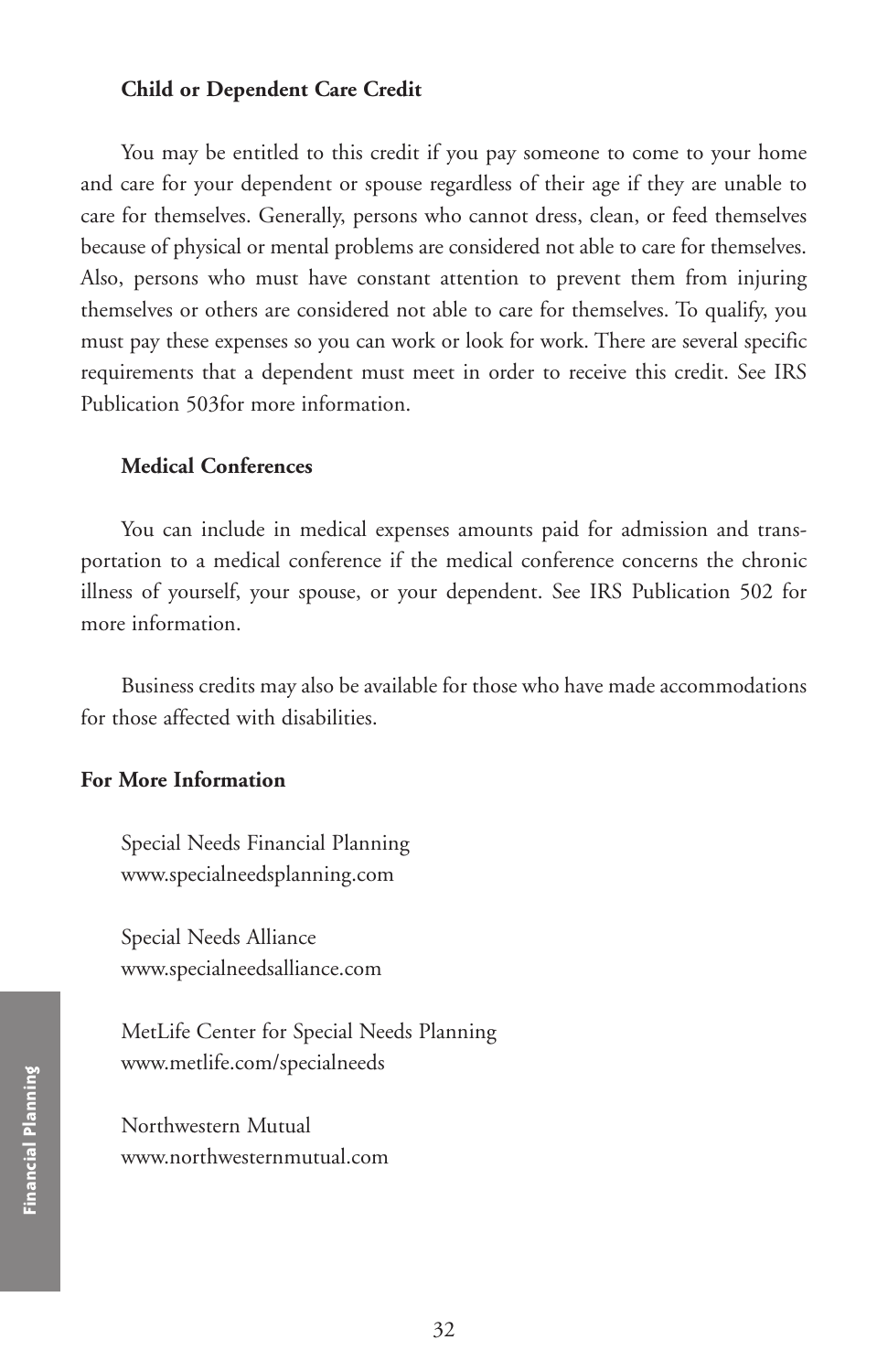Internal Revenue Service

IRS Publication 17, "Your Federal Income Tax" (the comprehensive guide) IRS Publication 501, "Exemptions, Standard Deduction and Filing Information" IRS Publication 502, "Medical and Dental Expenses" IRS Publication 503, "Child and Dependent Care Expenses" IRS Publication 596, "Earned Income Tax Credit" IRS Publication 907, "Tax Highlights for Persons with Disabilities" IRS Publication 969, "Health Savings Accounts and Other Tax-Favored Health Plans" www.irs.gov/publications

Internet Special Education Resources www.iser.com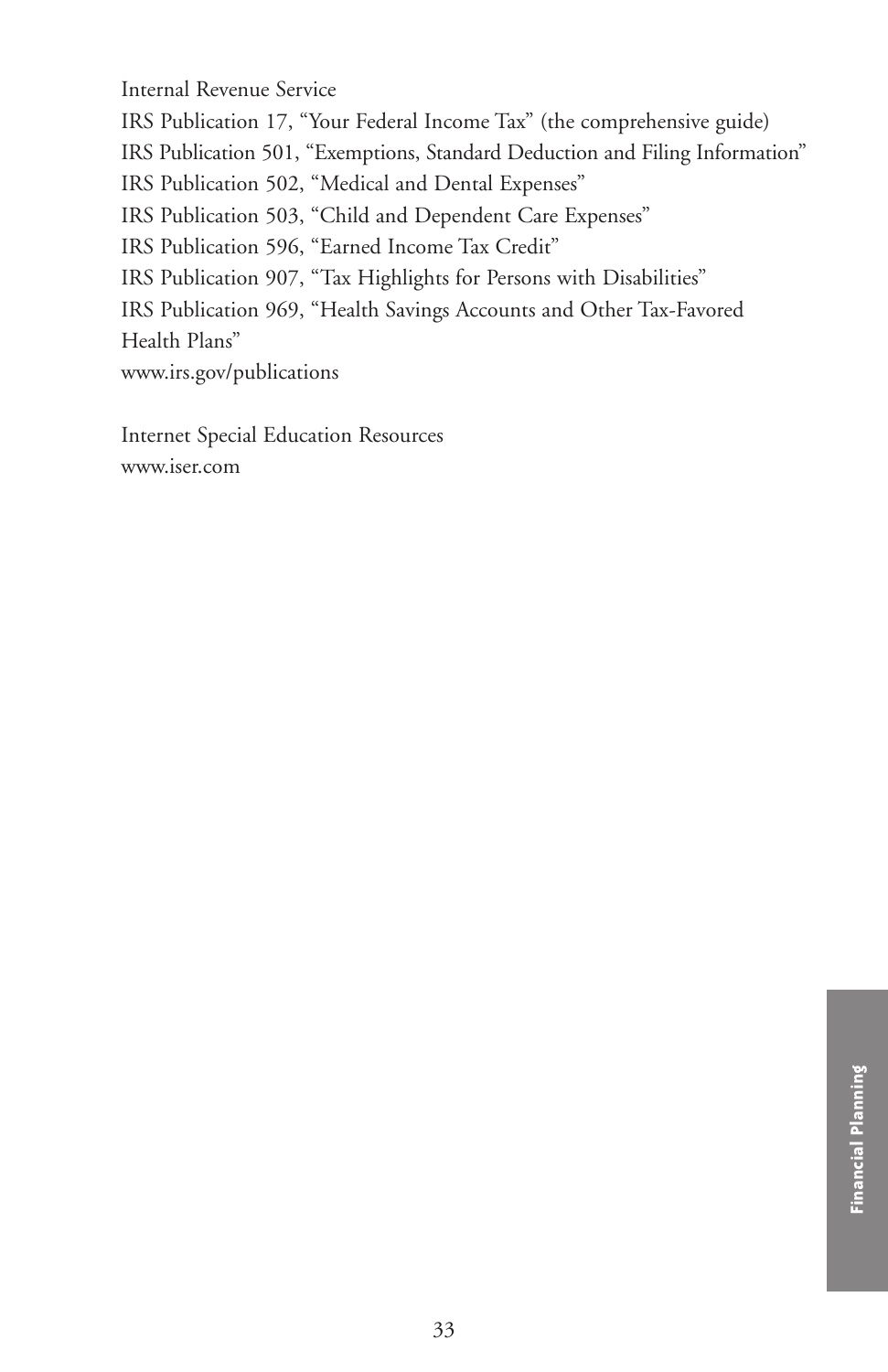# **ESTATE PLANNING**

#### **Why is estate planning important?**

Estate planning is essential for parents with special needs children whether those children are minors or adults. The need for such estate planning is important to secure the future of the special needs child when the parent dies. If the parent of a special needs child does not plan properly, assets may go directly to the special needs child, leaving the child in jeopardy of losing public and other benefits.

### **What is a guardianship?**

A guardianship is the most common method of pre-arranging who will take care of your child if you die or become incapacitated.

A guardianship is a court-supervised administrator designated for a minor child or an incapacitated person. There are two types of guardianships: 1) of the person; and 2) of the estate. Legally speaking, the child or incapacitated person is often referred to as the "ward." A guardian of the person is in charge of the child's care and custody. A guardian of the estate is in charge of the child's property and finances, if there is any money or property in the child's name. Because a guardianship is a court-supervised proceeding, there are specific rules regarding all areas of guardianship, and it is highly encouraged that you *speak with a lawyer* about the requirements and specifications of appointing a guardian for your child, or yourself should you become incapacitated.This is especially true when you are not married to the child's other parent.

### **Who cannot be appointed a guardian of my child?**

Generally, the following types of individuals may not be appointed a guardian:

- a minor;
- a person whose conduct is notoriously inappropriate;
- an incapacitated person;
- a person who is a party or whose parent is a party to a lawsuit concerning or affecting the welfare of the proposed ward (your child);
- a person who is indebted to the proposed ward, unless the person pays the debt before appointment;
- person asserting a claim adverse to the proposed ward or the proposed ward's property (real or personal);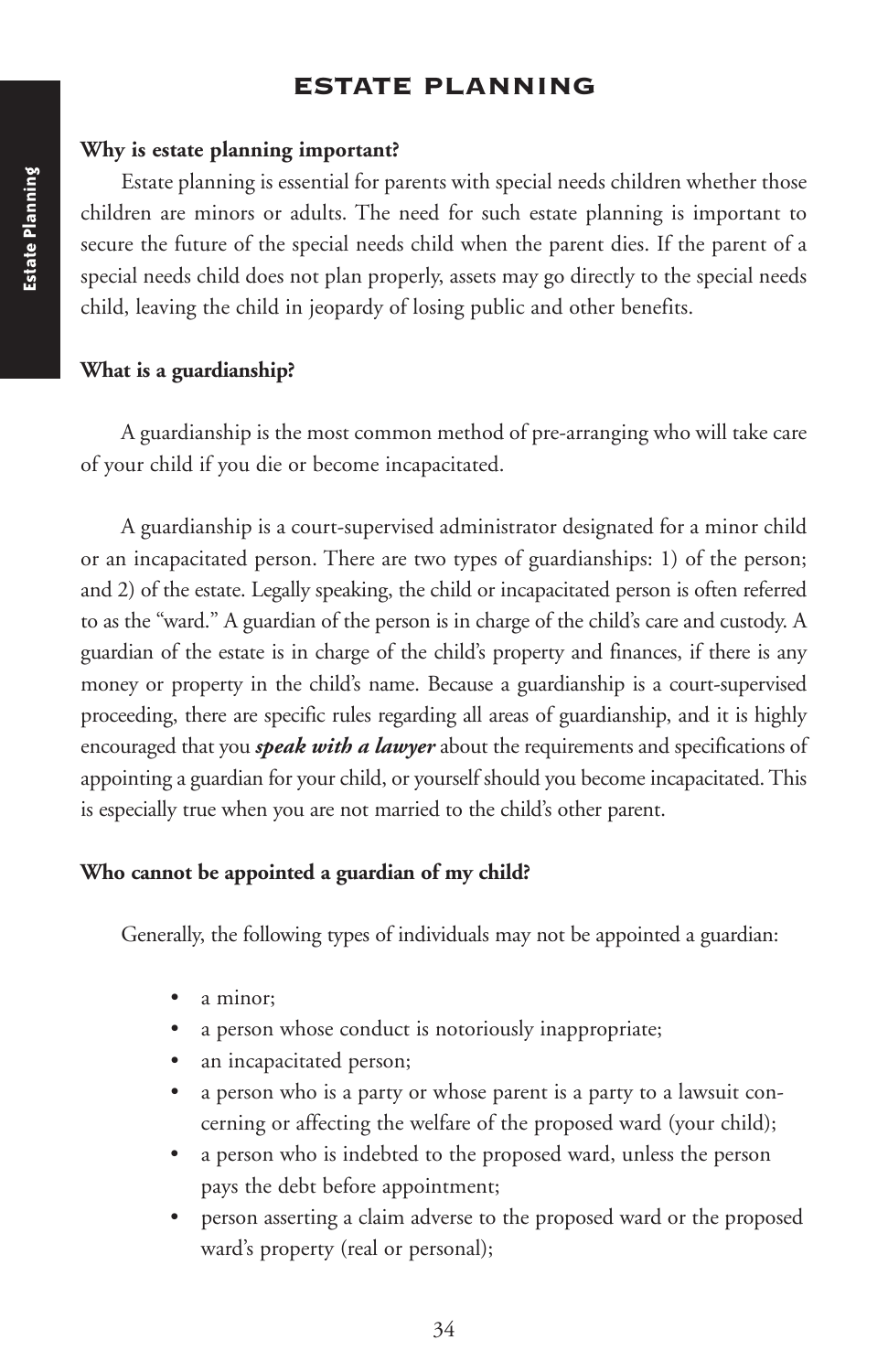- a person who, because of inexperience, lack of education, or other good reason is incapable of properly and prudently managing and controlling the ward or the ward's estate;
- a person, institution or corporation found unsuitable by the court; or
- a person disqualified in a declaration made by you in the event of your incapacity.

When appointing a guardian, you, like the court, should consider the best interests of the child. Under the law, it is presumed not to be in the best interests of a child to appoint a person as guardian of the child, if that person has been convicted of (i) any sexual offense or (ii) aggravated assault. In addition, a guardian cannot have (i) injured a child, (ii) injured an elderly individual, (iii) disabled an individual, (iv) abandoned or endangered a child, or (v) committed incest.

### **What does a guardian of the person do?**

Generally, a guardian of the person has wide authority over the care, control and protection of the ward, but that right of control is not unlimited under the law. The guardian's duties may be restricted by a court. The guardian is entitled to establish the ward's domicile, to care for, control and protect the ward, to provide the ward with clothing, food, medical care and shelter, and to consent to medical, psychiatric and surgical treatment on behalf of the ward.

### **How do I create a guardianship for my child?**

Because it is important that your wishes for your child's future are followed, and because the guardianship process is not easy, we strongly encourage you to seek an attorney to help you with this process. That being said, it is helpful to know that there are legal requirements for creating a guardianship for your child.

- When appointing a guardian for your child, it MUST be in writing. A guardianship can be created in a will or in a written declaration of guardianship.
- If you appoint an eligible person as a guardian in a will, the will must meet the requirements of a valid will under Texas law.
- you appoint an eligible guardian by a written declaration, the written declaration MUST be signed by you. Also the declaration should be dated. If the declaration is handwritten, then it must be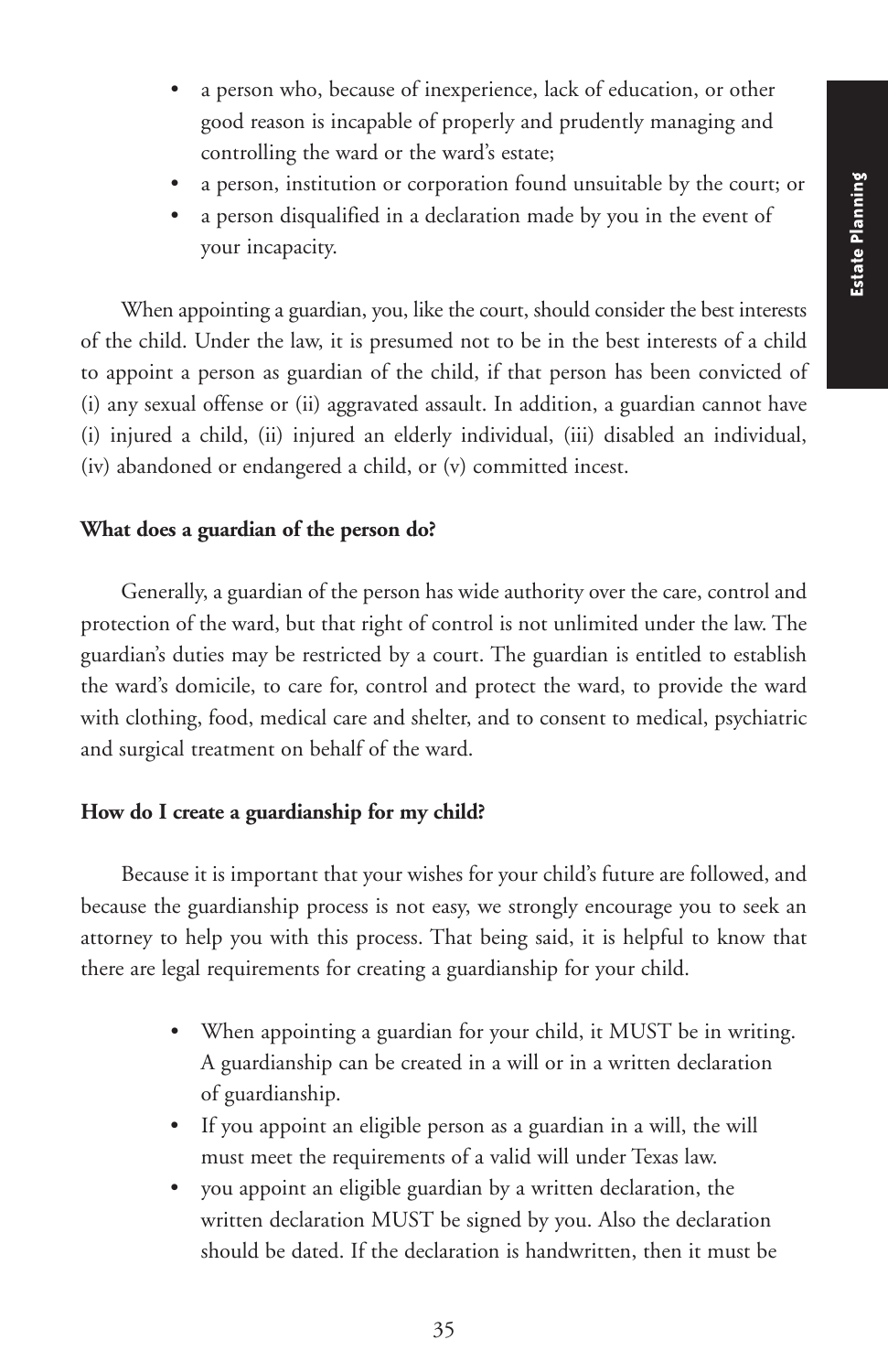entirely in your handwriting. A declaration that is not written wholly in your handwriting may be signed by another person for you under your direction and in your presence; or

- If the declaration is not handwritten, then you will need to have it witnessed (or "attested to") in your presence by at least two credible witnesses 14 years of age or older, who are not named as a guardian or alternate guardian. This kind of declaration may have a "self-proving affidavit" attached signed by you and the witnesses attesting to your competence and the execution of the declaration. A self-proving affidavit is a document that would be attached to the declaration and would say you are competent, and that you intended to create the declaration.
- The declaration and any self-proving affidavit may be filed with the court at any time after the application for appointment of a guardian is filed and before a guardian is appointed.
- If the designated guardian does not qualify, is dead, refuses to serve, resigns, dies after being appointed guardian, or is otherwise unavailable to serve as guardian, the court shall appoint the next eligible designated alternate guardian named in the declaration. If the guardian and all alternate guardians do not qualify, the court shall appoint another person to serve.

Note: A declaration and affidavit in any form may be adequate to clearly indicate your intention to designate a guardian for your child.

### **Is there anything else I should know about guardianships?**

In the event that you become permanently incapacitated or die, the declaration of guardianship and/or last will and testament will need to be filed with the proper probate court. Also, the guardian will need to fill out an application for guardianship with that probate court and abide by the guardianship requirements imposed by law and by the court.

#### **What are Powers of Attorney?**

A power of attorney is an instrument by which one person (the principal) grants to another (the agent) the power to perform certain acts on his or her behalf. It is important for families with special needs children to discuss actions that could greatly impact their special needs child with the named agent. For example, if the agent gives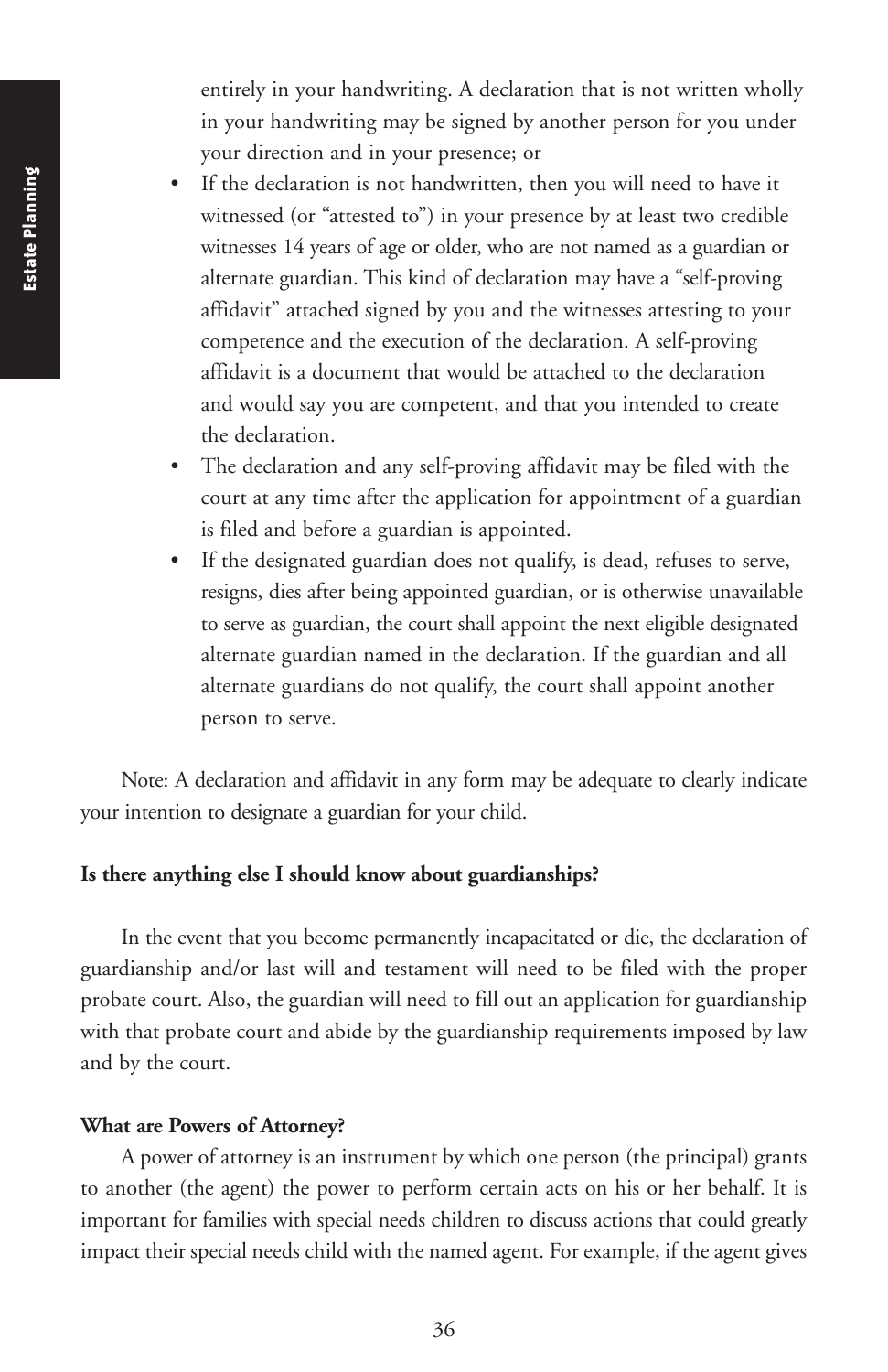the special needs child money, this could prohibit the child from qualifying for public benefits.

Two types of powers of attorney are common in the estate planning field, the durable power of attorney and the medical power of attorney.

#### **Durable Power of Attorney**

The durable power of attorney is an instrument that grants authority to a designated agent to manage the principal's property on his or her behalf. It can be distinguished from the medical power of attorney which relates to health care decisions rather than to decisions concerning the management of property. The principal can either grant the agent one or more specific powers or grant the agent all of the powers listed in the power of attorney form. In addition, the principal can elect to have the power of attorney become effective immediately upon signing it or only upon the principal's future disability or incapacity. The durable power of attorney must be notarized, but it need not be witnessed.

#### **Medical Power of Attorney**

The second type of power of attorney is the medical power of attorney which grants the agent the power to make health care decisions for the principal if he or she is unable to make them. The principal can revoke the power of attorney at any time, orally or in writing, and regardless of the principal's mental state. The medical power of attorney may be signed by two witnesses, one of which is not:

- The person designated as agent;
- Related to the principal by blood or marriage;
- An employee of the principal's health care facility who is providing direct care to the principal or who is involved in the financial affairs of the facility;
- The principal's attending physician or an employee of the physician;
- The principal's heirs; or
- A person who would have a claim against the principal's estate upon his or her death.

Instead of signing in the presence of the witnesses, the principal may sign the medical power of attorney and have the signature acknowledged before a notary public.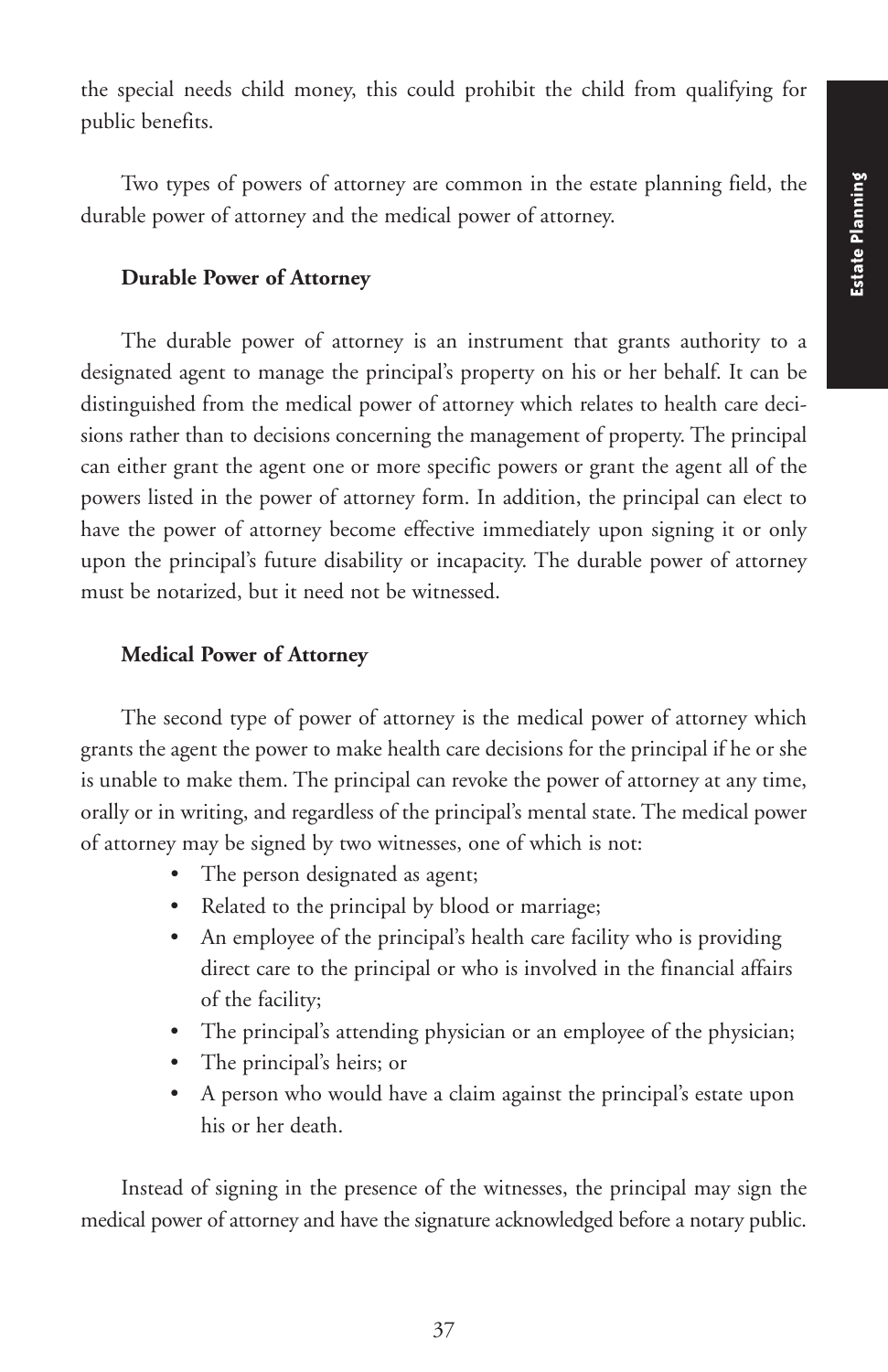The forms of both the medical power of attorney and the durable power of attorney are prescribed by statute. You should consult an attorney if you desire to have either of these documents prepared for you.

#### **What is a Directive to Physicians and Family or Surrogates (Living Will)?**

Texas law allows any competent adult, by signing a Directive to Physicians and Family or Surrogates (or "living will," as it often is called), to instruct his or her physician to withhold or withdraw artificial life-sustaining procedures in the event of a terminal or irreversible condition. The directive takes effect only after the patient's physician determines that the patient is terminally ill and that death is expected within six months without application of artificial life-sustaining procedures.

The form and content of the directive are prescribed by Texas law. The directive should be in writing, signed by the patient, and witnessed by two competent adults. One of the witnesses cannot be the person designated to make a treatment decision for the patient, related to the patient by blood or marriage, the patient's heirs, the attending physician, or an employee of the physician, a person who would have a claim against the patient's estate upon his or her death, or an employee of the patient's health care facility who is providing direct care to the patient or who is involved in the financial affairs of the facility. In lieu of signing the presence of witnesses, the patient may sign the directive and have the signature acknowledged before a notary public. The directive may include a designation of another person to make a treatment decision for the patient if the patient is comatose, incompetent, or otherwise mentally or physically incapable of communication.

If you desire that your life not be artificially prolonged in the event of a terminal illness, you should consult with an attorney to have a directive prepared for you. It may also be desirable to inform your physician of your wishes and to provide him or her with a copy of the directive. Failure to sign a directive may result in disagreements among your family in carrying out your wishes with respect to terminating artificial life-sustaining procedures.

### **What is a Special Needs Trust and why should I consider establishing one?**

It is natural for parents to worry about their children. No matter the child's age, a parent worries about their child's care. When a child has special needs, the amount of care required increases, as does the parent's concern about their child's care. Simply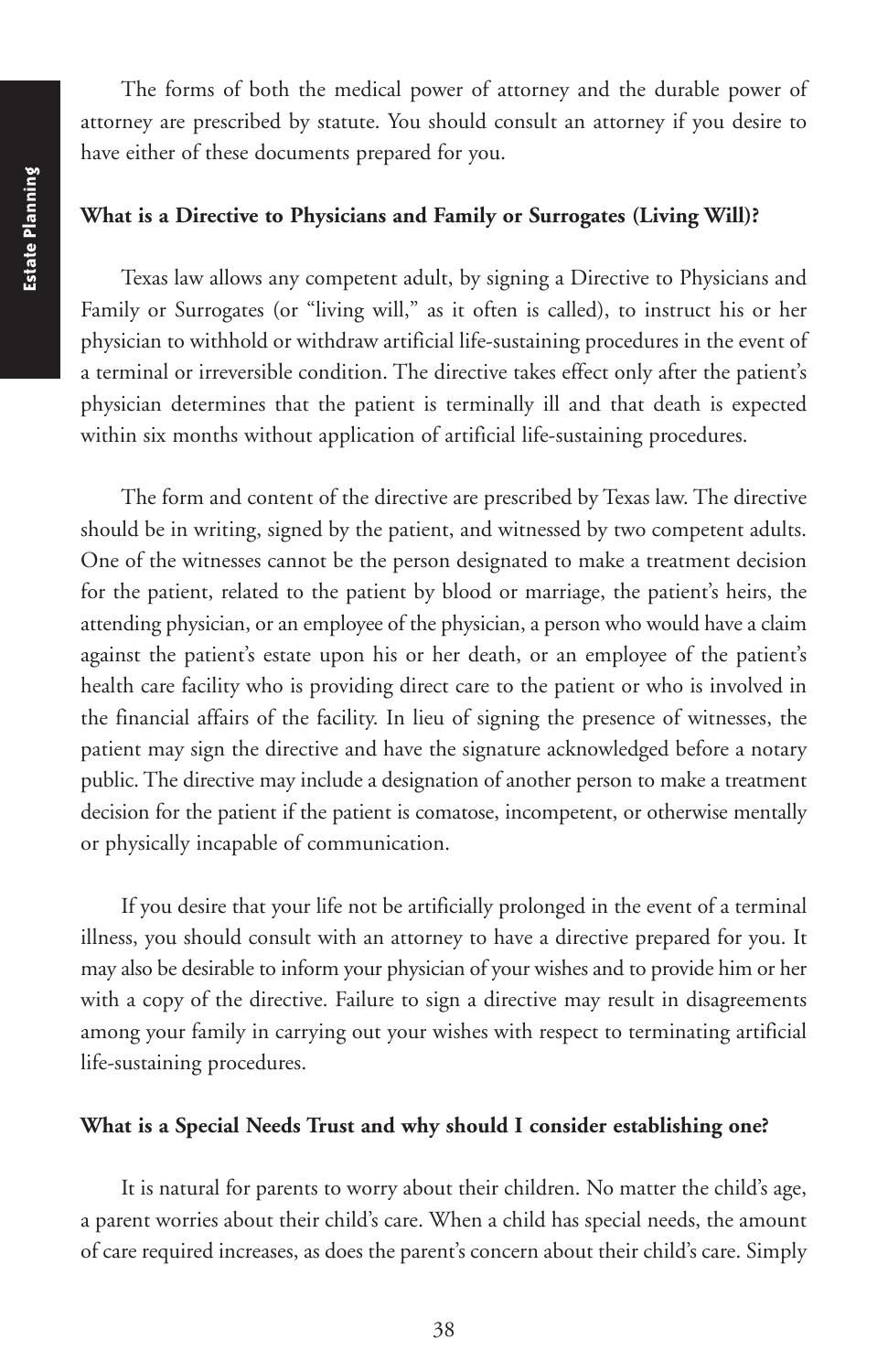naming a child as a beneficiary in your LastWill andTestament does not answer the question, "what will happen to my special needs child, when I am not here to take care of them?" Leaving a large inheritance to a child to cover their medical expenses, though nice, might do more harm than good, especially if your child is a recipient of public benefits.

One way to secure the future of a special needs child is to create a Special Needs Trust. A Special Needs Trust is a trust created to hold the property of a disabled person and distribute supplemental funds to that individual in a way that preserves his or her eligibility for public benefits.

Government programs such as Supplemental Security Income, Social Security Disability Insurance, Medicare, and Medicaid offer benefits and support to disabled individuals. Supplemental Security Income is a needs-based program that is only available to people who meet certain income and resource criteria. In Texas, people receiving Supplemental Security Income are automatically entitled to Medicaid. Contrary to popular belief, not all recipients of public benefits are poor. Governmental assistance is often utilized by families with significant resources to assist them in providing basic needs for their special needs child.

To qualify for Supplemental Security Income and Medicaid, a single person must not own more than \$2,000 in assets. Thus, giving assets, either as a gift or inheritance, directly to a disabled child can result in the loss of assistance that the child would otherwise receive.

#### **Are there different types of Special Needs Trusts?**

There are two different types of Special Needs Trusts: (1) General Support Special Needs Trust; and (2) Supplemental Care Special Needs Trust. The majority of Special Needs Trusts are Supplemental Care Special Needs Trusts, which allows the Special Needs Trust to serve as a secondary source of benefits after exhausting all governmental benefits. The assets of Supplemental Care Special Needs Trusts are not counted as "available resources", and thus do not prohibit the trust beneficiary from being disqualified for public benefits. A General Support Special Needs Trust is designed to serve as the sole source of benefits for the Trust beneficiary.

In determining the appropriate type of Special Needs Trust for a special needs child, the main factor to consider is whether the assets available to the special needs child will fully cover the cost of the child's care during his or her lifetime. If the assets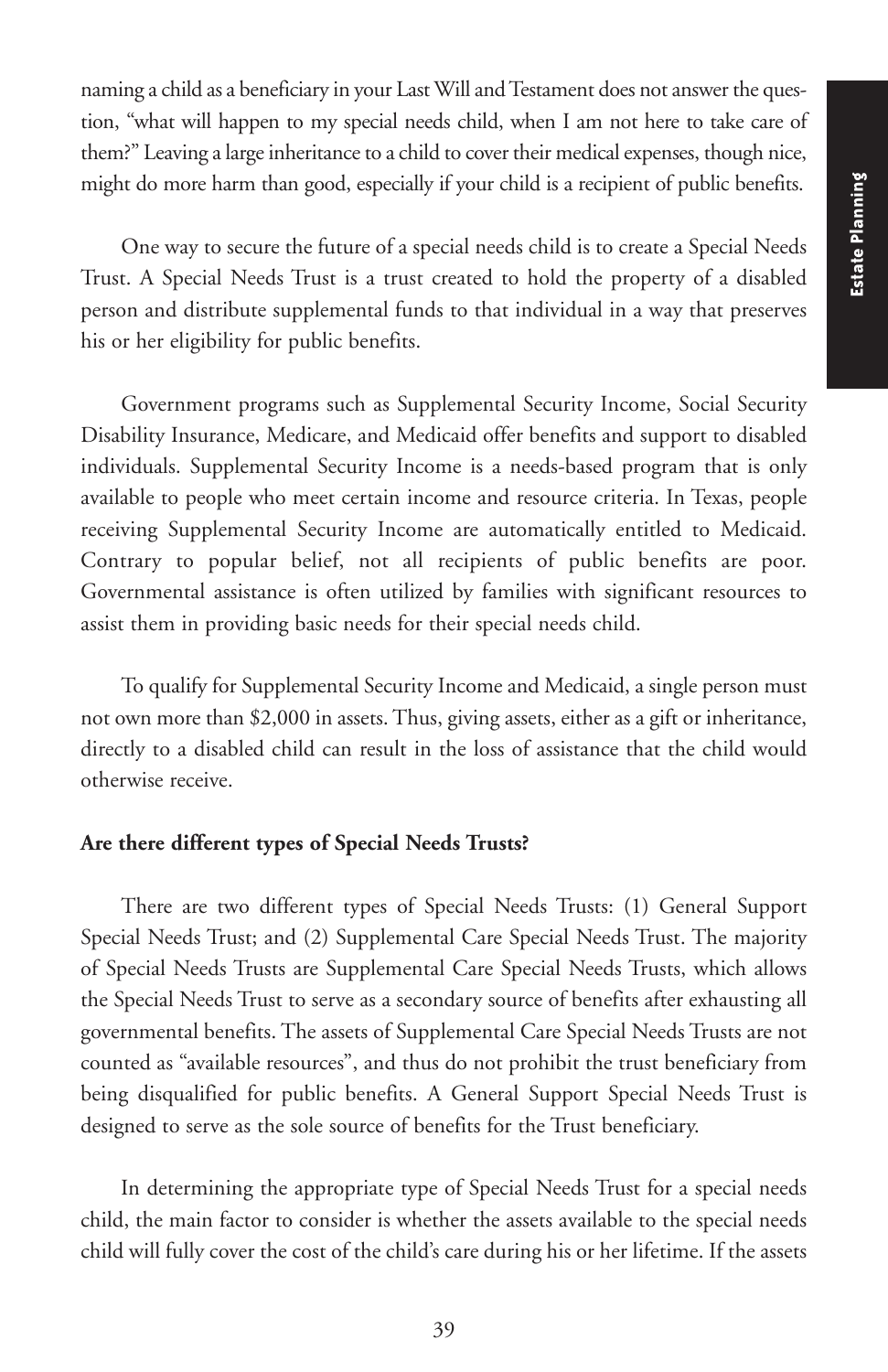are insufficient to support the special needs child for his or her lifetime, and public benefits will also be needed, then a Supplemental Care Trust may be appropriate. If the assets are sufficient to support the special needs child for their lifetime, then it may be best to establish a General Support Trust.

#### **How do you establish a Special Needs Trust?**

Both types of Special Needs Trusts (General Support or Supplemental Care) can be established in one of two ways. A Self-Settled Special Needs Trust is created when the trust is funded by a disabled person under the age of 65 years, with assets belonging to the beneficiary. With Self-Settled Special Needs Trusts, the federal law requires that the trust reimburse all benefits provided by the government, prior to any other person receiving the remaining trust property.

Third Party Special Needs Trusts are funded with assets belonging to a third party, and unlike the Self Settled Special Needs Trust, the Third Party Special Needs Trust is not subject to the payback/reimbursement requirement. In addition, there is no specific disability or age requirement needed before creating the trust.

A typical example of a Third Party Special Needs Trust is created by the parent for their child. A Third Party Special Needs Trust may be established while the parent is alive or at the parent's death. A Special Needs Trust allows the child to receive supplemental income from the trust to meet his or her special needs while continuing to qualify for government benefits such as Supplemental Security Income and Medicaid. Parents often choose to establish a Special Needs Trust so that their estates are used to enhance the life of their special needs child while continuing to allow the child to qualify for important government programs that provide benefits to disabled individuals.

### **How is a Special Needs Trust managed?**

A Special Needs Trust enables the settlor, the creator of the trust, to set money aside in a trust on behalf of a special needs child, the trust beneficiary, which may only be used for supplemental needs—such as travel, entertainment, and other extras above and beyond the benefits received from government programs. Supplemental Security Income benefits must be spent on food, clothing, and housing expenses. The Trustee of the Special Needs Trust can use trust funds on the extras that would make a difference in the quality of life of a special needs child. The Trustee of a Special Needs Trust can be a family member, friend, or private professional Trustee.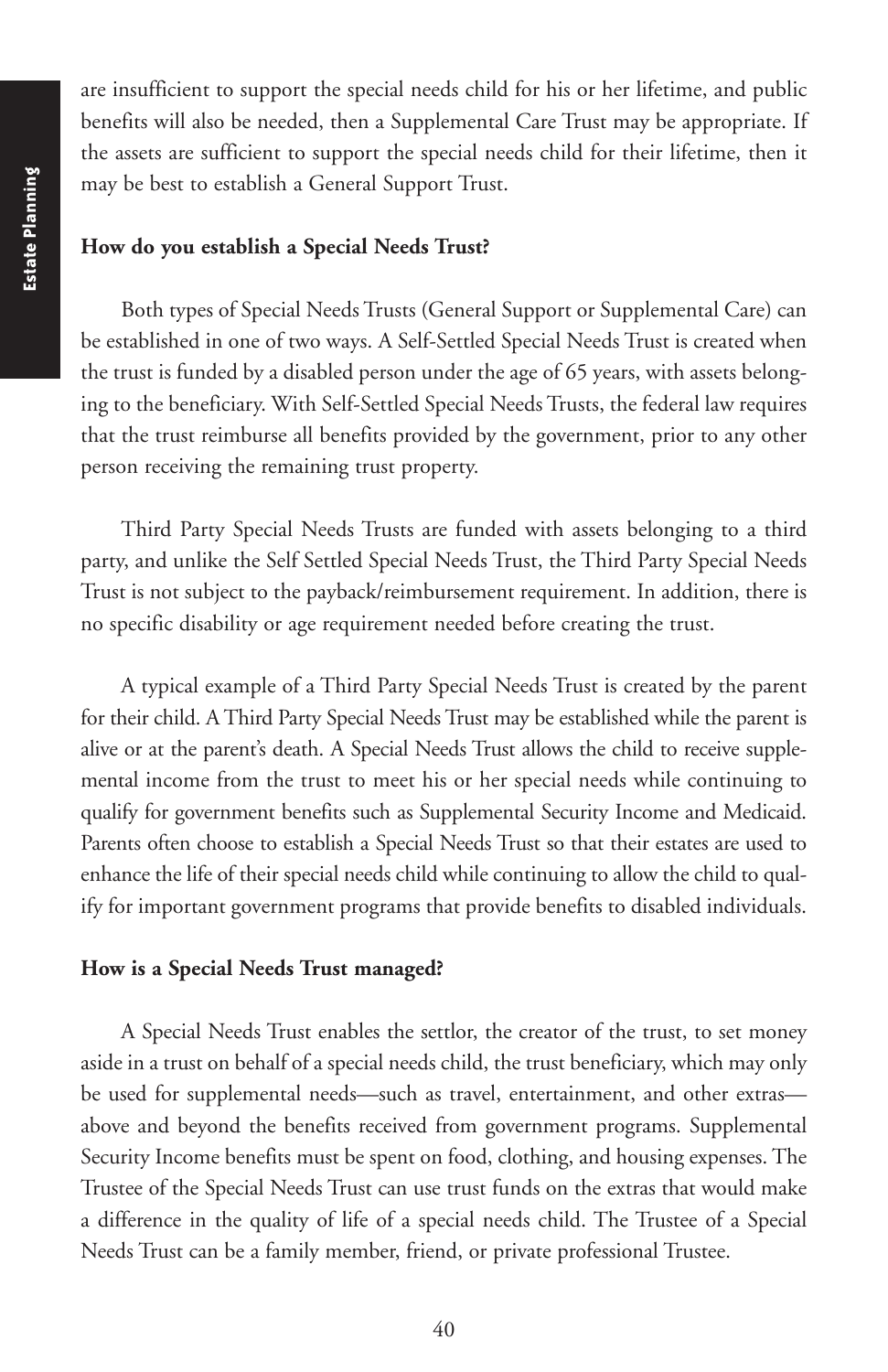To maintain eligibility for support from government programs, the beneficiary of the Special Needs Trust cannot have any control over the assets in the Special Needs Trust. That means that the beneficiary cannot manage the assets, have the right to demand distributions of income or property from the Special Needs Trust, name the Trustee, or change the terms of the Special Needs Trust. The use of the Special Needs Trust's assets for the beneficiary is determined at the discretion of the Trustee. The reason beneficiaries cannot have any control over the Special Needs Trust is to ensure that the trust assets are not countable resources when determining eligibility for public benefits. Beneficiaries of properly drafted Special Needs Trusts do not have legal claim to the property in the trust. As a result, the special needs child can continue receiving assistance for basic living expenses, while still enjoying the benefits of the property in the trust for supplemental needs.

# **Why is it important to communicate the existence of a Special Needs Trust to family and friends?**

It is important for parents, grandparents, family and friends to be aware of the Special Needs Trust when they are thinking about their estate planning. Often, family members think that leaving additional funds directly to the special needs child in their Last Will and Testament or naming the special needs child as a beneficiary on their IRA or other retirement account, will assist in the child's future care. Although the additional funds are helpful, if might also disqualify the child from being a recipient of public benefits. Coordinating with family and friends is the key. Simply informing your family and friends that gifts to the special needs child need to be made to the Special Needs Trust, not the child directly, can allow the gift to be made without disturbing public benefits.

It is important that the Special Needs Trust be properly drafted by a lawyer skilled in estate planning with a thorough knowledge of rules of the government benefit programs.

### **For More Information**

- Special Needs Trusts FAQs by Rania Combs www.texaswillsandtrustslaw. com/2010/10/11/texas-special-needs-trusts-faqs/
- Texas Medicaid Solutions, TexasTitle19.com by Richard Shea http://texastitle19.com/texas-special-needs-trust/
- Special Needs Trusts for a Disabled Child or Incapacitated Person www.stephenlivens.com/Special-Needs-Planning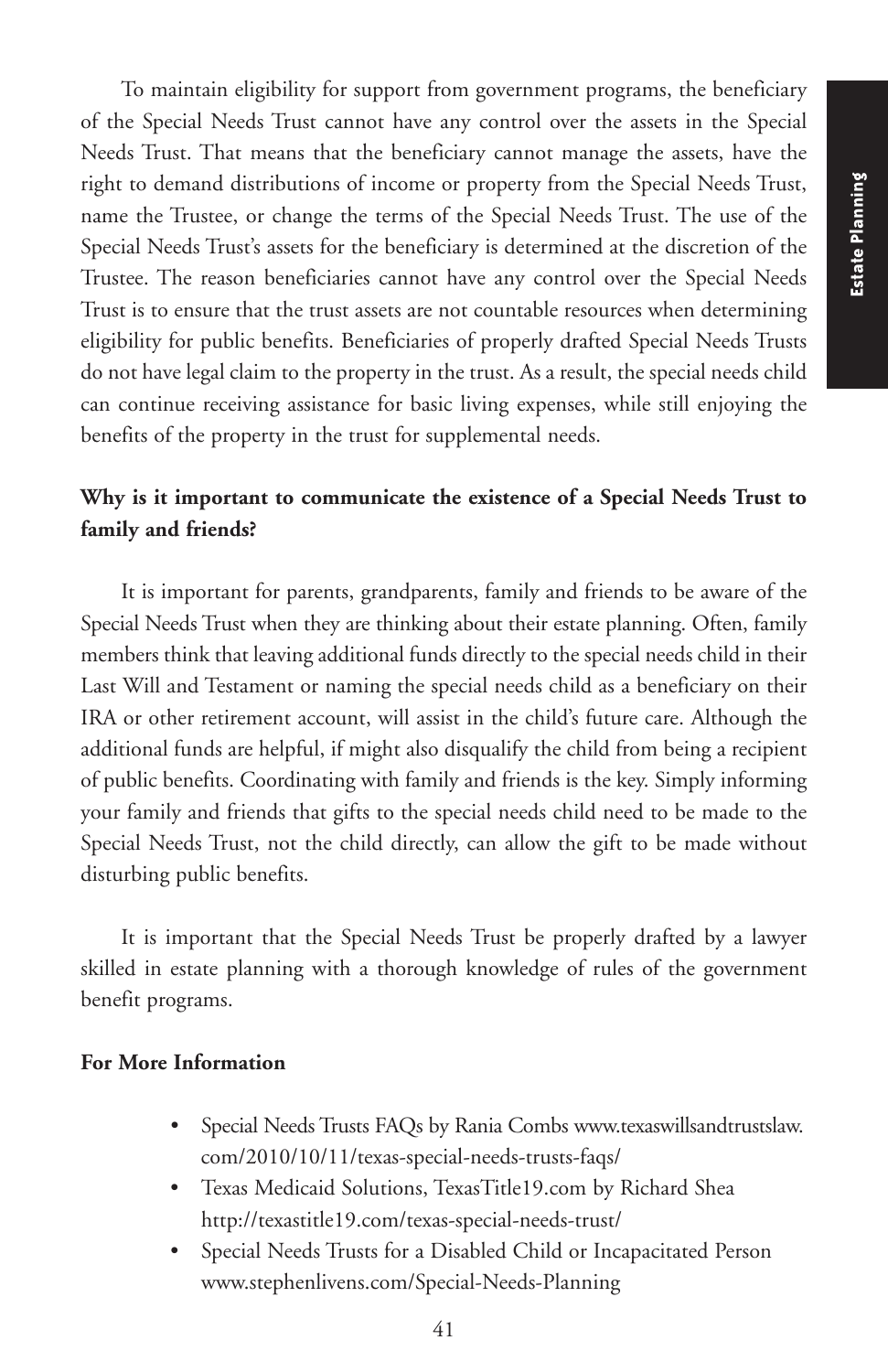# **SUPPLEMENTAL SECURITY INCOME & MEDICAID**

#### **SSI DISABILITY BENEFITS FOR A DISABLED CHILD**

#### **Who qualifies for Supplemental Security Income?**

Children up to the age of 18 who are disabled and have little or no income or resources may be entitled to Supplemental Security Income (SSI) benefits from the Social Security Administration (SSA). A child is considered "disabled" if the child has a physical or mental condition(s) that very seriously limits his or her activities and the condition(s) have lasted, or is expected to last, at least one year or is expected to result in death. The SSA will also consider the family's household income, resources and other personal information.

#### **Who determines eligibility and what do they consider?**

A state agency makes the decision as to whether a child is considered "disabled" based on information submitted to the SSA. The state agency may also ask for information from medical and school sources and other people who know the child. If the state agency needs more information, they will arrange an examination or test for the child, which will be paid for by the SSA. It can take three to five months for the SSA to decide a child's SSI disability claim.

#### **What if my child wants to work?**

Many young people who receive SSI disability benefits want to work. The SSA does not count most of a child's earnings when determining the SSI payment. The SSA counts even less of a child's earnings if the child is a student. The cost of certain items and services that a child needs to work is subtracted from the child's earnings in calculating the SSI payment. If a child is 15 years of age or older, he or she can establish a "Plan to Achieve Self-Support" (PASS). With a PASS, a child can set aside income for a work goal. The SSA does not count this income in calculating the SSI payment.

#### **Is SSI a medical assistance program?**

No, SSI is not a medical assistance program. Your state Medicaid agency, local health department, social services office or hospital can help you find your nearest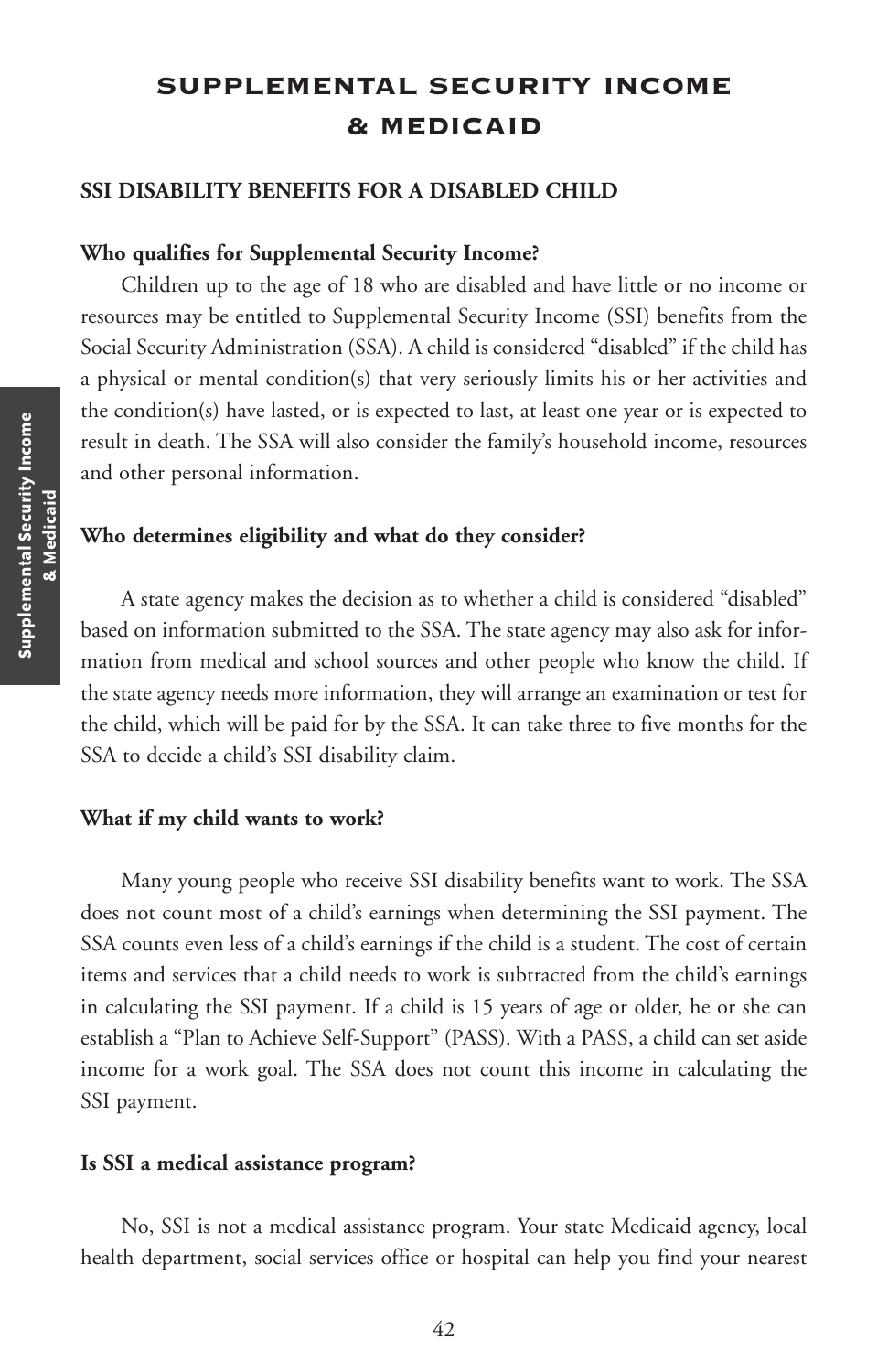health care agencies. Your local Social Security office can also help you find health care agencies. In most states, children who get SSI benefits can also get Medicaid. Even if the child cannot get SSI, he or she may be able to get Medicaid. Children may be able to get health insurance from the State Children's Health Insurance Program (SCHIP).

### **For More Information**

- Visit the Social Security Administration website at www.ssa.gov where you can find extensive information, publications and forms.
- "What You Should Know Before You Apply for SSI Disability Benefits for a Child" www.ssa.gov/disability/Factsheet-CHLD.pdf
- Contact the SSA and apply over the phone (800) 772-1213 or TTY: (800) 325-0778
- Visit your local SSA office. Addresses for regional and local offices are located in the "Blue Pages" section of the phone book or under "US Government." Regional and local offices can also be found through the SSA website at www.socialsecurity.gov/locator/

#### **What happens when my child turns 18?**

When a disabled child who receives Supplemental Security Income (SSI) benefits turns 18, the Social Security Administration (SSA) reevaluates his or hereligibility under new medical standards designed for adults. This review is called an Age 18 Review.

The adult disability standards are different than the disability standards for children. An adult is considered "disabled" if he or she is unable to do any substantial work because of a medical condition(s) and the medical condition(s) must have lasted, or is expected to last, at least one year, or is expected to result in death. In some cases, the SSA will decide that the young person is disabled under the adult standard and he or she will continue to receive SSI and Medicaid benefits. In other cases, the SSA will decide that the young person is not disabled, and therefore not eligible for SSI benefits under the adult standard. Typically, this would result in a termination of SSI benefits and possibly Medicaid. If the SSA decides that a young person is not disabled during the Age 18 Review, he or she may keep receiving SSI benefits by filing an appeal within 10 days along with a request that benefits be continued.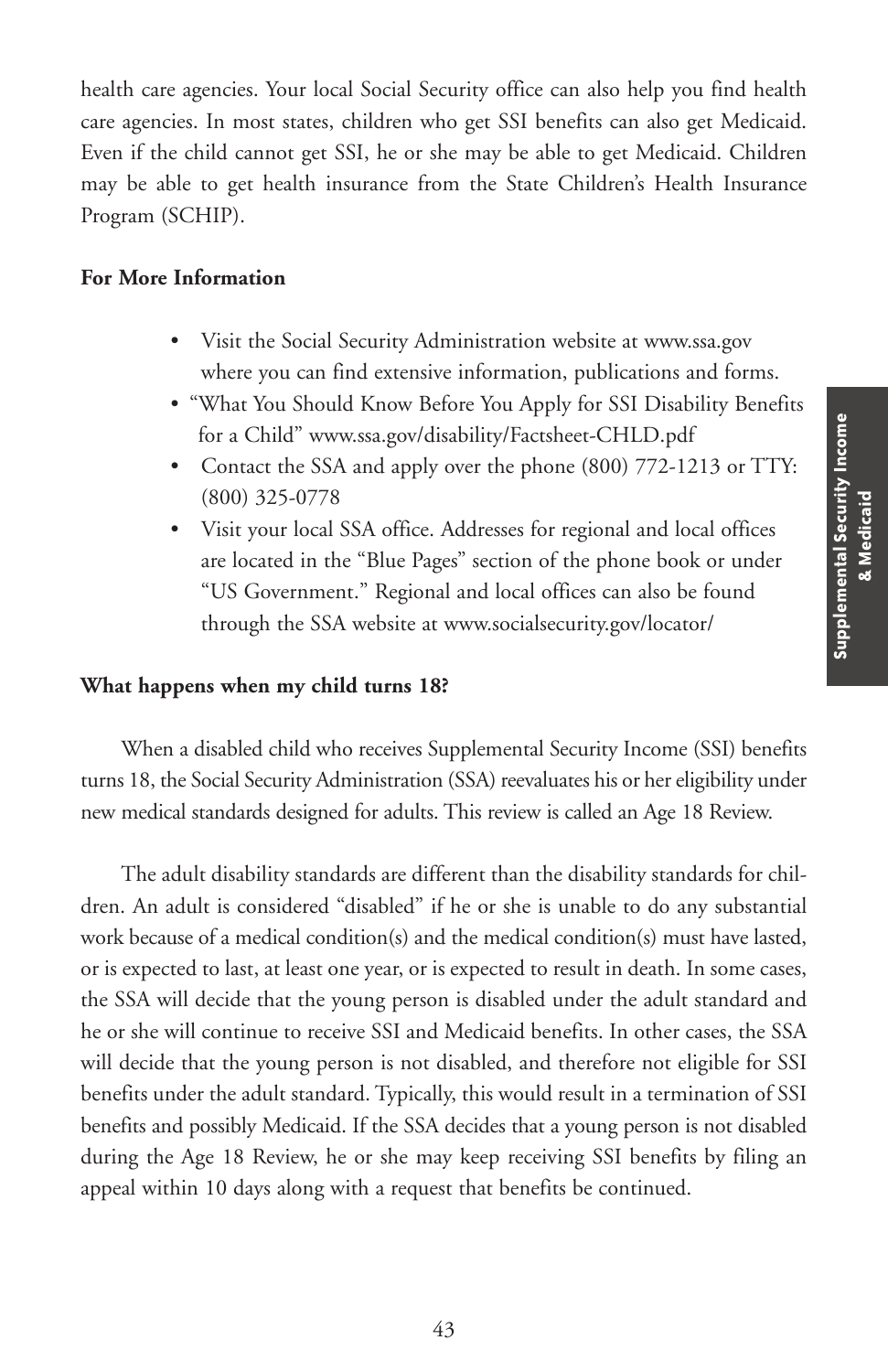### **What issues do I need to consider before my child turns 18?**

There are several issues that families with a special needs child should think about to help them prepare for the future, starting about a year before your child turns 18.

- Who can provide evidence of their disability to the SSA for the Age 18 Review?
- Who will they live with (e.g., alone, or with family or roommates) and how will that affect the amount of their SSI check?
- Will their income or resources change when they turn 18? For example, will they inherit money or lose other public benefits or child support?
- Can they manage their own benefits, or do they need a representative payee? Is there a trustworthy person who can be the representative payee?
- Have they made future educational or vocational plans? How can work incentives help them reach these goals?
- Who can help them achieve their employment and other goals?

# **What happens to benefits if my child gets funding for college or other education or training beyond high school?**

The SSA does not count as income any federal student financial aid received under the Higher Education Act, such as Pell grants and work-study funds. There is no time limit on this exclusion. However, some other forms of financial aid for education may be subject to special rules. Consult a SSA representative, legal advocate, or benefits specialist for more information.

It is often a good idea to put any education-related funds into a separate account. This arrangement can help show the SSA that these funds are intended only for educational expenses and should not be counted in the same way as other income or resources. A separate account can help prevent any misunderstanding about these funds that might otherwise cause an interruption in benefits.

### **For More Information**

• "Going to Work: A Guide to Social Security Benefits and Employment for Young People with Disabilities" www.communityinclusion.org/article.php?article\_id=211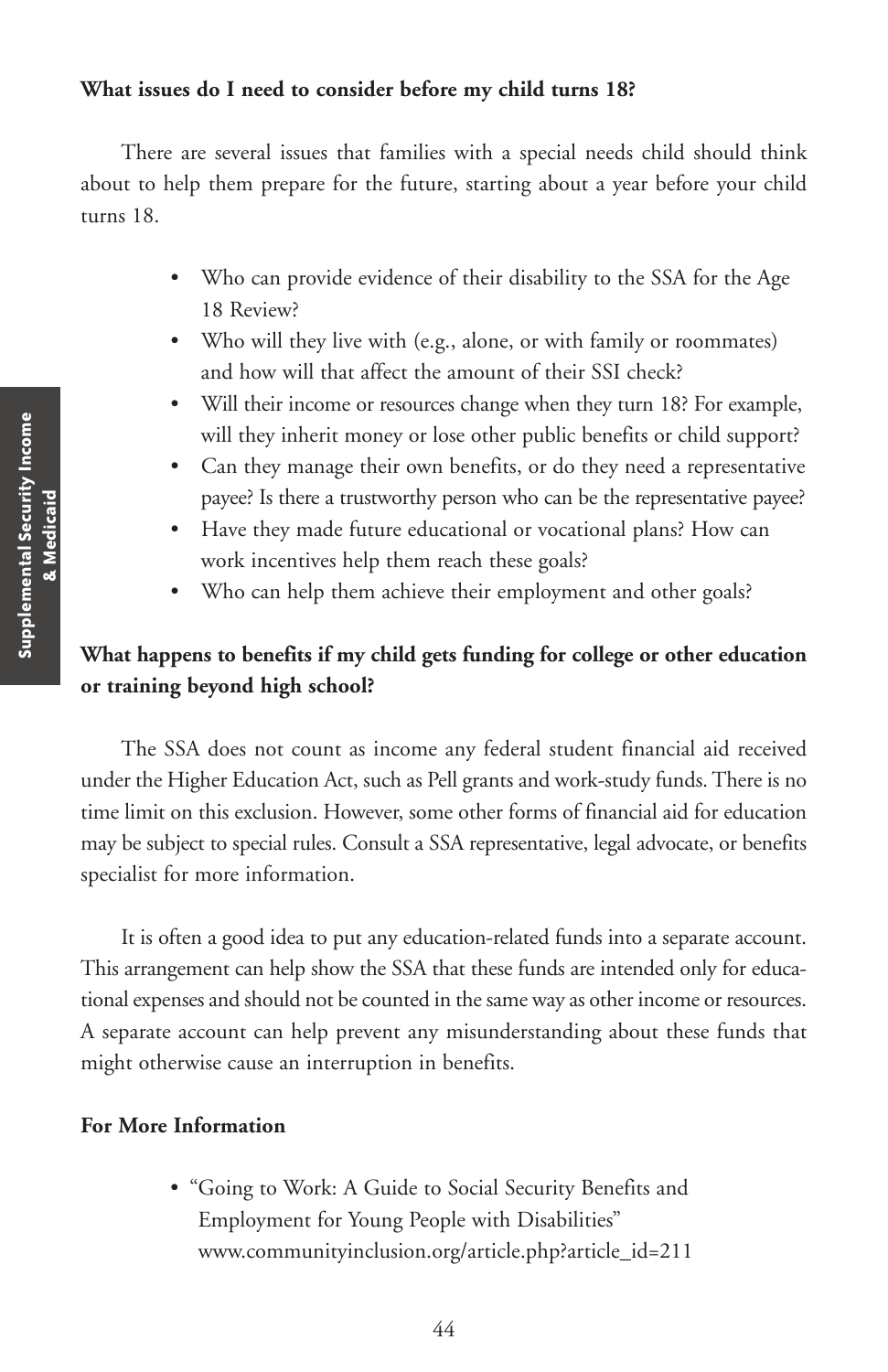- "Age 18 Benefits Check-Up for Youth Transition Demonstration Participants" www.worksupport.com/documents/transitiontool2.pdf
- Virginia Commonwealth University Rehabilitation Research and Training Center www.worksupport.com
- Visit the Social Security Administration website at www.ssa.gov where you can find extensive information, publications and forms.
- Contact the SSA at (800) 772-1213 or TTY: (800) 325-0778
- Visit your local SSA office. Addresses for regional and local offices are located in the "Blue Pages" section of the phone book or under "US Government." Regional and local offices can also be found through the SSA website at www.socialsecurity.gov/locator/

#### **MEDICAID FOR CHILDREN**

Medicaid benefits for children include home health care, health screenings, transportation, various types of therapy, and psychological services. Anyone can apply for Medicaid, but that doesn't mean everyone is eligible. Because the program is jointly funded by states and the federal government, eligibility requirements vary widely from state to state.

#### **How does a disabled child qualify for Medicaid?**

In order to qualify for Medicaid, the child must meet federal standards for either citizenship or be an eligible alien.The child must then fit in one of the various categories under Medicare, and his or her income and other resources must fall within the eligible range. Children who qualify for Social Security Disability Income (SSDI) automatically qualify for Medicaid. Even if the child does not qualify for SSDI, he or she can still qualify for Medicaid regardless of parental income if classified in the program's "severely disabled" category.

Qualifying for special education services at school does not automatically qualify that child for Medicaid, because the standards for the two programs are not identical. However, the same evaluation documents that qualified the child for special education programs may be submitted to Medicaid as evidence of the disability.

#### **What services does Medicaid provide to disabled children who qualify?**

Children with Medicaid coverage are eligible to receive a broader array of health care services than commercial health insurance policies or Medicaid services for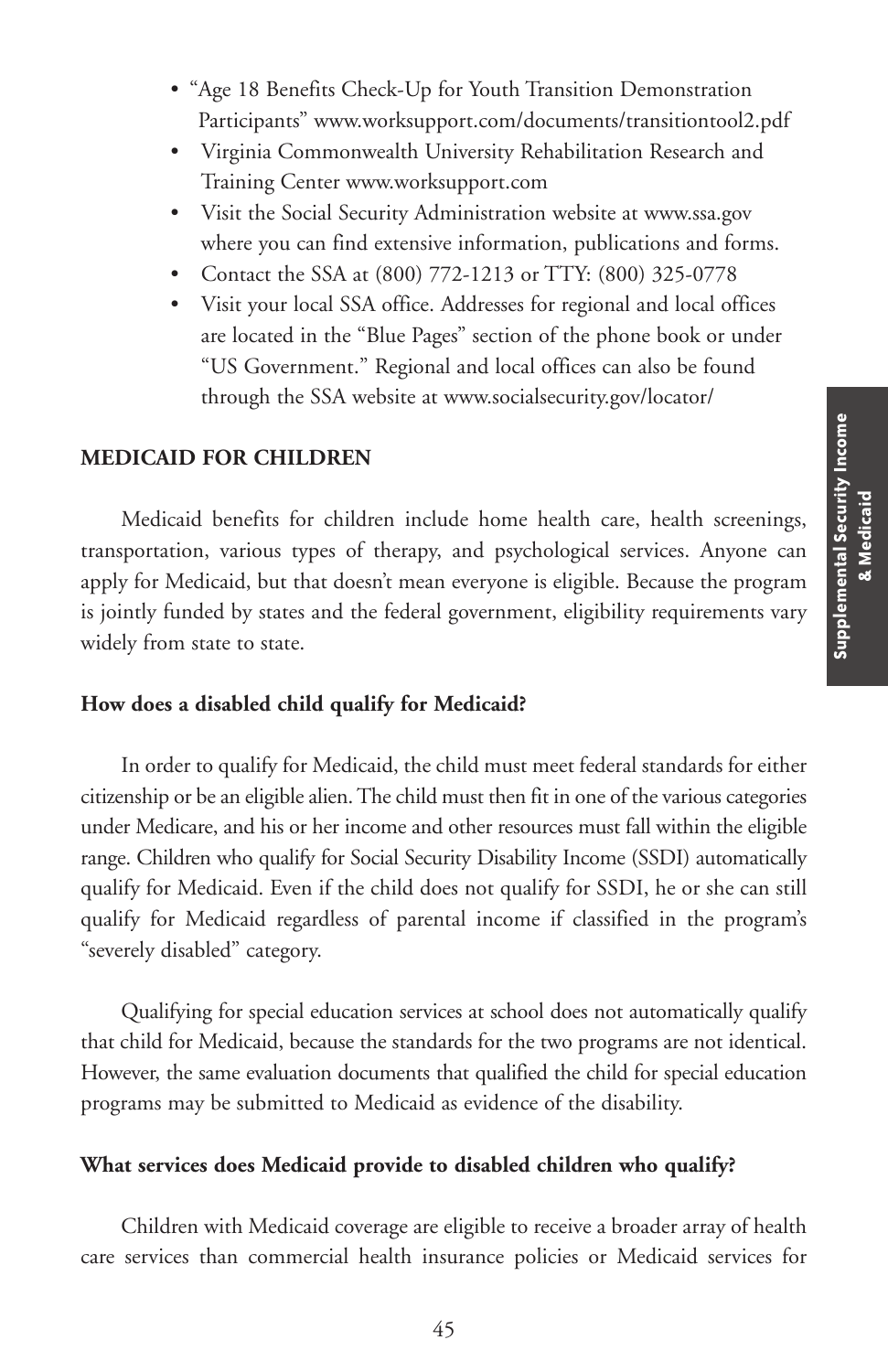adults typically offer. Medicaid for children provides certain health care services including long-term physical, occupational, and speech therapies, and comprehensive dental services.

In most states, a child who gets SSI benefits can get Medicaid to help pay medical bills. In some cases, a child may be eligible for Medicaid while in an institution, but not be eligible when living at home either because of the parents' income and resources or because of other income.

At the state's option, children under the age of 18 who need institutional–level care and live at home may keep Medicaid eligibility while getting home care, if that care is less costly to the government.

### **What if my child does not qualify for Medicaid?**

In Texas, Children's Health Insurance Program (CHIP or Children's Medicaid) covers children in families who have too much income or too many assets to qualify for Medicaid, but cannot afford to buy private insurance. Both programs cover office visits, prescription drugs, dental care, eye exams, glasses, and much more. Families with children who get Children's Medicaid pay nothing and children with CHIP pay no more than \$50 a year for health care coverage. Some families with CHIP also may need to pay co-pays for some services.

To qualify for CHIP a child must be:

- A U.S. citizen or legal permanent resident
- A Texas resident
- Under age 19
- Uninsured for at least 90 days
- Living in a family whose income is at or below 200 percent of Federal Poverty Level
- Living in a family that passes an asset test if family income is above 150 percent of the Federal Poverty Level

# **For More Information**

- Texas Medicaid and CHIP in Perspective www.hhsc.state.tx.us/medicaid/ reports/PB8/PDF/Chp-8.pdf
- "Getting Medicaid Benefits for Children with Disabilities" www.aapddc.org/medicaid-benefits-children-disabilities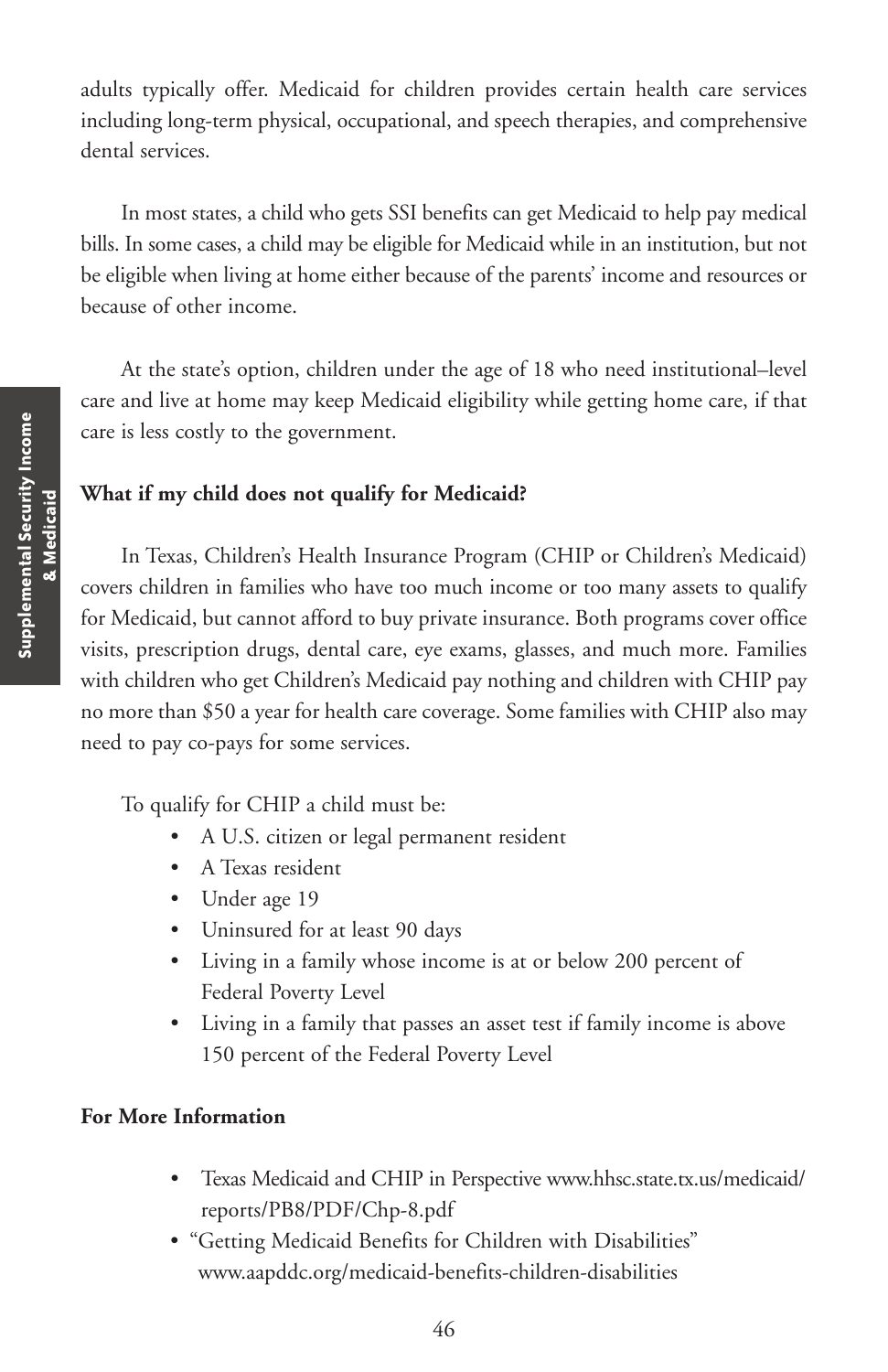- Contact CHIP toll free at 1-877-543-7669
- Visit www.insurekidsnow.gov
- Contact Children's Medicaid toll free at 1-800-248-1078
- Visit www.yourtexasbenefits.com/ssp/SSPHome/ssphome.jsp
- Contact the Centers for Medicare and Medicaid Services toll free at 1-877-267-2323 or visit their website at www.cms.hhs.gov/ medicaidgeninfo/

# **MEDICAID FOR ADULTS**

Medicaid clients include individuals who are eligible for full coverage of acute care services, prescription drugs, and long-term services and supports, depending on need. Medicaid clients also include individuals eligible for time-limited or specific services, such as emergency services or women's health services only.

If you receive Supplemental Security Income (SSI), Temporary Assistance for Needy Families (TANF), or Refugee Cash Assistance, you are automatically eligible for adult Medicaid in Texas.

### **Who is eligible for full benefits?**

The three primary categories of Medicaid clients eligible for full benefits are:

- 1. Families and children Based on income level, depending on age or pregnancy.
- 2. Cash assistance recipients Based on receipt of Temporary Assistance for Needy Families (TANF) or Supplemental Security Income (SSI).
- 3. Aged and disabled Based on income level, age, and physical or mental disability.

### **Who is eligible for limited benefits?**

Medicaid clients eligible for limited benefits include:

- 1. Medicare Beneficiaries Based on income level and age, certain Medicare beneficiaries qualify for partial Medicaid benefits.
- 2. Non-Citizens Legal permanent residents and undocumented persons who are not eligible for Medicaid based on citizenship status may receive emergency services.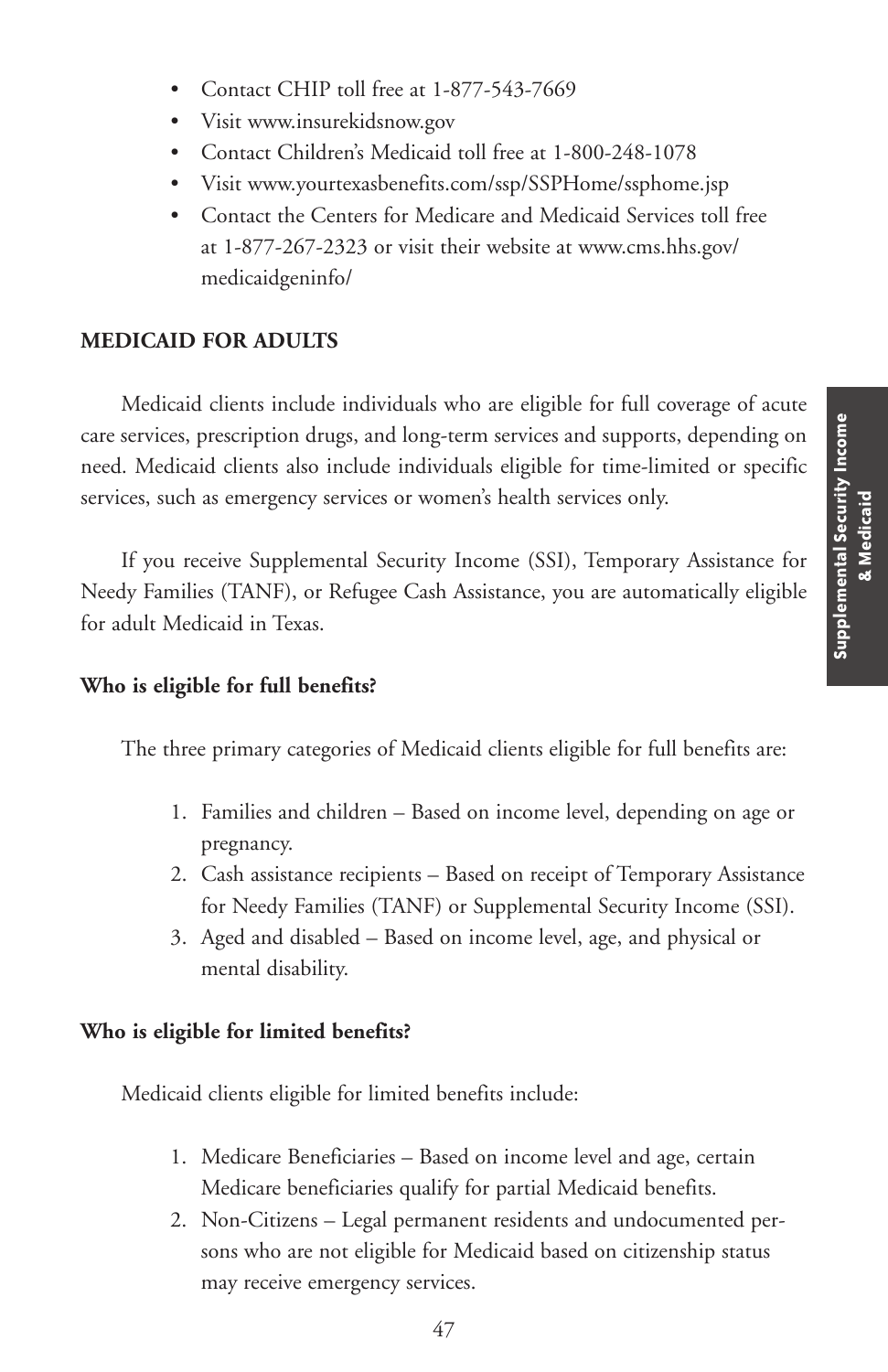3. Women – Based on income level and age, women who do not qualify for full Medicaid benefits may receive women's health services through Medicaid.

### **What is needed to apply for Medicaid?**

When applying for adult Medicaid services in Texas, you will need photo identification, such as a driver's license or a state ID card, Social Security card or proof of alien status, copies of medical and life insurance policies, current statements of any income sources and most recent bank statements.

## **For More Information**

- Contact the Texas Health and Human Services Commission by dialing 2-1-1 or toll free at 1-877-541-7905
- Texas Health and Human Services Commission "Medicaid Clients" www.hhsc.state.tx.us/medicaid/reports/PB8/PDF/Chp-4.pdf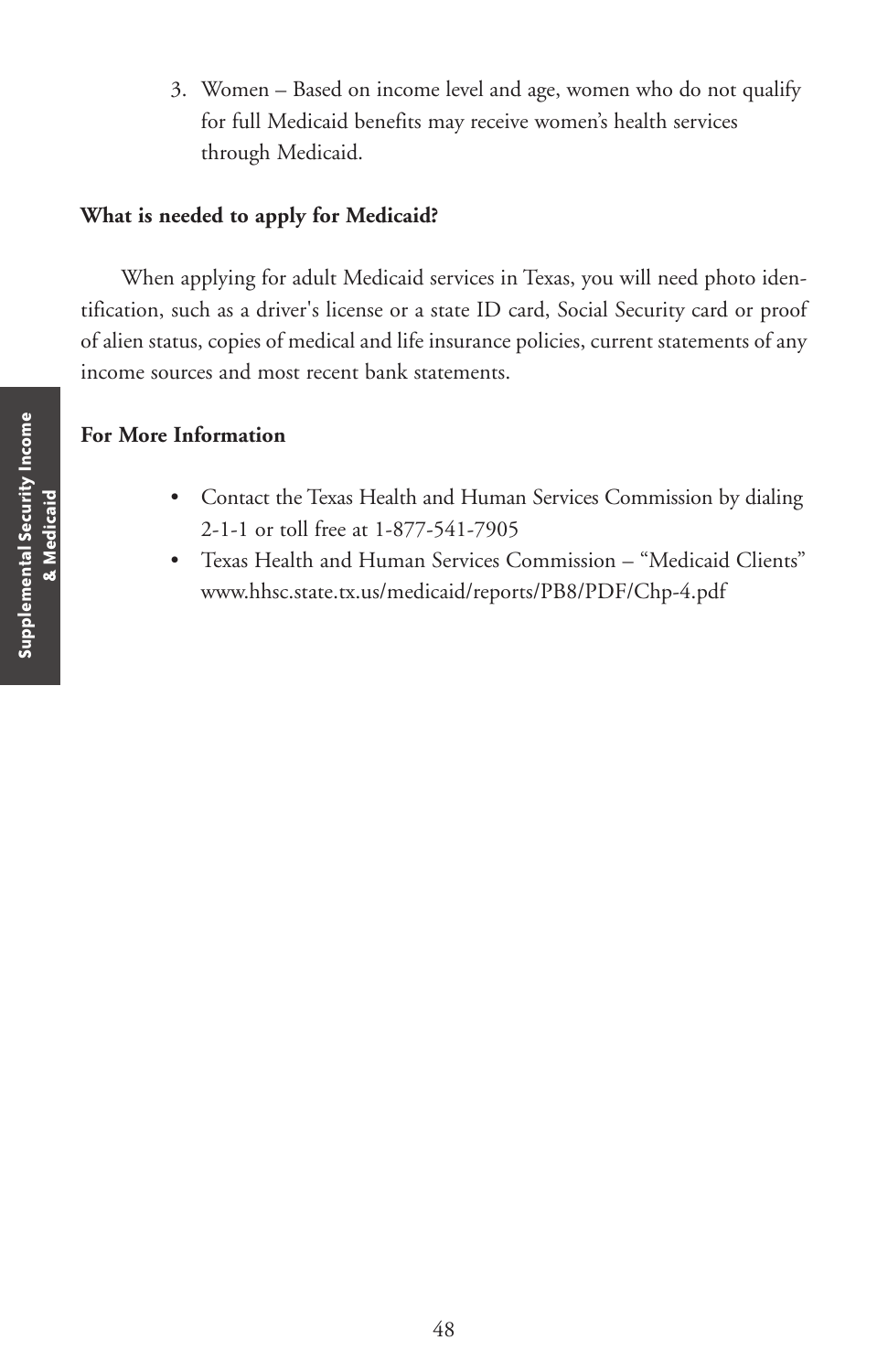# **RESOURCES FOR PARENTS WITH SPECIAL NEEDS CHILDREN**

### **TEXAS**

- Connections Kids http://www.specialneedskidsdirectory.com/
- Texas Legislature www.capitol.state.tx.us/
- Texas Health and Human Services Commission www.hhsc.state.tx.us/
- Texas Department of Aging and Disability Services (DADS) www.dads.state.tx.us/
- Texas Department of State Health Services (DSHS) www.dshs.state.tx.us/
- Texas Department of Assistive and Rehabilitative Services (DARS) www.dars.state.tx.us/
- Texas Department of Family and Protective Services (DFPS) www.dfps.state.tx.us/
- Texas Education Agency (TEA) www.tea.state.tx.us/

### **National**

www.thearc.org/ www.guardianship.org/ www.abanet.org/disability/ www.ada.gov/ www.disability.gov/ www.acf.hhs.gov/programs/add/ www.whitehouse.gov/issues/disabilities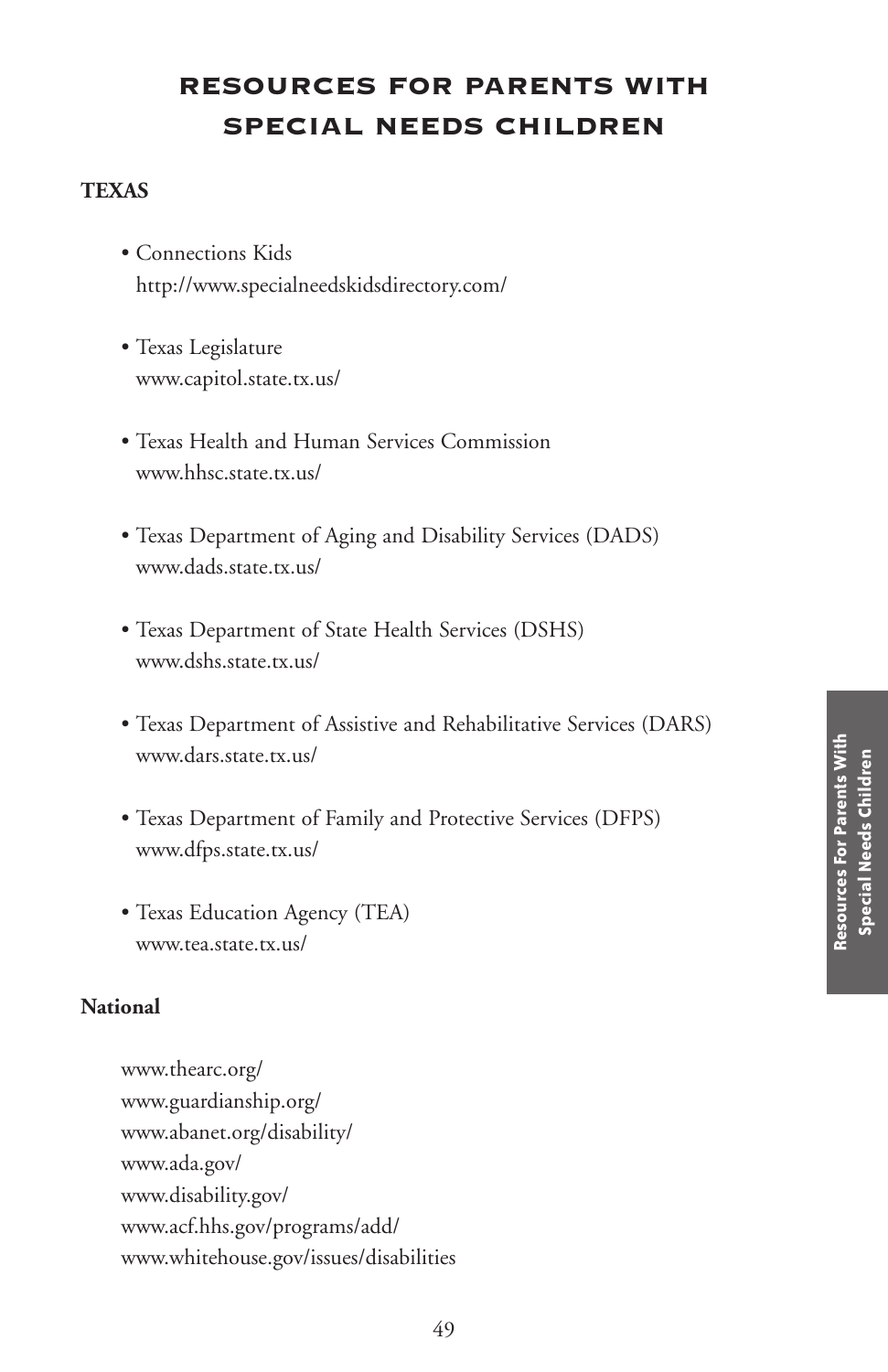Alabama www.TheArcofAlabama.com/ www.adap.net/

Alaska www.thearcofanchorage.org/ www.dlcak.org/

Arizona www.azdisabilitylaw.org/

Arkansas www.arkdisabilityrights.org/

California www.thearcca.org// www.disabilityrightsca.org/

Colorado www.thearcofco.org/ www.thelegalcenter.org/

Connecticut www.arcofct.org/ www.ct.gov/opapd/

Delaware www.thearcofdelaware.org/ www.declasi.org/

District of Columbia www.arcdc.net/ www.uls-dc.org/

Florida www.arcflorida.org/ www.advocacycenter.org/

Georgia www.thearcofgeorgia.org/ www.thegao.org/

Hawaii www.thearcinhawaii.org/ www.hawaiidisabilityrights.org/

Idaho www.thearcinc.org/ www.disabilityrightsidaho.org/

Illinois www.thearcofil.org/ www.equipforequality.org/

Indiana www.arcind.org/ www.in.gov/ipas/

Iowa www.thearcofiowa.org/ www.ipna.org/

Kansas www.drckansas.org/

Kentucky www.arcofky.org/ www.kypa.net/

Louisiana www.thearcla.org/ www.advocacyla.org/

Maine www.drcme.org/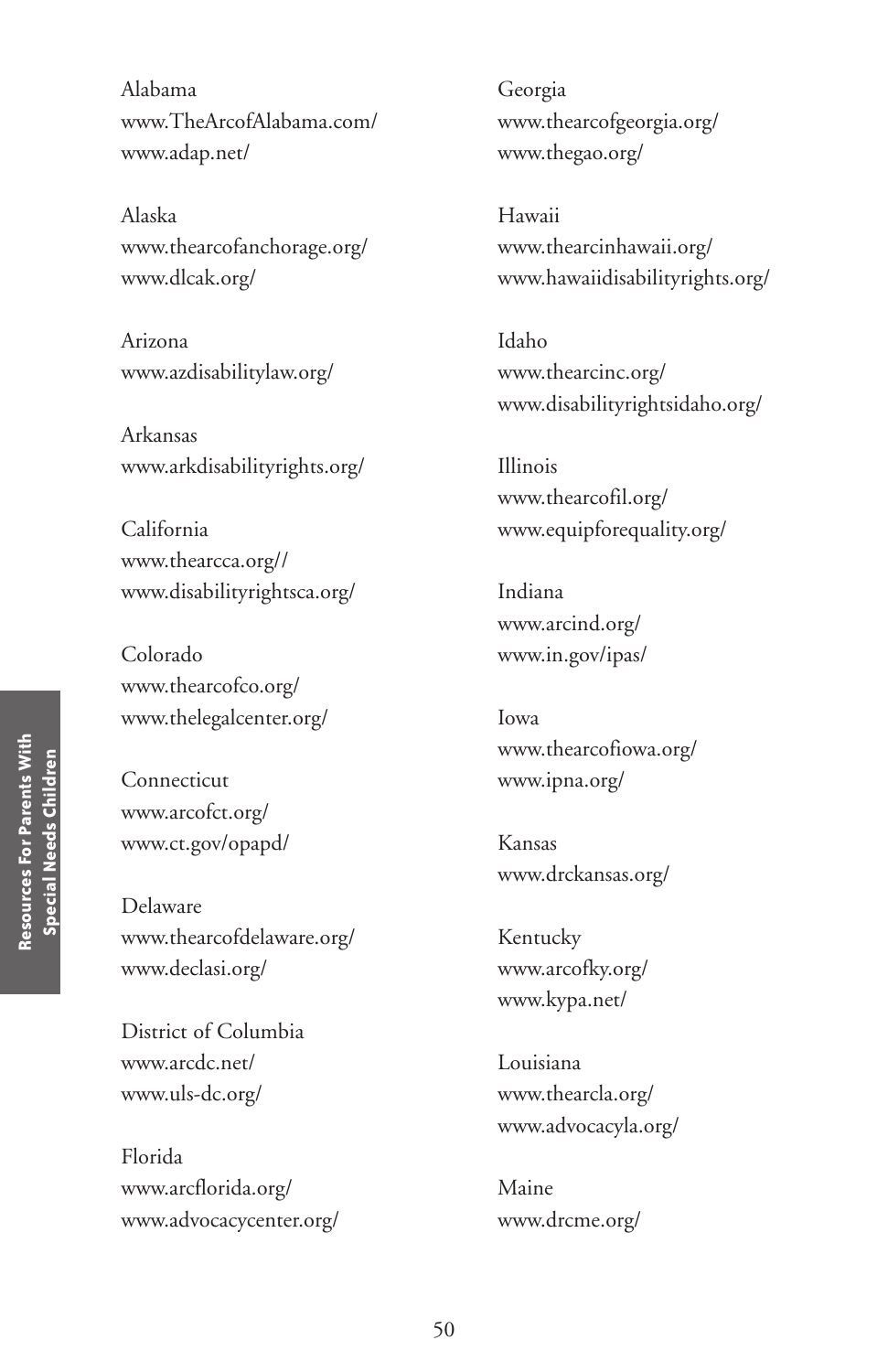Maryland www.thearcmd.org/ www.mdlclaw.org/

Massachusetts www.arcmass.org/ www.dlc-ma.org/

Michigan www.arcmi.org/ www.mpas.org/

Minnesota www.TheArcofMinnesota.org/ www.mylegalaid.org/mdlc

Mississippi www.arcms.org/ www.disabilityrightsms.com/

Missouri www.arcusmo.com/ www.moadvocacy.org/

Montana www.disabilityrightsmt.org/

Nebraska www.arc-nebraska.org/ www.nebraskaadvocacyservices.org/

Nevada www.ndalc.org/

New Hampshire www.drcnh.org/

New Jersey www.arcnj.org/ www.drnj.org/

New Mexico arcnm.org/ www.drnm.org/

New York www.cqc.state.ny.us/ www.nysarc.org/

North Carolina www.arcnc.org/ www.disabilityrightsnc.org/

North Dakota www.ndpanda.org/

Ohio www.thearcofohio.org/ www.olrs.ohio.gov/

Oklahoma www.ddadvocacy.net/ www.okdlc.org/

Oregon www.arcoregon.org/ www.disabilityrightsoregon.org/

Pennsylvania www.thearcpa.org/ www.drnpa.org/

Rhode Island www.ridlc.org/